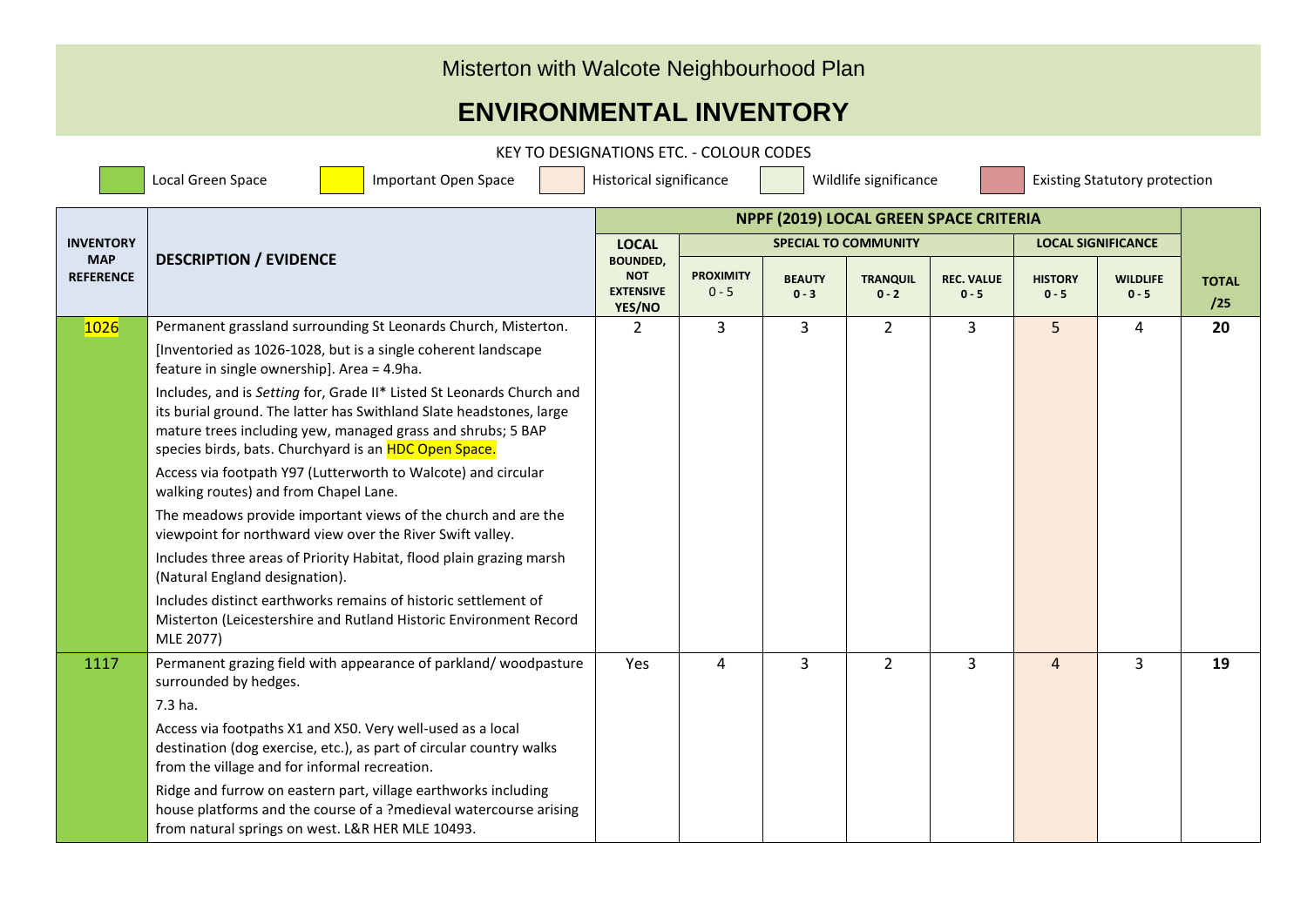|                                                                             |                                                                                                                                                                                                                                                                                  | NPPF (2019) LOCAL GREEN SPACE CRITERIA                      |                             |                          |                                                                                                                                   |                              |                           |                                                                                                                                                                                                                   |                     |  |
|-----------------------------------------------------------------------------|----------------------------------------------------------------------------------------------------------------------------------------------------------------------------------------------------------------------------------------------------------------------------------|-------------------------------------------------------------|-----------------------------|--------------------------|-----------------------------------------------------------------------------------------------------------------------------------|------------------------------|---------------------------|-------------------------------------------------------------------------------------------------------------------------------------------------------------------------------------------------------------------|---------------------|--|
| <b>INVENTORY</b>                                                            |                                                                                                                                                                                                                                                                                  | <b>LOCAL</b>                                                |                             |                          | <b>SPECIAL TO COMMUNITY</b>                                                                                                       |                              |                           | <b>LOCAL SIGNIFICANCE</b>                                                                                                                                                                                         |                     |  |
| <b>MAP</b><br><b>REFERENCE</b>                                              | <b>DESCRIPTION / EVIDENCE</b>                                                                                                                                                                                                                                                    | <b>BOUNDED,</b><br><b>NOT</b><br><b>EXTENSIVE</b><br>YES/NO | <b>PROXIMITY</b><br>$0 - 5$ | <b>BEAUTY</b><br>$0 - 3$ | <b>TRANQUIL</b><br>$0 - 2$                                                                                                        | <b>REC. VALUE</b><br>$0 - 5$ | <b>HISTORY</b><br>$0 - 5$ | <b>WILDLIFE</b><br>$0 - 5$                                                                                                                                                                                        | <b>TOTAL</b><br>/25 |  |
|                                                                             | Mature ornamental and native trees are distributed in a picturesque<br>manner across the field. 3 BAP species, bat foraging area (possible<br>breeding in trees).                                                                                                                |                                                             |                             |                          |                                                                                                                                   |                              |                           |                                                                                                                                                                                                                   |                     |  |
|                                                                             | Viewpoint for valued views from and into the village.                                                                                                                                                                                                                            |                                                             |                             |                          |                                                                                                                                   |                              |                           |                                                                                                                                                                                                                   |                     |  |
| 1016                                                                        | Misterton marshes SSSI. Wildflowers. Rough grazing. Wet meadow.<br>SSSI. No access. Mature trees and hedgerow.                                                                                                                                                                   | Yes                                                         | $\mathbf{1}$                | $\overline{3}$           | $\overline{2}$                                                                                                                    | $\mathbf{1}$                 | $\overline{4}$            | 5                                                                                                                                                                                                                 | 16                  |  |
|                                                                             | Butts (MLE 17409) - Leicester and Rutland Historic Environment<br>Record                                                                                                                                                                                                         |                                                             |                             |                          |                                                                                                                                   |                              |                           |                                                                                                                                                                                                                   |                     |  |
| 1017                                                                        | Misterton Marshes SSSI wet meadow. Priority habitat fen.<br>Occasional grazing (heritage breeds) mature trees to boundary Crop<br>marks (MLE - Leicester and Rutland Historic Environment Record                                                                                 | Yes                                                         | $\mathbf{1}$                | 3                        | $\overline{2}$                                                                                                                    | $\mathbf{1}$                 | $\overline{3}$            | 5                                                                                                                                                                                                                 | 15                  |  |
| 1106.1                                                                      | Chapel Lane Park/Play Area                                                                                                                                                                                                                                                       | Yes                                                         | $\overline{4}$              | $\overline{2}$           | 1.5                                                                                                                               | 5 <sup>5</sup>               | $\mathsf{O}$              | $\overline{2}$                                                                                                                                                                                                    | 14.5                |  |
| Although<br>divided by<br>HDC no<br>division<br>evident<br>on the<br>ground | Children's play area with swings, roundabouts, climbing frame,<br>aerial runway, mound with tunnel and bridge for imaginative play.<br>Equipment inspected and maintained by Parish Council<br>Bridleway to northern side, footpath to eastern side, moderate<br>disabled access |                                                             |                             |                          | Can just<br>hear M1<br>and/or<br>B4304<br>traffic<br>when<br>wind in<br>right<br>direction<br>but<br>dominat<br>ed by<br>birdsong |                              |                           | Hedges<br>to south<br>and<br>North<br>with Ash,<br>hawthor<br>n, holly,<br>elder,<br>Wild<br>rose,<br>bramble,<br>much<br>birdlife,<br>sitings of<br>newts,<br>hedgeho<br>gs, bats, m<br>oles, grey<br>squirrels, |                     |  |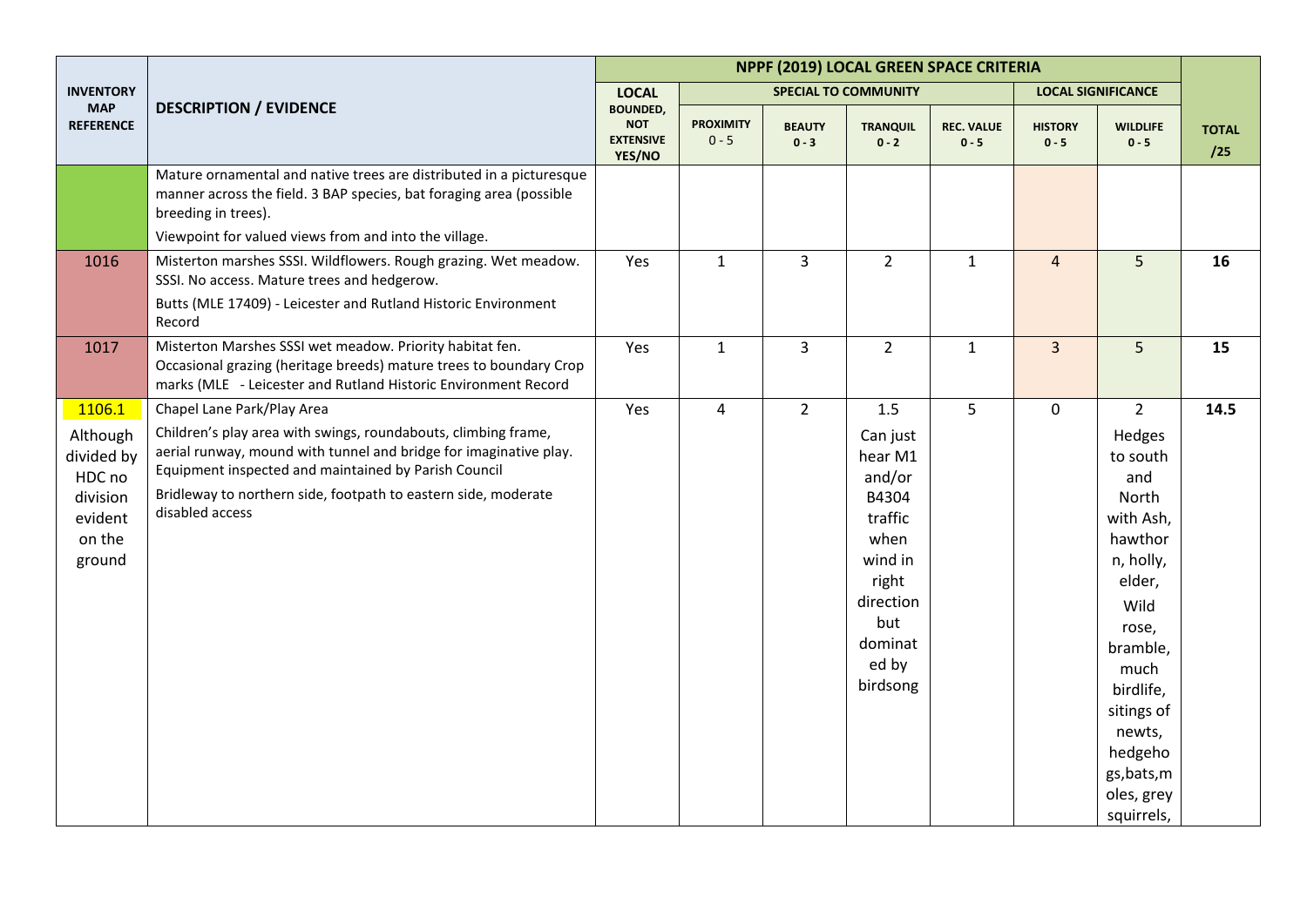|                                |                                                                                                                                                                                                                                                                                                                                              |                                                             |                             |                          |                             | NPPF (2019) LOCAL GREEN SPACE CRITERIA |                           |                            |                     |
|--------------------------------|----------------------------------------------------------------------------------------------------------------------------------------------------------------------------------------------------------------------------------------------------------------------------------------------------------------------------------------------|-------------------------------------------------------------|-----------------------------|--------------------------|-----------------------------|----------------------------------------|---------------------------|----------------------------|---------------------|
| <b>INVENTORY</b>               |                                                                                                                                                                                                                                                                                                                                              | <b>LOCAL</b>                                                |                             |                          | <b>SPECIAL TO COMMUNITY</b> |                                        |                           | <b>LOCAL SIGNIFICANCE</b>  |                     |
| <b>MAP</b><br><b>REFERENCE</b> | <b>DESCRIPTION / EVIDENCE</b>                                                                                                                                                                                                                                                                                                                | <b>BOUNDED,</b><br><b>NOT</b><br><b>EXTENSIVE</b><br>YES/NO | <b>PROXIMITY</b><br>$0 - 5$ | <b>BEAUTY</b><br>$0 - 3$ | <b>TRANQUIL</b><br>$0 - 2$  | <b>REC. VALUE</b><br>$0 - 5$           | <b>HISTORY</b><br>$0 - 5$ | <b>WILDLIFE</b><br>$0 - 5$ | <b>TOTAL</b><br>/25 |
|                                |                                                                                                                                                                                                                                                                                                                                              |                                                             |                             |                          |                             |                                        |                           | frogs and<br>toads         |                     |
| <b>1104</b>                    | Grazing field bounded by village properties on 3 sides. Trees to<br>north and east. Well used for walking. An important village open<br>space                                                                                                                                                                                                | Yes                                                         | 5                           | $\overline{2}$           | $\overline{2}$              | $\overline{3}$                         | 0                         | $\overline{2}$             | 14                  |
| <b>1105</b>                    | Chapel Lane spinney. Community woodland, recently planted with<br>good range of native trees, mostly deciduous. Obvious animal trails<br>through southern hedge. Access via unofficial footpath joining 1106<br>with 1104                                                                                                                    | Yes                                                         | $\overline{4}$              | $\overline{2}$           | $\overline{2}$              | $\overline{3}$                         | $\mathbf{1}$              | $\overline{2}$             | 14                  |
| 1025                           | Large areas left fallow, occasional grazing. Many mature trees<br>including at least one veteran tree. Priority habitat. Post medieval<br>garden (MLE 2130) - Leicestershire and Rutland Historic<br><b>Environment Record</b>                                                                                                               | y                                                           | 3                           | 3                        | $\mathbf{1}$                | 0.5                                    | 3                         | 3                          | 13.5                |
| 1029                           | Occasionally used for livestock, but also parking for events at hall<br>(and church). Mature trees within field and dense hedgerow with<br>trees to southern boundary. Post medieval parkland / garden<br>around Misterton Hall (MLE 23167) - Leicestershire and Rutland<br><b>Historic Environment Record</b>                               | Yes                                                         | $\overline{4}$              | $\overline{2}$           | $\mathbf 0$                 | $\mathbf{1}$                           | $\overline{4}$            | $\overline{2}$             | 13                  |
| 1096                           | Opens out to brook. Footpath. Popular walk to 'white planks' rope<br>swing over brook. River to north. Priority habitat - floodplain<br>grazing.                                                                                                                                                                                             | Yes                                                         | $\overline{4}$              | $2^{\circ}$              | $\overline{2}$              | $2^{\circ}$                            | $\mathbf 0$               | $\overline{3}$             | 13                  |
| 1102                           | Arable. Footpath just beyond southern boundary. Adjacent to<br>priority deciduous woodland habitat. Many animal access runs<br>through hedge to south which crosses wide and well used bridle<br>path. Mesolithic flint (MLE 2122) and Neolithic / bronze age flint<br>(MLE2123) - Leicestershire and Rutland Historic Environment<br>Record | Yes                                                         | $\overline{3}$              | $\mathbf{1}$             | $\overline{2}$              | $\mathbf{1}$                           | $\overline{4}$            | $\overline{2}$             | 13                  |
| 1111                           | Grounds of Misterton Hall. Grass and mature trees. No public<br>access but used for private fishing. Priority habitat deciduous<br>woodland                                                                                                                                                                                                  | Yes                                                         | $\overline{3}$              | $\overline{2}$           | $\overline{2}$              | $\overline{3}$                         | $\mathbf 0$               | $\overline{3}$             | 13                  |
| 1077                           | Meadow bounded by hedge and trees on two sides and fence on<br>two. Small wooded area at the end, beyond farm outbuildings, with<br>mixed trees, hawthorn, conifer, elder, dog rose, privet, damson,                                                                                                                                         | Yes                                                         | $\overline{2}$              | $\overline{2}$           | $\mathbf{1}$                | 0.5                                    | $\overline{4}$            | 3                          | 12.5                |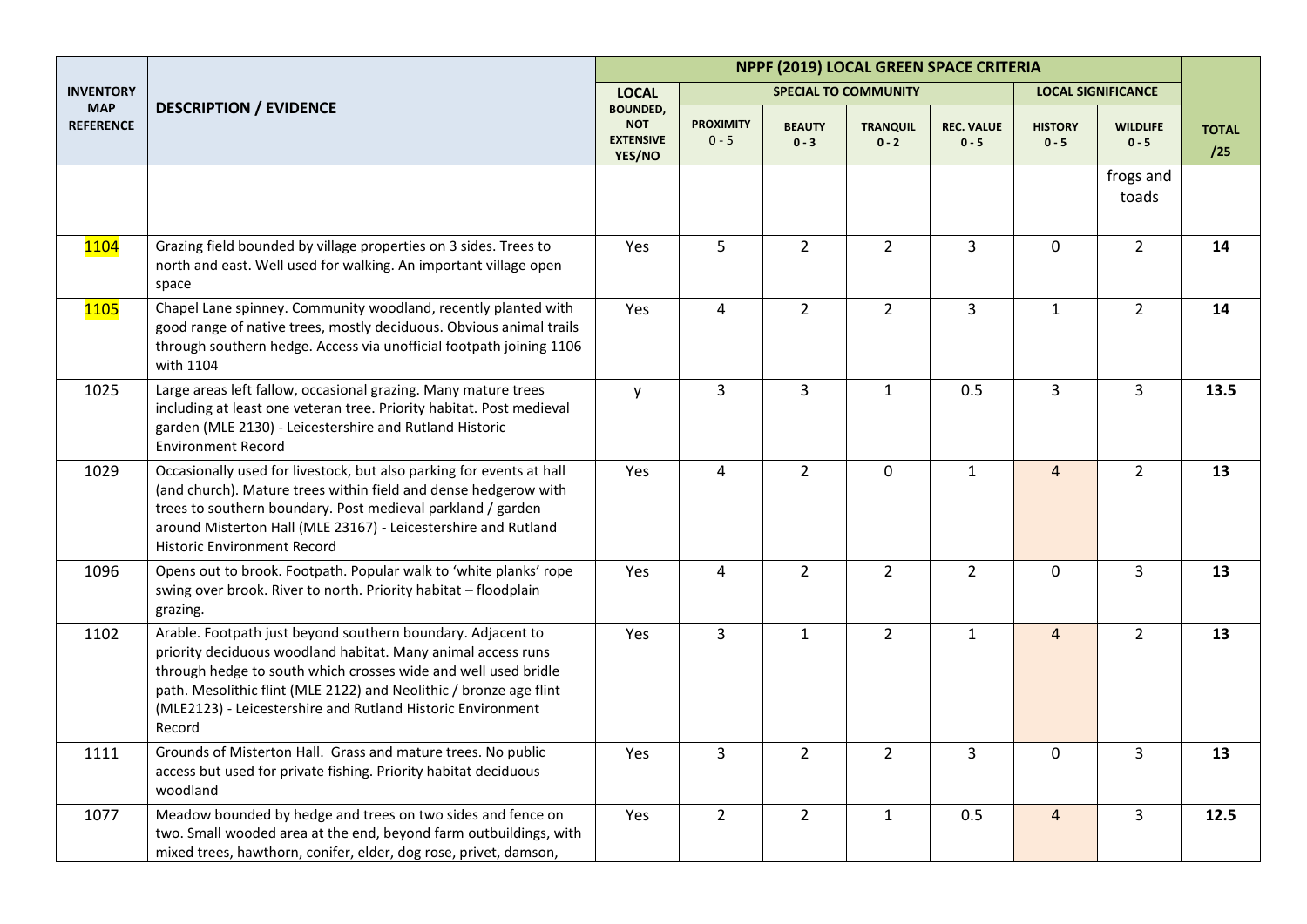|                                |                                                                                                                                                                                                                                                                                                                                                                                                                                                               | NPPF (2019) LOCAL GREEN SPACE CRITERIA                      |                             |                          |                             |                              |                           |                            |                     |  |
|--------------------------------|---------------------------------------------------------------------------------------------------------------------------------------------------------------------------------------------------------------------------------------------------------------------------------------------------------------------------------------------------------------------------------------------------------------------------------------------------------------|-------------------------------------------------------------|-----------------------------|--------------------------|-----------------------------|------------------------------|---------------------------|----------------------------|---------------------|--|
| <b>INVENTORY</b>               |                                                                                                                                                                                                                                                                                                                                                                                                                                                               | <b>LOCAL</b>                                                |                             |                          | <b>SPECIAL TO COMMUNITY</b> |                              |                           | <b>LOCAL SIGNIFICANCE</b>  |                     |  |
| <b>MAP</b><br><b>REFERENCE</b> | <b>DESCRIPTION / EVIDENCE</b>                                                                                                                                                                                                                                                                                                                                                                                                                                 | <b>BOUNDED,</b><br><b>NOT</b><br><b>EXTENSIVE</b><br>YES/NO | <b>PROXIMITY</b><br>$0 - 5$ | <b>BEAUTY</b><br>$0 - 3$ | <b>TRANQUIL</b><br>$0 - 2$  | <b>REC. VALUE</b><br>$0 - 5$ | <b>HISTORY</b><br>$0 - 5$ | <b>WILDLIFE</b><br>$0 - 5$ | <b>TOTAL</b><br>/25 |  |
|                                | apple and bramble. Good wildlife habitat. Field at the side of small<br>public lane. Hares and owls seen. Deserted medieval village of<br>Poultney (MLE 2101) - Leicestershire and Rutland Historic<br><b>Environment Record</b>                                                                                                                                                                                                                              |                                                             |                             |                          |                             |                              |                           |                            |                     |  |
| 1099                           | Fenced access to brook through damp path with trees/shrubs etc to<br>west. Adjacent to priority habitat grazing marsh. Footpath.                                                                                                                                                                                                                                                                                                                              | Yes                                                         | $\overline{4}$              | $\overline{2}$           | $\overline{2}$              | $\mathbf{1}$                 | $\mathbf 0$               | $\overline{3}$             | 12                  |  |
| 1106                           | V well used footpath on northern boundary. Accessible by buggy<br>and wheelchair. Number of animal access points to field 1105                                                                                                                                                                                                                                                                                                                                | Yes                                                         | $\overline{4}$              | $\overline{2}$           | $\overline{2}$              | $2^{\circ}$                  | $\pmb{0}$                 | $\overline{2}$             | 12                  |  |
| 1114                           | Grounds of Misterton Hall. Priority habitat deciduous woodland. No<br>public access but used for range of recreation including cycle racing.                                                                                                                                                                                                                                                                                                                  | Yes                                                         | 4                           | $\overline{2}$           | $\mathbf 0$                 | $\overline{3}$               | $\mathbf 0$               | $\overline{3}$             | 12                  |  |
| 1125                           | Grounds of Walcote Lodge which include formal and informal<br>gardens and woodland plus lake. No public access but visible from<br>footpath. 2 Small areas of priority habitat traditional orchard.                                                                                                                                                                                                                                                           | Yes                                                         | 5                           | $\overline{2}$           | $\overline{2}$              | $\mathbf 0$                  | $\mathbf 0$               | $\overline{3}$             | 12                  |  |
| 2014                           | Large open field with a wide view towards trees and hedge on the<br>far side, bounded by a hawthorn hedge on 3 sides and a fence on<br>one. One side next to the road. Still feels on the edge of the<br>village. Hedges good for wildlife. Bridleway on one side. Possible<br>Neolithic longbarrow (MLE 2099) S.E. of Tower Farm. Also part of<br>deserted medieval village Poulteney (MLE 2101) - Leicestershire<br>and Rutland Historic Environment Record | Yes                                                         | $\overline{2}$              | $\mathbf{1}$             | $\mathbf{1}$                | $\overline{2}$               | $\overline{4}$            | $\overline{2}$             | 12                  |  |
| 2031                           | Not cultivated. Pond with island, woodland of different sizes.<br>Meander of River Swift. Undated pits (MLE 10444) - Leicestershire<br>and Rutland Historic Environment Record                                                                                                                                                                                                                                                                                | Yes                                                         | $\overline{2}$              | $\overline{2}$           | $\overline{2}$              | $\mathbf 0$                  | 4                         | $\overline{2}$             | 12                  |  |
| 1076                           | Partly overgrown with nettles, brambles and scrubby trees. Many<br>small birds and invertibrates. River Swift to south. Deserted<br>medieval village of Poultney (MLE 2101) - Leicestershire and Rutland<br><b>Historic Environment Record</b>                                                                                                                                                                                                                | Yes                                                         | $\overline{2}$              | $\overline{2}$           | $\mathbf 1$                 | 0.5                          | $\overline{4}$            | $\overline{2}$             | 11.5                |  |
| 1104.1                         | Small pocket of (mostly) trees bounded by suburban looking metal<br>fence. Entirely within village. An important part of street scene.                                                                                                                                                                                                                                                                                                                        | Yes                                                         | 5                           | $\overline{2}$           | $\overline{2}$              | 0.5                          | $\mathbf 0$               | $\overline{2}$             | 11.5                |  |
| 1110                           | Arable. Group of prehistoric square enclosures (MLE 2081),<br>prehistoric crop marks (MLE 2080) and possible bronze age barrows<br>(MLE2103 &2125) - Leicestershire and Rutland Historic Environment<br>Record                                                                                                                                                                                                                                                | Yes                                                         | $\overline{3}$              | $\mathbf{1}$             | $\overline{2}$              | 0.5                          | $\overline{4}$            | $\mathbf{1}$               | 11.5                |  |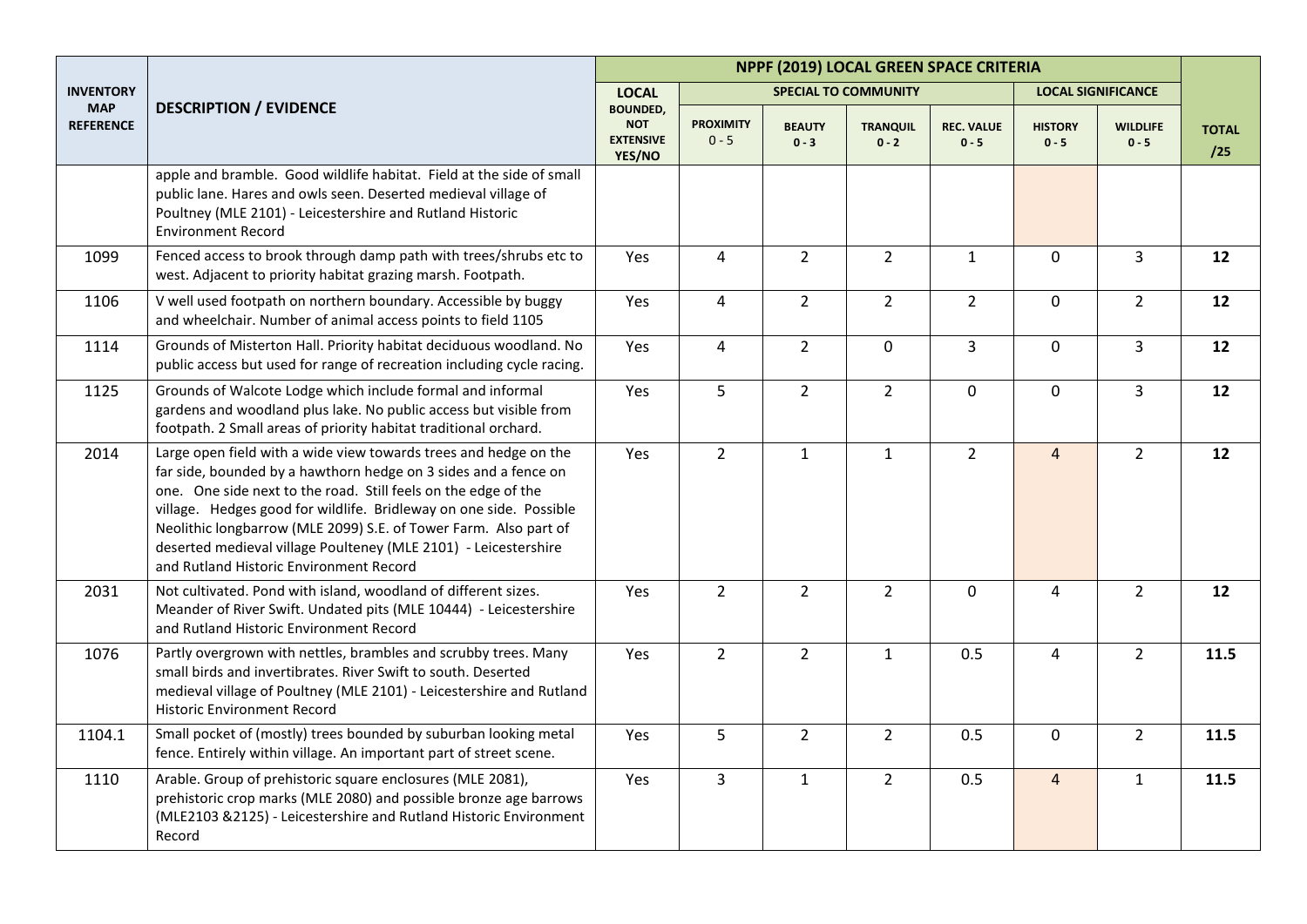|                                |                                                                                                                                                                                                                                                          | NPPF (2019) LOCAL GREEN SPACE CRITERIA                      |                             |                          |                             |                              |                           |                            |                     |  |
|--------------------------------|----------------------------------------------------------------------------------------------------------------------------------------------------------------------------------------------------------------------------------------------------------|-------------------------------------------------------------|-----------------------------|--------------------------|-----------------------------|------------------------------|---------------------------|----------------------------|---------------------|--|
| <b>INVENTORY</b>               |                                                                                                                                                                                                                                                          | <b>LOCAL</b>                                                |                             |                          | <b>SPECIAL TO COMMUNITY</b> |                              |                           | <b>LOCAL SIGNIFICANCE</b>  |                     |  |
| <b>MAP</b><br><b>REFERENCE</b> | <b>DESCRIPTION / EVIDENCE</b>                                                                                                                                                                                                                            | <b>BOUNDED,</b><br><b>NOT</b><br><b>EXTENSIVE</b><br>YES/NO | <b>PROXIMITY</b><br>$0 - 5$ | <b>BEAUTY</b><br>$0 - 3$ | <b>TRANQUIL</b><br>$0 - 2$  | <b>REC. VALUE</b><br>$0 - 5$ | <b>HISTORY</b><br>$0 - 5$ | <b>WILDLIFE</b><br>$0 - 5$ | <b>TOTAL</b><br>/25 |  |
| 1122                           | Grounds of Misterton Manor. Managed woodland and steam.<br>Rookery. Priority habitat deciduous woodland.                                                                                                                                                 | Yes                                                         | 4                           | $\overline{2}$           | $\overline{2}$              | 0.5                          | 0                         | $\mathbf{3}$               | 11.5                |  |
| 1124                           | Grounds of Misterton Hall. Lake, trees informal and formal gardens.<br>No public access, but visible from footpath to north. Used for range<br>of activities (cycle racing, summer fair etc). Range of habitats and<br>adjacent to Priority habitats.    | Yes                                                         | 3                           | $\overline{3}$           | $\overline{2}$              | 0.5                          | $\overline{0}$            | $\overline{3}$             | 11.5                |  |
| 3033                           | Parish owned field previously used to quarry stone for road repairs.<br>Very uneven ground. Not currently cultivated. Many mature trees<br>around edge and within site. Enclosure (MLE 2085) - Leicestershire<br>and Rutland Historic Environment Record | Yes                                                         | 3                           | $\overline{2}$           | $\mathbf 0$                 | 0.5                          | $\overline{4}$            | $2^{\circ}$                | 11.5                |  |
| 1089                           | Sheep grazing field. Badger sett. Bomb crater from WW2 Coventry<br>raids with scrubby copse surrounding it (local memory). Footpath.<br>Small trees in southwest corner                                                                                  | Yes                                                         | $\overline{2}$              | $\mathbf{1}$             | $\overline{2}$              | $\mathbf{1}$                 | $\overline{2}$            | 3                          | 11                  |  |
| 1090                           | Rough grazing sometimes with heritage breed sheep. River Swift<br>flows through the wetland field. Permitted paths cross from north<br>to south and east to west.                                                                                        | Yes                                                         | 3                           | $\overline{2}$           | $\overline{2}$              | $\mathbf{1}$                 | 0                         | $\mathbf{3}$               | 11                  |  |
| 1095                           | Woodland, recently felled. Permissive path. Priority habitat<br>deciduous woodland. River to the south.                                                                                                                                                  | Yes                                                         | 3                           | $\overline{2}$           | $\overline{2}$              | $\mathbf{1}$                 | 0                         | $\overline{3}$             | 11                  |  |
| 1100                           | Foot path and access to brook (gates) Good hedge and mature trees<br>to boundary. Grazing                                                                                                                                                                | Yes                                                         | $\overline{4}$              | $\overline{2}$           | $\overline{2}$              | $\mathbf{1}$                 | $\mathbf 0$               | $\overline{2}$             | 11                  |  |
| 1101                           | Pasture for stock grazing. Dense hedge with mature trees. Marshy<br>at northern end. Possible site of ancient well (not confirmed) No<br>public access.                                                                                                  | Yes                                                         | 3                           | $\overline{2}$           | $\overline{2}$              | $\mathbf{1}$                 | $\mathbf{1}$              | $2^{\circ}$                | 11                  |  |
| 1118                           | Misteron marshes SSSI. Hedge to south. Rough grazing. Priority<br>habitat inventory not specified and part semi improved grazing.<br>Brook on north west boundary                                                                                        | Yes                                                         | $\mathbf{1}$                | $\overline{\mathbf{3}}$  | $\overline{2}$              | $\mathbf 0$                  | 0                         | 5                          | 11                  |  |
| 2018                           | Area of woodland next to the bridleway contained by a hawthorn<br>hedge. Good wildlife habitat. Not next to a road. Part of a<br>pleasant walk near to the village                                                                                       | Yes                                                         | $\overline{2}$              | $\overline{2}$           | $\overline{2}$              | $\overline{2}$               | 0                         | 3                          | 11                  |  |
| 2030                           | Hard to see. Ridge and furrow. Grazing. River Swift to north.<br>Woodland to east and hedge to south.                                                                                                                                                    | Yes                                                         | $\overline{2}$              | $\overline{2}$           | $\overline{2}$              | $\mathbf 0$                  | 3                         | $\overline{2}$             | 11                  |  |
| 4023                           | Arable field with trees/hedge to north. Footpath. Ring ditches (MLE<br>2127), Mesolithic flint (MLE2116), Neolithic/bronze age flint (MLE                                                                                                                | Yes                                                         | $\mathbf{3}$                | $\mathbf{1}$             | $\mathbf 0$                 | $\mathbf{1}$                 | $\overline{4}$            | $2^{\circ}$                | 11                  |  |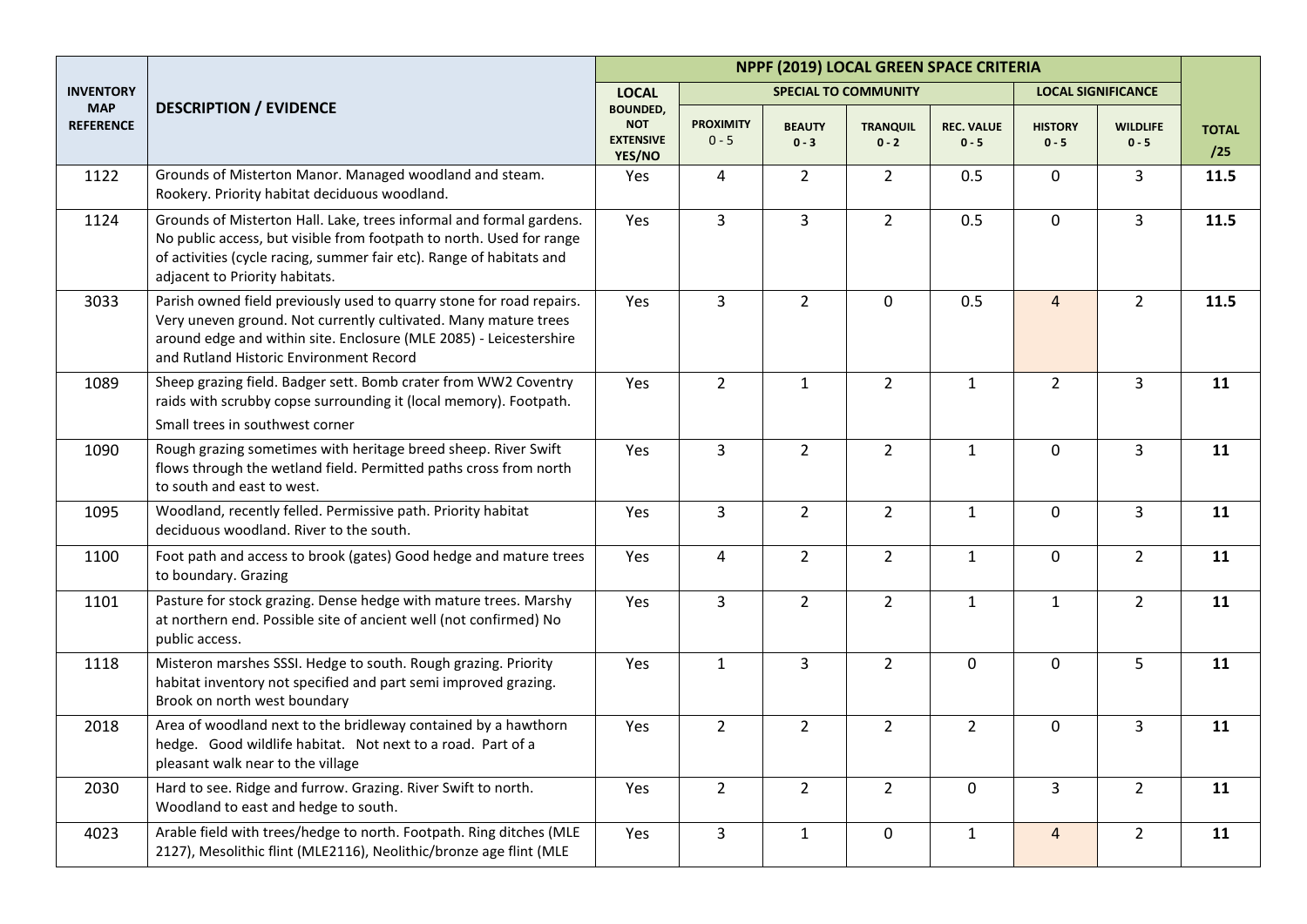|                                |                                                                                                                                                                                                                                        |                                                             |                             |                          |                             | NPPF (2019) LOCAL GREEN SPACE CRITERIA |                           |                            |                     |
|--------------------------------|----------------------------------------------------------------------------------------------------------------------------------------------------------------------------------------------------------------------------------------|-------------------------------------------------------------|-----------------------------|--------------------------|-----------------------------|----------------------------------------|---------------------------|----------------------------|---------------------|
| <b>INVENTORY</b>               |                                                                                                                                                                                                                                        | <b>LOCAL</b>                                                |                             |                          | <b>SPECIAL TO COMMUNITY</b> |                                        | <b>LOCAL SIGNIFICANCE</b> |                            |                     |
| <b>MAP</b><br><b>REFERENCE</b> | <b>DESCRIPTION / EVIDENCE</b>                                                                                                                                                                                                          | <b>BOUNDED,</b><br><b>NOT</b><br><b>EXTENSIVE</b><br>YES/NO | <b>PROXIMITY</b><br>$0 - 5$ | <b>BEAUTY</b><br>$0 - 3$ | <b>TRANQUIL</b><br>$0 - 2$  | <b>REC. VALUE</b><br>$0 - 5$           | <b>HISTORY</b><br>$0 - 5$ | <b>WILDLIFE</b><br>$0 - 5$ | <b>TOTAL</b><br>/25 |
|                                | 2117), roman pottery (MLE 2119), crop marks (MLE 2120) -<br>Leicestershire and Rutland Historic Environment Record                                                                                                                     |                                                             |                             |                          |                             |                                        |                           |                            |                     |
| 4064                           | Hard to see from road. bounded by hedges with a number of<br>mature trees. Adjacent to priority habitat deciduous woodland.<br>Faint ridge and furrow. Footpath                                                                        | Yes                                                         | $\overline{2}$              | $\overline{2}$           | $\overline{2}$              | $\mathbf{1}$                           | $2^{\circ}$               | $2^{\circ}$                | 11                  |
| 4065                           | Part of field 4064                                                                                                                                                                                                                     | With<br>4064                                                | $\overline{2}$              | $2^{\circ}$              | $\overline{2}$              | $\mathbf{1}$                           | $\overline{2}$            | $2^{\circ}$                | 11                  |
| 4066                           | Grass hedge to south and priority habitat deciduous woodland to<br>west. Faint ridge and furrow. Footpath                                                                                                                              | Yes                                                         | $\overline{2}$              | $\overline{2}$           | $\overline{2}$              | $\mathbf{1}$                           | $2^{\circ}$               | $2^{\circ}$                | 11                  |
| 4067                           | Part of 4064                                                                                                                                                                                                                           | With<br>4064                                                | $\overline{2}$              | $\overline{2}$           | $\overline{2}$              | $\mathbf{1}$                           | $\overline{2}$            | 2 <sup>1</sup>             | 11                  |
| 4068                           | Part of 4064                                                                                                                                                                                                                           | With<br>4064                                                | $\overline{2}$              | $\overline{2}$           | $\overline{2}$              | $\mathbf{1}$                           | $2^{\circ}$               | $\overline{2}$             | 11                  |
| 1043                           | Cattle field. Stream on north west boundary. Footpath. Crop marks<br>(MLE 2074) - Leicestershire and Rutland Historic Environment<br>Record                                                                                            | Yes                                                         | $\mathbf{1}$                | $\mathbf{1}$             | $\overline{2}$              | $\mathbf{1}$                           | $\overline{3}$            | $2^{\circ}$                | 10                  |
| 1085                           | Crop field. Flint finds x 2 (MLE 2135 & 2136)- Leicestershire and<br>Rutland Historic Environment Record. Woodland on southern<br>boundary. Hedges and trees surrounding on all sides.                                                 | Yes                                                         | $\mathbf{1}$                | $\overline{2}$           | $\overline{2}$              | $\mathbf 0$                            | $\overline{3}$            | $\overline{2}$             | 10                  |
| 2015                           | Small unbounded meadow area at the side of the bridleway. Not<br>next to the road. Possible Neolithic Long Barrow (MLE 2099) -<br>Leicestershire and Rutland Historic Environment Record                                               | <b>No</b>                                                   | $\overline{2}$              | $\mathbf{1}$             | $\overline{2}$              | $\mathbf{1}$                           | $\overline{3}$            | $\mathbf{1}$               | 10                  |
| 2038                           | Huge arable field. Post and rail to east. Slopes up from brook. Dense<br>vegetation along the side of brook to south. Crop marks (MLE 2105)<br>- Leicestershire and Rutland Historic Environment Record                                | <b>No</b>                                                   | $\mathbf{1}$                | $\overline{2}$           | $\overline{2}$              | $\mathbf 0$                            | $\overline{3}$            | $\overline{2}$             | 10                  |
| 1069                           | Sheep grazing. Poor ridge & furrow. Hedges and trees on boundary.<br>Small copse and pond. Footpath.                                                                                                                                   | Yes                                                         | $\mathbf{1}$                | $\mathbf{1}$             | $\overline{2}$              | $\mathbf{1}$                           | $\overline{3}$            | 2 <sup>1</sup>             | 10                  |
| 1083                           | Agricultural land, grassland, livestock grazing. Not accessible to<br>public, although farm track on northern edge. Dense hedge to<br>south. Crop marks (MLE 17408) - Leicestershire and Rutland Historic<br><b>Environment Record</b> | Yes                                                         | $\mathbf{1}$                | $\mathbf{1}$             | $\overline{2}$              | $\mathbf 0$                            | 4                         | $2^{\circ}$                | 10                  |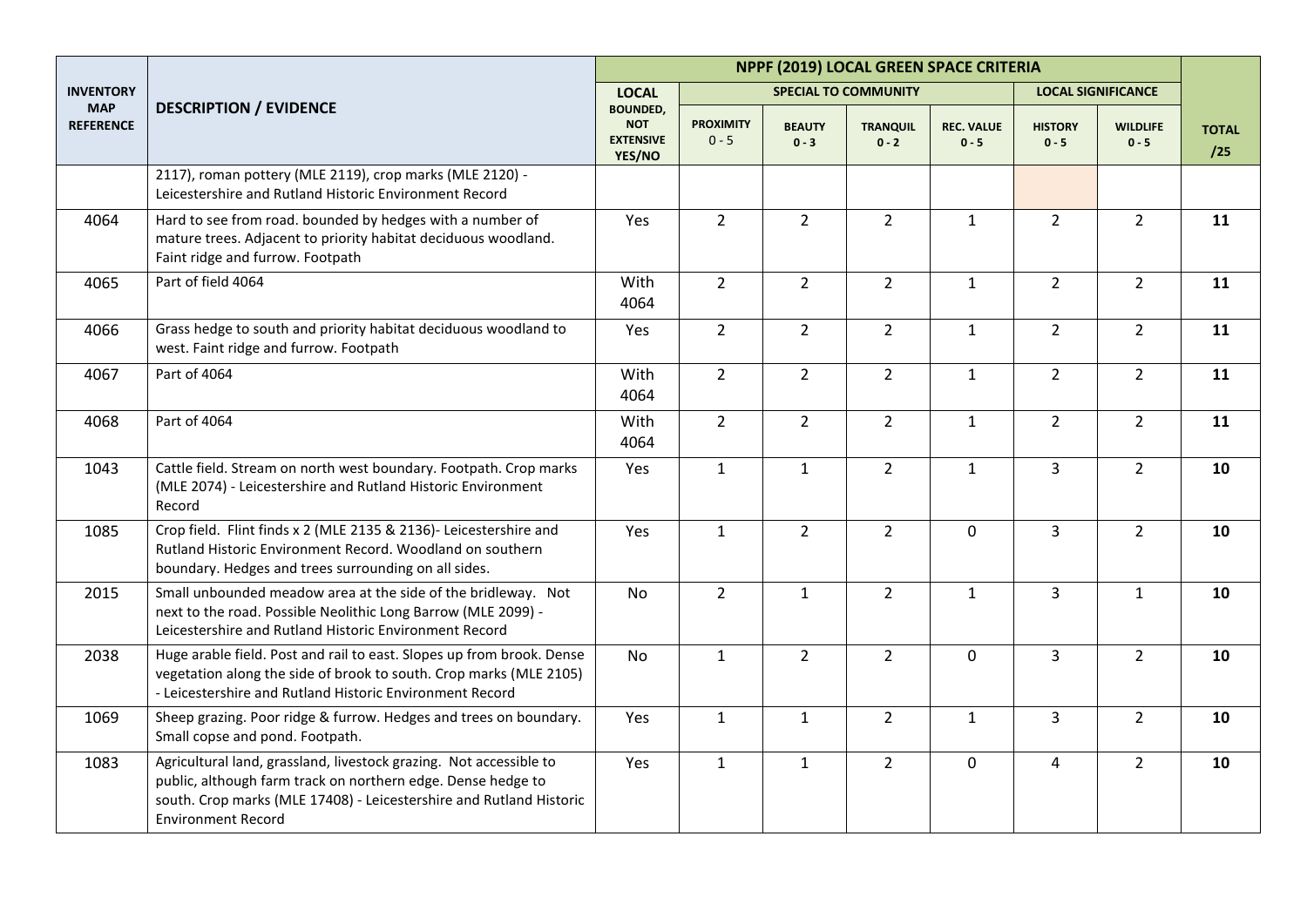|                                |                                                                                                                                                                                                               | NPPF (2019) LOCAL GREEN SPACE CRITERIA                      |                             |                          |                             |                              |                           |                            |                     |  |
|--------------------------------|---------------------------------------------------------------------------------------------------------------------------------------------------------------------------------------------------------------|-------------------------------------------------------------|-----------------------------|--------------------------|-----------------------------|------------------------------|---------------------------|----------------------------|---------------------|--|
| <b>INVENTORY</b>               |                                                                                                                                                                                                               | <b>LOCAL</b>                                                |                             |                          | <b>SPECIAL TO COMMUNITY</b> |                              |                           | <b>LOCAL SIGNIFICANCE</b>  |                     |  |
| <b>MAP</b><br><b>REFERENCE</b> | <b>DESCRIPTION / EVIDENCE</b>                                                                                                                                                                                 | <b>BOUNDED,</b><br><b>NOT</b><br><b>EXTENSIVE</b><br>YES/NO | <b>PROXIMITY</b><br>$0 - 5$ | <b>BEAUTY</b><br>$0 - 3$ | <b>TRANQUIL</b><br>$0 - 2$  | <b>REC. VALUE</b><br>$0 - 5$ | <b>HISTORY</b><br>$0 - 5$ | <b>WILDLIFE</b><br>$0 - 5$ | <b>TOTAL</b><br>/25 |  |
| 1091                           | Recently felled woodland. Permissive path. Priority habitat<br>deciduous woodland                                                                                                                             | Yes                                                         | $\overline{2}$              | $\overline{2}$           | $\overline{2}$              | $\mathbf{1}$                 | 0                         | $\overline{3}$             | 10                  |  |
| 1092                           | Recently felled woodland. Permissive path. Part of site forms<br>priority habitat (deciduous woodland)                                                                                                        | Yes                                                         | $\overline{2}$              | $\overline{2}$           | $\overline{2}$              | $\mathbf{1}$                 | $\mathbf 0$               | $\overline{3}$             | 10                  |  |
| 1093                           | Track running north south between two areas of woodland and<br>linking to floodplain grazing to south. Joins footpaths running east<br>to west.                                                               | Yes                                                         | $\overline{2}$              | $\overline{2}$           | $\overline{2}$              | $\mathbf{1}$                 | 0                         | 3                          | 10                  |  |
| 1094                           | Cleared wood with some mature trees remaining. Permissive path.<br>Adjacent to priority habitat floodplain grazing. River Swift to<br>southern boundary.                                                      | Yes                                                         | $\overline{2}$              | $\overline{2}$           | $\overline{2}$              | $\mathbf{1}$                 | $\mathbf 0$               | $\overline{3}$             | 10                  |  |
| 1097                           | Priority habitat on 3 sides (grazing marsh to north, deciduous<br>woodland to west and east) River Swift to northern boundary. Trees<br>and grassland. Not cultivated.                                        | Yes                                                         | 3                           | $2^{\circ}$              | $\overline{2}$              | $\mathbf 0$                  | $\mathbf 0$               | $\overline{3}$             | 10                  |  |
| 1098                           | Scrub with saplings and marshland with rushes. Priority habitat<br>deciduous woodland                                                                                                                         | Yes                                                         | 3                           | $2^{\circ}$              | $\overline{2}$              | $\mathbf 0$                  | $\Omega$                  | $\overline{3}$             | 10                  |  |
| 1112                           | Grounds of Misterton Hall. Grass and mature trees. No access.<br>Priority habitat deciduous woodland                                                                                                          | Yes                                                         | $\overline{3}$              | $2^{\circ}$              | $\overline{2}$              | $\mathbf 0$                  | $\overline{0}$            | $\overline{3}$             | 10                  |  |
| 1123                           | Grounds of Misterton Hall. Grass and flowerbeds. Adjacent to<br>priority habitats. No public access but used for events (eg open<br>gardens etc)                                                              | Yes                                                         | $\overline{4}$              | $\overline{2}$           | $\mathbf{1}$                | $\mathbf{1}$                 | 0                         | $\overline{2}$             | 10                  |  |
| 2019                           | Field enclosed by tall, wildlife friendly hawthorn hedge. Attractive<br>view of meadows and trees from a gap in the hedge where a<br>farmtrack runs. Tranquil as not next to a road. Bridleway on one<br>side | Yes                                                         | $\overline{2}$              | $\overline{2}$           | $\overline{2}$              | $\overline{2}$               | 0                         | $\overline{2}$             | 10                  |  |
| 2020                           | Small strip of woodland visible over the hedge at the side of the<br>bridleway. Good wildlife habitat with attractive mixed woodland<br>trees. Tranquil as not next to a road.                                | Yes                                                         | $\mathbf{1}$                | $\overline{2}$           | $\overline{2}$              | $\overline{2}$               | 0                         | $\overline{3}$             | 10                  |  |
| 3083                           | Priority habitat - traditional orchard. North part used for rural<br>camping. Grass.                                                                                                                          | Yes                                                         | $\mathbf{1}$                | $\overline{2}$           | $\mathbf{1}$                | $\overline{2}$               | $\mathbf{1}$              | $\overline{3}$             | 10                  |  |
| 4069                           | Hard to see. Hedged on north and east. Arable. Priority habitat<br>deciduous woodland to west.                                                                                                                | Yes                                                         | $\overline{2}$              | $\overline{2}$           | $\overline{2}$              | $\mathbf{1}$                 | 0                         | $\overline{2}$             | 10                  |  |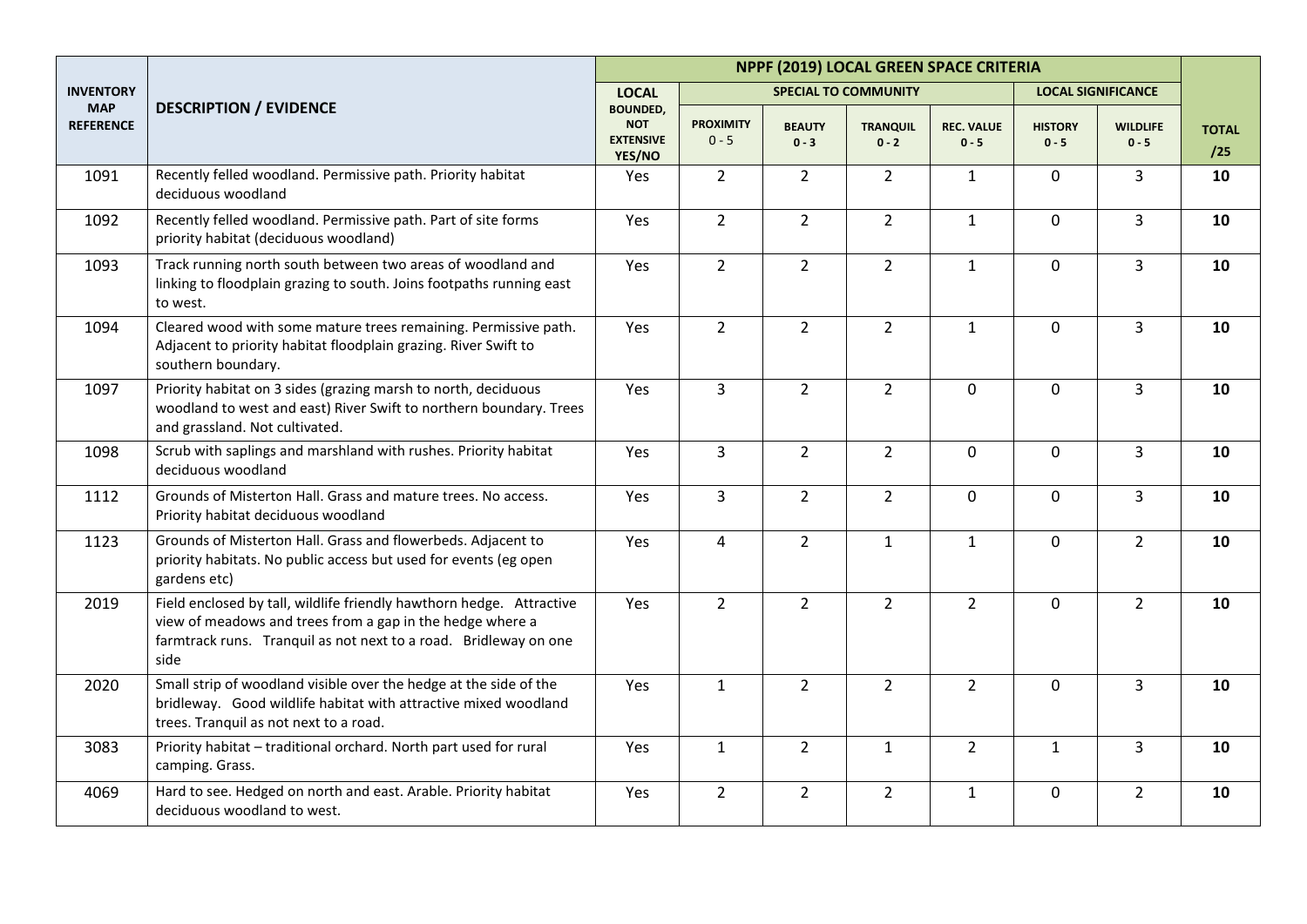|                                |                                                                                                                                                                                                                                                                                                               | NPPF (2019) LOCAL GREEN SPACE CRITERIA                      |                             |                          |                             |                              |                           |                            |                     |  |
|--------------------------------|---------------------------------------------------------------------------------------------------------------------------------------------------------------------------------------------------------------------------------------------------------------------------------------------------------------|-------------------------------------------------------------|-----------------------------|--------------------------|-----------------------------|------------------------------|---------------------------|----------------------------|---------------------|--|
| <b>INVENTORY</b>               |                                                                                                                                                                                                                                                                                                               | <b>LOCAL</b>                                                |                             |                          | <b>SPECIAL TO COMMUNITY</b> |                              |                           | <b>LOCAL SIGNIFICANCE</b>  |                     |  |
| <b>MAP</b><br><b>REFERENCE</b> | <b>DESCRIPTION / EVIDENCE</b>                                                                                                                                                                                                                                                                                 | <b>BOUNDED.</b><br><b>NOT</b><br><b>EXTENSIVE</b><br>YES/NO | <b>PROXIMITY</b><br>$0 - 5$ | <b>BEAUTY</b><br>$0 - 3$ | <b>TRANQUIL</b><br>$0 - 2$  | <b>REC. VALUE</b><br>$0 - 5$ | <b>HISTORY</b><br>$0 - 5$ | <b>WILDLIFE</b><br>$0 - 5$ | <b>TOTAL</b><br>/25 |  |
| 4072                           | High dense hedge with mature trees and wide verges. Hard to see<br>from road. Faint ridge and furrow. Brook to the west.                                                                                                                                                                                      | Yes                                                         | $\overline{3}$              | $\overline{2}$           | $\mathbf{1}$                | $\mathbf 0$                  | $\overline{2}$            | $\overline{2}$             | 10                  |  |
| 4073                           | High dense hedge and wide verges. Hard to see from road. Grass.<br>Nettles and buildings at N end. Brook on west side. Faint ridge and<br>furrow                                                                                                                                                              | Yes                                                         | $\overline{4}$              | $\mathbf{1}$             | $\mathbf{1}$                | $\mathbf 0$                  | $\overline{2}$            | $\overline{2}$             | 10                  |  |
| 4074                           | Grass. Brook to eastern boundary. Hedges.                                                                                                                                                                                                                                                                     | Yes                                                         | $\overline{4}$              | $\overline{2}$           | $\overline{2}$              | $\mathbf 0$                  | $\mathbf 0$               | $\overline{2}$             | 10                  |  |
| 4075                           | Grazing. Crossed by footpath. Dense belt of trees on western<br>boundary (continuation of priority habitat).                                                                                                                                                                                                  | Yes                                                         | $\overline{3}$              | $\overline{2}$           | $\overline{2}$              | $\mathbf{1}$                 | $\mathbf 0$               | $\overline{2}$             | 10                  |  |
| 1032                           | Crop field (road noise from M1). Adjacent to Thornborough Spinney.<br>Double ditched enclosure (MLE 2096) and Roman pottery (MLE<br>10435) - Leicestershire and Rutland Historic Environment Record                                                                                                           | Yes                                                         | $\mathbf{1}$                | $2^{\circ}$              | 0.5                         | $\mathbf{1}$                 | $\overline{3}$            | $\overline{2}$             | 9.5                 |  |
| 2037                           | Arable. Hedge to south and old hedge (no longer stock proof) to<br>south. Falls to north where a dense band of trees runs along bank of<br>brook. Wildlife gaps in hedge. Pleasant views across river valley.<br>Flint scatter (MLE 23233) - Leicestershire and Rutland Historic<br><b>Environment Record</b> | Yes                                                         | $\mathbf{1}$                | $2^{\circ}$              | $1\,$                       | 0.5                          | $\overline{3}$            | $\overline{2}$             | 9.5                 |  |
| 1116                           | Brook at northern boundary. Some ridge and furrow. Dense hedge<br>with buckthorn, hazel and elder. Grazing. No public access                                                                                                                                                                                  | Yes                                                         | $\overline{3}$              | $\mathbf{1}$             | $\mathbf{1}$                | 0.5                          | $\overline{2}$            | $\overline{2}$             | 9.5                 |  |
| 2017                           | Earthworks etc indicate possible former gravel pit now uncultivated.<br>Scrubby and uncultivated.                                                                                                                                                                                                             | Yes                                                         | $\overline{2}$              | $\mathbf{1}$             | $\mathbf{1}$                | 0.5                          | $\overline{3}$            | $2^{\circ}$                | 9.5                 |  |
| 2029                           | Old laid hedge on western boundary - buckthorn, hazel, elder,<br>hawthorn. Ridge and furrow. Grazing.                                                                                                                                                                                                         | Yes                                                         | $\overline{2}$              | $\mathbf{1}$             | $\mathbf{1}$                | 0.5                          | $\overline{3}$            | 2 <sup>1</sup>             | 9.5                 |  |
| 3035                           | Undulating grassland used by dog training. Buzzard hunting during<br>survey                                                                                                                                                                                                                                   | Yes                                                         | 4                           | $\overline{2}$           | $1\,$                       | 0.5                          | $\mathbf 0$               | $\overline{2}$             | 9.5                 |  |
| 3042                           | Grazing - ridge and furrow. High, dense hedge and wide verges.                                                                                                                                                                                                                                                | Yes                                                         | $\overline{3}$              | $\overline{2}$           | $\mathbf{1}$                | 0.5                          | $\overline{2}$            | $\overline{2}$             | 9.5                 |  |
| 3085                           | Grazing - ridge and furrow. High, dense hedge and wide verges.<br>Pond (not visible from road)                                                                                                                                                                                                                | Yes                                                         | $\overline{2}$              | $2^{\circ}$              | $\mathbf{1}$                | 0.5                          | $\overline{2}$            | $\overline{2}$             | 9.5                 |  |
| 3034                           | Arable. Dense hedge to south and east. On edge of village.<br>Enclosure (MLE 2084) - Leicestershire and Rutland Historic<br><b>Environment Record</b>                                                                                                                                                         | Yes                                                         | 4                           | $\mathbf{1}$             | $\mathbf 0$                 | $\mathbf 0$                  | $\mathbf{3}$              | $\mathbf{1}$               | 9                   |  |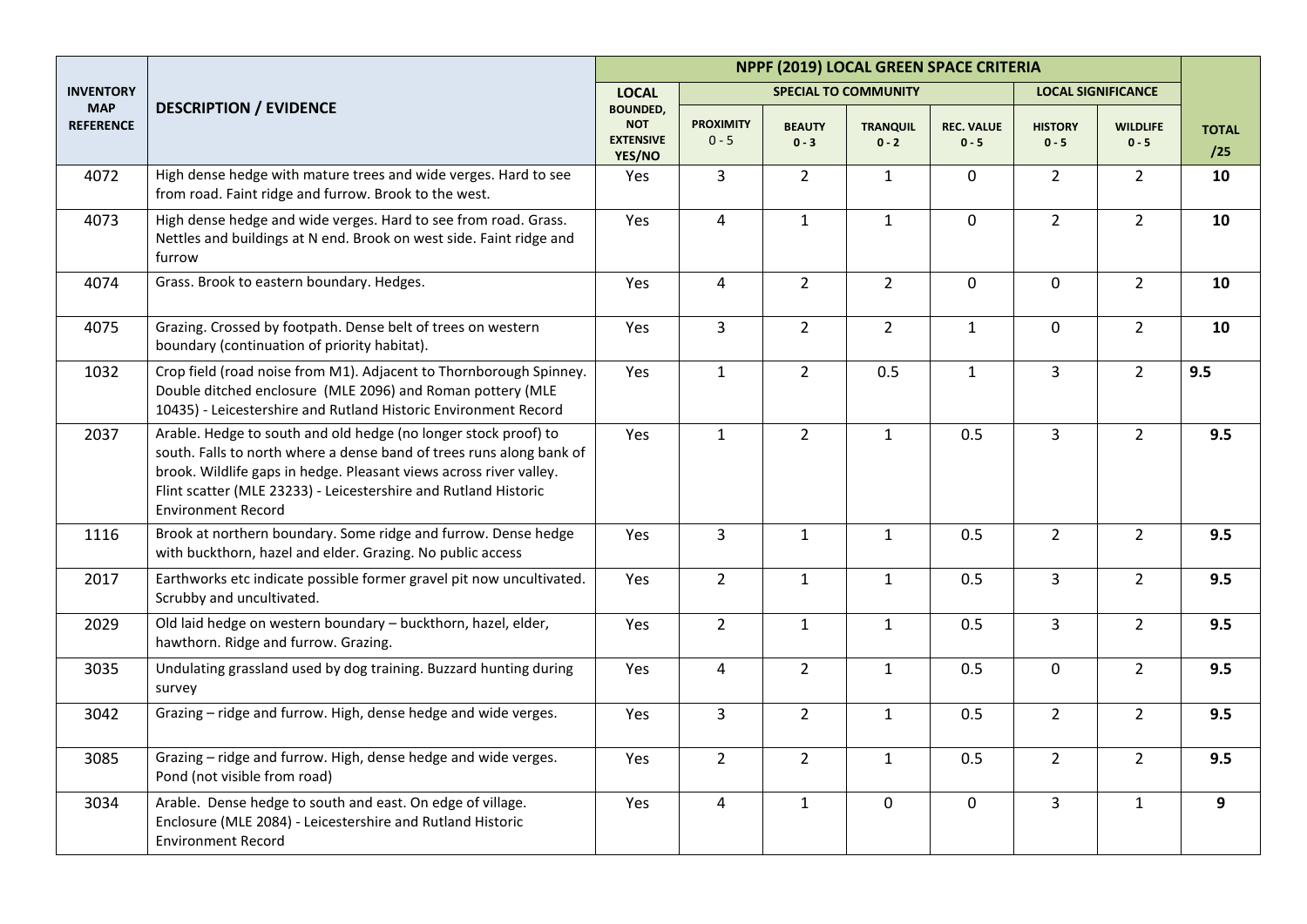|                                |                                                                                                                                                                                                                                                                                                                                                                                           | NPPF (2019) LOCAL GREEN SPACE CRITERIA                      |                             |                          |                             |                              |                           |                            |                     |  |
|--------------------------------|-------------------------------------------------------------------------------------------------------------------------------------------------------------------------------------------------------------------------------------------------------------------------------------------------------------------------------------------------------------------------------------------|-------------------------------------------------------------|-----------------------------|--------------------------|-----------------------------|------------------------------|---------------------------|----------------------------|---------------------|--|
| <b>INVENTORY</b>               |                                                                                                                                                                                                                                                                                                                                                                                           | <b>LOCAL</b>                                                |                             |                          | <b>SPECIAL TO COMMUNITY</b> |                              |                           | <b>LOCAL SIGNIFICANCE</b>  |                     |  |
| <b>MAP</b><br><b>REFERENCE</b> | <b>DESCRIPTION / EVIDENCE</b>                                                                                                                                                                                                                                                                                                                                                             | <b>BOUNDED,</b><br><b>NOT</b><br><b>EXTENSIVE</b><br>YES/NO | <b>PROXIMITY</b><br>$0 - 5$ | <b>BEAUTY</b><br>$0 - 3$ | <b>TRANQUIL</b><br>$0 - 2$  | <b>REC. VALUE</b><br>$0 - 5$ | <b>HISTORY</b><br>$0 - 5$ | <b>WILDLIFE</b><br>$0 - 5$ | <b>TOTAL</b><br>/25 |  |
| 1107                           | Footpath along eastern boundary. Mature trees and tall well<br>established mixed hedge. Possibly unimproved grassland (not<br>ploughed in local memory)                                                                                                                                                                                                                                   | Yes                                                         | $\overline{4}$              | $\overline{2}$           | $\mathbf 0$                 | $\mathbf{1}$                 | 0                         | $\overline{2}$             | 9                   |  |
| 1108                           | Footpath along eastern boundary. Mature trees and tall well<br>established mixed hedge. Possibly unimproved grassland (not<br>ploughed in local memory)                                                                                                                                                                                                                                   | Yes                                                         | $\overline{4}$              | $\overline{2}$           | $\mathbf 0$                 | $\mathbf{1}$                 | 0                         | $\overline{2}$             | 9                   |  |
| 1115                           | Scrubland with rough grazing. River to north. Spring and boggy<br>ground in south west corner and brook on western edge.                                                                                                                                                                                                                                                                  | Yes                                                         | $\overline{3}$              | $\overline{2}$           | $\overline{2}$              | $\mathbf 0$                  | $\mathbf 0$               | $\overline{2}$             | 9                   |  |
| 2009                           | Large field bordered mainly by hawthorn hedge on all sides. Small<br>copse at the end giving a good wildlife habitat. The bridleway goes<br>round the side of Great Poulteney Farm. Footpath uses by dog<br>walkers and ramblers giving access to the next village, Kimcote.<br>Very tranquil as not near a public road, only farm traffic.                                               | Yes                                                         | $\mathbf{1}$                | $\overline{2}$           | $\overline{2}$              | $\mathbf{1}$                 | $\mathbf 0$               | $\overline{3}$             | 9                   |  |
| 2012                           | Large field. High hawthorn hedge on the bridleway side prevents<br>viewing two fence and gateway gaps in the hedge. From these<br>viewpoints, however there are good views of open countryside,<br>meadows, trees and hedges. Copse at the end of the field, by the<br>bridleway, good for wildlife, as are the hawthorn hedges that, from<br>the viewpoints, it appear to be bounded by. | Yes                                                         | $\mathbf{1}$                | $\overline{2}$           | $\overline{2}$              | $\mathbf{1}$                 | $\Omega$                  | $\overline{3}$             | 9                   |  |
| 2016                           | Small triangular meadow bounded on 3 sides. Bridleway down one<br>side and road on one side. Hawthorn hedge on the other. Nice<br>view across meadows and spinneys. Hedgerow good for wildlife.<br>Feels close to the edge of the village                                                                                                                                                 | Yes                                                         | $\overline{2}$              | $\mathbf{1}$             | $\mathbf{1}$                | $\overline{2}$               | $\mathbf 0$               | $\overline{3}$             | 9                   |  |
| 2021                           | Small meadow adjacent to Great Poulteney Farm. Bridleway goes<br>through the middle of it. Bounded by fence on two sides and<br>hawthorn hedge on two sides. Large attractive tree in the middle.<br>Tranquil as not next to the road and only farm traffic.                                                                                                                              | Yes                                                         | $\mathbf{1}$                | $\overline{2}$           | $\overline{2}$              | $\overline{2}$               | $\mathbf 0$               | $\overline{2}$             | 9                   |  |
| 2104                           | Ridge and furrow. Hedges and mature trees on boundaries. Close to<br>Poultney Grange.                                                                                                                                                                                                                                                                                                     | Yes                                                         | $\mathbf 0$                 | $\overline{2}$           | $\overline{2}$              | $\mathbf 0$                  | 3                         | $\overline{2}$             | 9                   |  |
| 2105                           | Ridge and furrow. Hedges and mature trees on boundaries. Planted<br>woodland to east.                                                                                                                                                                                                                                                                                                     | Yes                                                         | 0                           | $\overline{2}$           | $\overline{2}$              | $\mathbf 0$                  | $\overline{3}$            | $2^{\circ}$                | 9                   |  |
| 3029                           | Band of trees to south grazing to north. Prehistoric flint (MLE 6326)<br>- Leicestershire and Rutland Historic Environment Record                                                                                                                                                                                                                                                         | Yes                                                         | $\overline{2}$              | $\mathbf{1}$             | $\mathbf{1}$                | $\pmb{0}$                    | 4                         | $\overline{2}$             | 9                   |  |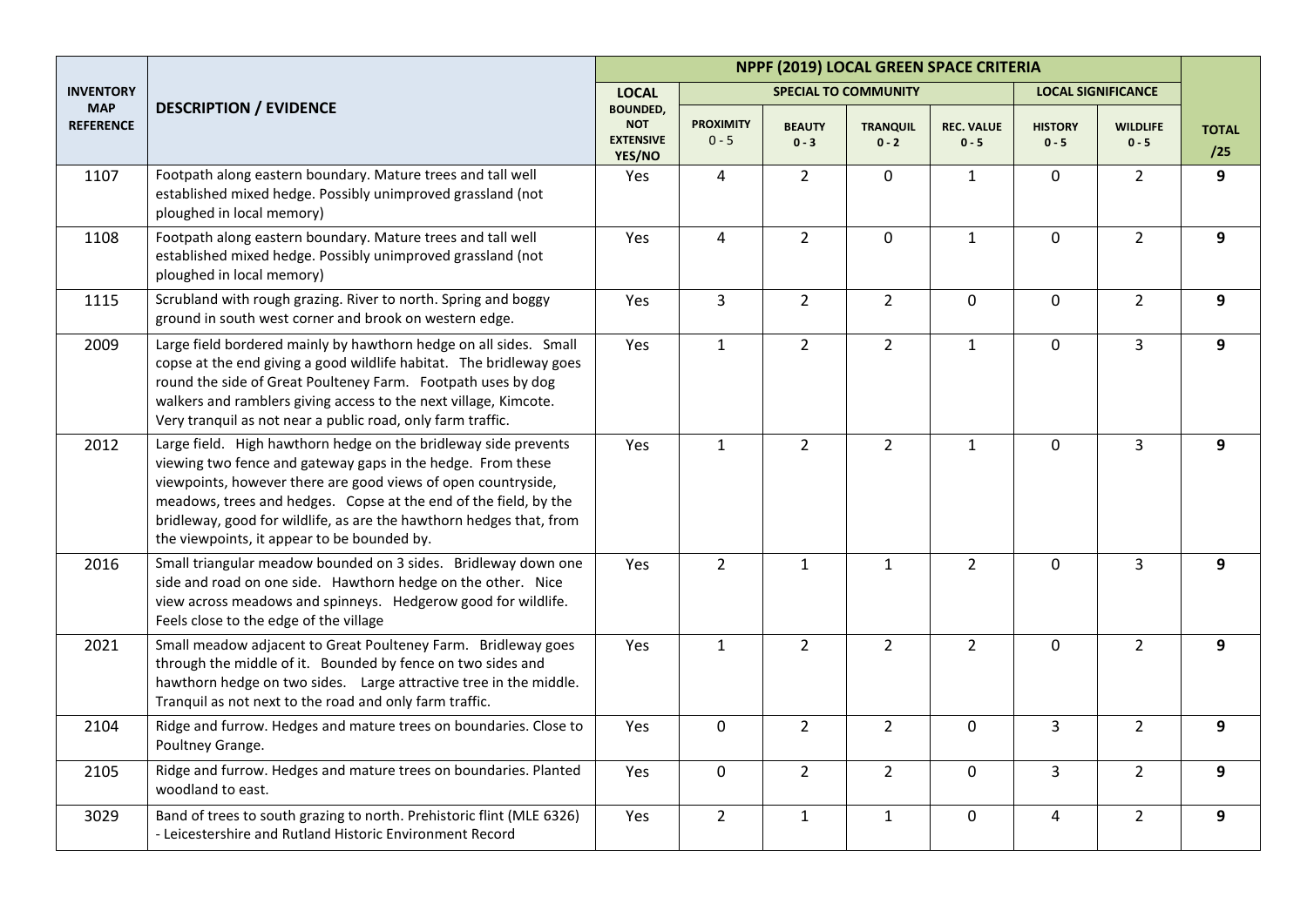|                                |                                                                                                                                                                                                                                                                                                                                                                                                                                            | NPPF (2019) LOCAL GREEN SPACE CRITERIA                      |                             |                          |                             |                              |                           |                            |                     |  |
|--------------------------------|--------------------------------------------------------------------------------------------------------------------------------------------------------------------------------------------------------------------------------------------------------------------------------------------------------------------------------------------------------------------------------------------------------------------------------------------|-------------------------------------------------------------|-----------------------------|--------------------------|-----------------------------|------------------------------|---------------------------|----------------------------|---------------------|--|
| <b>INVENTORY</b>               |                                                                                                                                                                                                                                                                                                                                                                                                                                            | <b>LOCAL</b>                                                |                             |                          | <b>SPECIAL TO COMMUNITY</b> |                              |                           | <b>LOCAL SIGNIFICANCE</b>  |                     |  |
| <b>MAP</b><br><b>REFERENCE</b> | <b>DESCRIPTION / EVIDENCE</b>                                                                                                                                                                                                                                                                                                                                                                                                              | <b>BOUNDED,</b><br><b>NOT</b><br><b>EXTENSIVE</b><br>YES/NO | <b>PROXIMITY</b><br>$0 - 5$ | <b>BEAUTY</b><br>$0 - 3$ | <b>TRANQUIL</b><br>$0 - 2$  | <b>REC. VALUE</b><br>$0 - 5$ | <b>HISTORY</b><br>$0 - 5$ | <b>WILDLIFE</b><br>$0 - 5$ | <b>TOTAL</b><br>/25 |  |
| 3080                           | Hard to see from road. Grass. Ridge and furrow. Surrounded with<br>hedge and mature trees. Number of bird species including sparrows<br>and corvids.                                                                                                                                                                                                                                                                                       | Yes                                                         | $\mathbf{1}$                | $\overline{2}$           | $\overline{2}$              | 0                            | $\overline{2}$            | 2 <sup>1</sup>             | 9                   |  |
| 4053                           | Pasture, crossed by footpath. Thick bank of trees to west (priority<br>habitat) faint ridge and furrow.                                                                                                                                                                                                                                                                                                                                    | Yes                                                         | $\mathbf 0$                 | $\overline{2}$           | $\overline{2}$              | $\mathbf{1}$                 | $\overline{2}$            | $\overline{2}$             | 9                   |  |
| 4059                           | Grass. Footpath and dense band of trees which is continuation of<br>priority habitat on western edge. Ridge and furrow discernible                                                                                                                                                                                                                                                                                                         | Yes                                                         | $\mathbf 0$                 | $\overline{2}$           | $\overline{2}$              | $\mathbf{1}$                 | $\overline{2}$            | $\overline{2}$             | 9                   |  |
| 1109                           | Arable. Prehistoric enclosure (MLE 2079) and flint (MLE 2082), with<br>prehistoric crop marks (MLE 9088) - Leicestershire and Rutland<br><b>Historic Environment Record</b>                                                                                                                                                                                                                                                                | Yes                                                         | $\mathbf{3}$                | $\mathbf{1}$             | $\mathbf 0$                 | 0.5                          | 3                         | $\mathbf{1}$               | 8.5                 |  |
| 3093                           | Small copse separating lay-by from A4304. Hazel, crab apple,<br>hawthorn, lime, ash, black thorn, buckthorn, oak, beech, wild rose.<br>Nettles, herbaceous plants and grass in understory. Evidence of<br>mammal pathways into trees. Buzzard circling during survey.<br>Turnpike road: Market Harborough to Coventry (MLE 20827) -<br>Leicestershire and Rutland Historic Environment Record (this runs<br>along most of length of A4303) | Yes                                                         | $\mathbf{1}$                | $2^{\circ}$              | $\mathbf 0$                 | 0.5                          | 3                         | $\overline{2}$             | 8.5                 |  |
| 1103                           | Arable. Priority habitat deciduous woodland to west. Hedge on<br>southern boundary.                                                                                                                                                                                                                                                                                                                                                        | Yes                                                         | $\overline{2}$              | $2^{\circ}$              | $\overline{2}$              | 0.5                          | $\mathbf 0$               | 2 <sup>1</sup>             | 8.5                 |  |
| 3001                           | Grazing. Woodland to south, hedge to west and north. Adjacent to<br>priority habitat (deciduous woodland) with small piece on southern<br>boundary. Ridge and furrow.                                                                                                                                                                                                                                                                      | Yes                                                         | $\mathbf 0$                 | $\overline{2}$           | $\mathbf 0$                 | 0.5                          | $\overline{3}$            | $\overline{3}$             | 8.5                 |  |
| 4070                           | High dense hedge and wide verges with mature trees. Stream to<br>west. Wheat. Buzzards circling                                                                                                                                                                                                                                                                                                                                            | Yes                                                         | $\overline{3}$              | $2^{\circ}$              | $\mathbf{1}$                | 0.5                          | $\overline{0}$            | 2 <sup>1</sup>             | 8.5                 |  |
| 4080                           | Priority habitat deciduous woodland on wide verge to south of<br>A4304. Mature trees and understorey.                                                                                                                                                                                                                                                                                                                                      | Yes                                                         | $\overline{3}$              | $2^{\circ}$              | $\mathbf 0$                 | 0.5                          | $\mathbf 0$               | $\overline{3}$             | 8.5                 |  |
| 1033                           | Crop field (with pylons). Flint finds x2 (MLE 2113 & 2114) -<br>Leicestershire and Rutland Historic Environment Record. Scrubby<br>bushes, brambles and nettles in SE corner.                                                                                                                                                                                                                                                              | Yes                                                         | $\mathbf{1}$                | $\mathbf{1}$             | $\mathbf{1}$                | $\mathbf 0$                  | $\overline{3}$            | 2 <sup>1</sup>             | 8                   |  |
| 1062                           | Sheep grazing. Good ridge & furrow. Hedges and trees to boundary.                                                                                                                                                                                                                                                                                                                                                                          | Yes                                                         | $\pmb{0}$                   | $\mathbf{1}$             | $\overline{2}$              | $\pmb{0}$                    | $\overline{3}$            | $\overline{2}$             | 8                   |  |
| 1075                           | Not easily visible from the road. Isolated trees on east and south.<br>Hedges to boundary.                                                                                                                                                                                                                                                                                                                                                 | Yes                                                         | $\mathbf{1}$                | $\mathbf{1}$             | $\mathbf{1}$                | $\mathbf 0$                  | $\overline{3}$            | $\overline{2}$             | 8                   |  |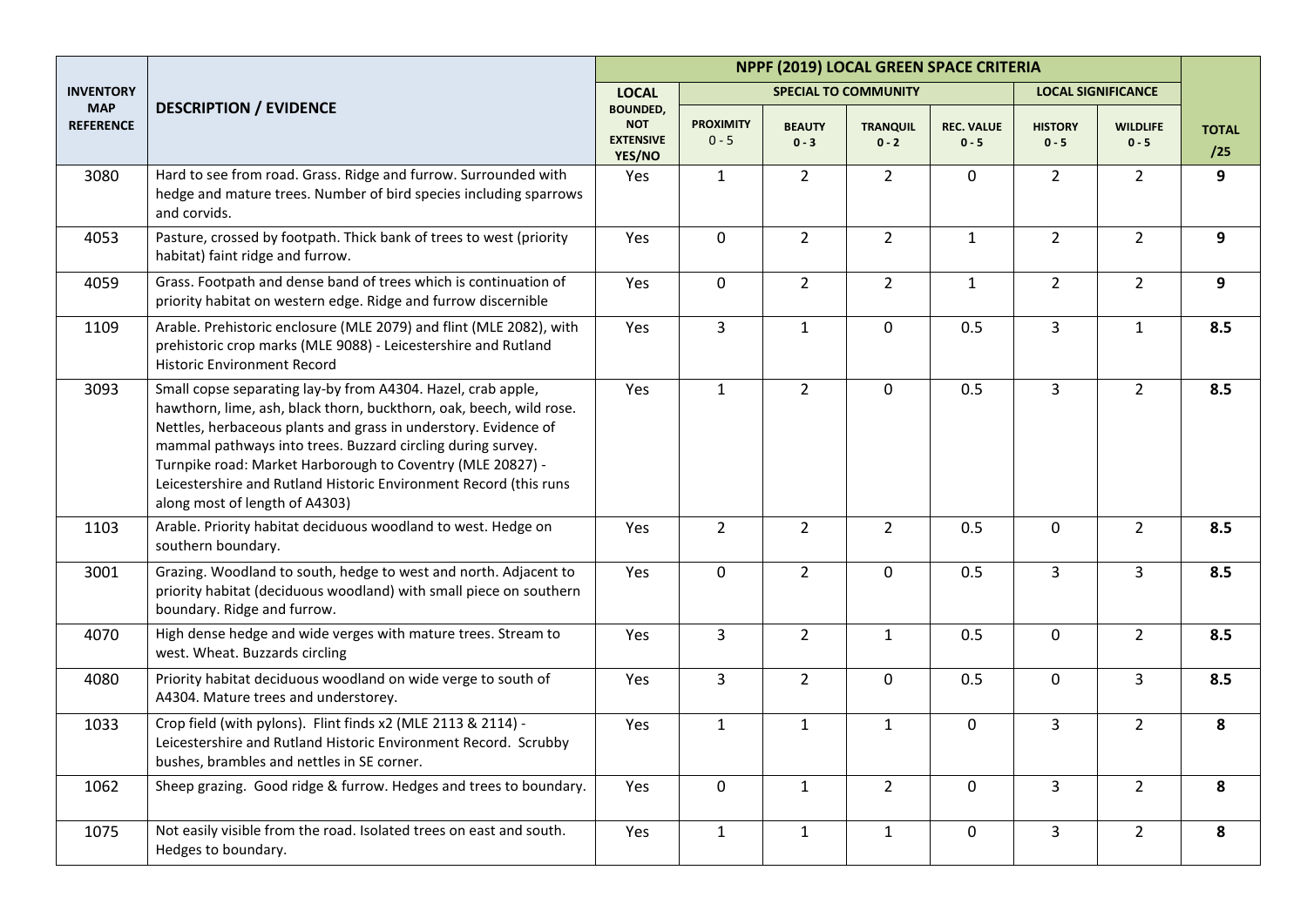|                                |                                                                                                                                                                                                                                         | NPPF (2019) LOCAL GREEN SPACE CRITERIA                      |                             |                          |                             |                              |                           |                            |                     |  |
|--------------------------------|-----------------------------------------------------------------------------------------------------------------------------------------------------------------------------------------------------------------------------------------|-------------------------------------------------------------|-----------------------------|--------------------------|-----------------------------|------------------------------|---------------------------|----------------------------|---------------------|--|
| <b>INVENTORY</b>               |                                                                                                                                                                                                                                         | <b>LOCAL</b>                                                |                             |                          | <b>SPECIAL TO COMMUNITY</b> |                              | <b>LOCAL SIGNIFICANCE</b> |                            |                     |  |
| <b>MAP</b><br><b>REFERENCE</b> | <b>DESCRIPTION / EVIDENCE</b>                                                                                                                                                                                                           | <b>BOUNDED,</b><br><b>NOT</b><br><b>EXTENSIVE</b><br>YES/NO | <b>PROXIMITY</b><br>$0 - 5$ | <b>BEAUTY</b><br>$0 - 3$ | <b>TRANQUIL</b><br>$0 - 2$  | <b>REC. VALUE</b><br>$0 - 5$ | <b>HISTORY</b><br>$0 - 5$ | <b>WILDLIFE</b><br>$0 - 5$ | <b>TOTAL</b><br>/25 |  |
|                                | Ring ditch crop mark north of Hill Farm (MLE 17413) - Leicestershire<br>and Rutland Historic Environment Record                                                                                                                         |                                                             |                             |                          |                             |                              |                           |                            |                     |  |
| 2088                           | Enormous field. Arable. Sparse hedge to east. Roman pottery (MLE<br>2016) and medieval pottery (MLE 2115) - Leicestershire and Rutland<br><b>Historic Environment Record</b>                                                            | <b>No</b>                                                   | $\mathbf{1}$                | $\mathbf{1}$             | $\overline{2}$              | $\mathbf 0$                  | $\overline{3}$            | $\mathbf{1}$               | 8                   |  |
| 3031                           | Arable with hawthorn hedge to north and well-trimmed hedge with<br>mature trees to south. Crop marks (MLE 2139), bronze age site (MLE<br>2111), enclosure (MLE 2019) - Leicestershire and Rutland Historic<br><b>Environment Record</b> | Yes                                                         | $\overline{2}$              | $\mathbf{1}$             | $\mathbf 0$                 | $\mathbf 0$                  | $\overline{3}$            | $\mathbf{1}$               | 8                   |  |
| 3032                           | Ditch and partial hedge to north some larger trees to south. Arable.<br>Enclosure (MLE2095) - Leicestershire and Rutland Historic<br><b>Environment Record</b>                                                                          | Yes                                                         | 3                           | $\mathbf{1}$             | $\mathbf 0$                 | $\mathbf 0$                  | $\overline{3}$            | $\mathbf{1}$               | 8                   |  |
| 3040                           | Grazing. Hedges to north east and south. Enclosure (MLE 2086) -<br>Leicestershire and Rutland Historic Environment Record                                                                                                               | Yes                                                         | $\mathbf{1}$                | $\mathbf{1}$             | $\overline{2}$              | $\mathbf 0$                  | $\overline{3}$            | $\mathbf{1}$               | 8                   |  |
| 1004                           | Agricultural land, grassland, livestock grazing. Not accessible to<br>public. Hedges and trees on boundary. stream/ditch to east                                                                                                        | Yes                                                         | $\mathbf 0$                 | $\mathbf{1}$             | 0.5                         | $\mathbf 0$                  | $\mathbf 0$               | $\overline{2}$             | 3,5                 |  |
| 1008                           | Grass field. Hedges and trees on boundary.<br>Thornborough deserted medieval village (MLE 2073) - Leicester<br>and Rutland Historic Environment Record                                                                                  | Yes                                                         | $\mathbf 0$                 | $\mathbf{1}$             | $\mathbf{1}$                | $\mathbf 0$                  | $\overline{4}$            | $2^{\circ}$                | 8                   |  |
| 1020                           | Adjacent to Misterton Marshes SSSI. Priority habitat. Open<br>woodland and stream. Evidence of badgers. Footpath                                                                                                                        | Yes with<br>1019                                            | $\mathbf{1}$                | $\overline{2}$           | $\mathbf{1}$                | $\mathbf{1}$                 | $\mathbf 0$               | $\overline{3}$             | 8                   |  |
| 1030                           | Priority habitat flood plain grazing marsh.                                                                                                                                                                                             | Yes                                                         | $\overline{2}$              | $\mathbf{1}$             | $\overline{2}$              | $\mathbf 0$                  | $\mathbf 0$               | $\overline{3}$             | 8                   |  |
| 1031                           | Large arable field. Large mature trees and thick hedge on<br>embankment to north. Footpath. Views across brook towards<br>church                                                                                                        | Yes                                                         | $\mathbf{1}$                | $2^{\circ}$              | $\overline{2}$              | $\mathbf{1}$                 | $\mathbf 0$               | $\overline{2}$             | 8                   |  |
| 1087                           | Cattle field. Mature hedges and trees on eastern boundary.<br>Buzzards seen overhead. Footpath grazes sw corner.                                                                                                                        | Yes                                                         | $\mathbf{1}$                | $\mathbf{1}$             | $\overline{2}$              | $\mathbf{1}$                 | $\mathbf 0$               | $2^{\circ}$                | 8                   |  |
| 1119                           | Arable, silage, fields 1119, 1120 and 1030 all farmed as one, hares<br>seen in spring. Priority habitat marshland/floodplain grazing.                                                                                                   | Yes                                                         | $2^{\circ}$                 | $\mathbf{1}$             | $\overline{2}$              | $\mathbf 0$                  | $\mathbf 0$               | $\overline{3}$             | 8                   |  |
| 1120                           | Arable, silage, fields 1119, 1120 and 1030 all farmed as one, hares<br>seen in spring. Priority habitat marshland/floodplain grazing.                                                                                                   | Yes                                                         | $\overline{2}$              | $\mathbf{1}$             | $\overline{2}$              | 0                            | 0                         | 3                          | 8                   |  |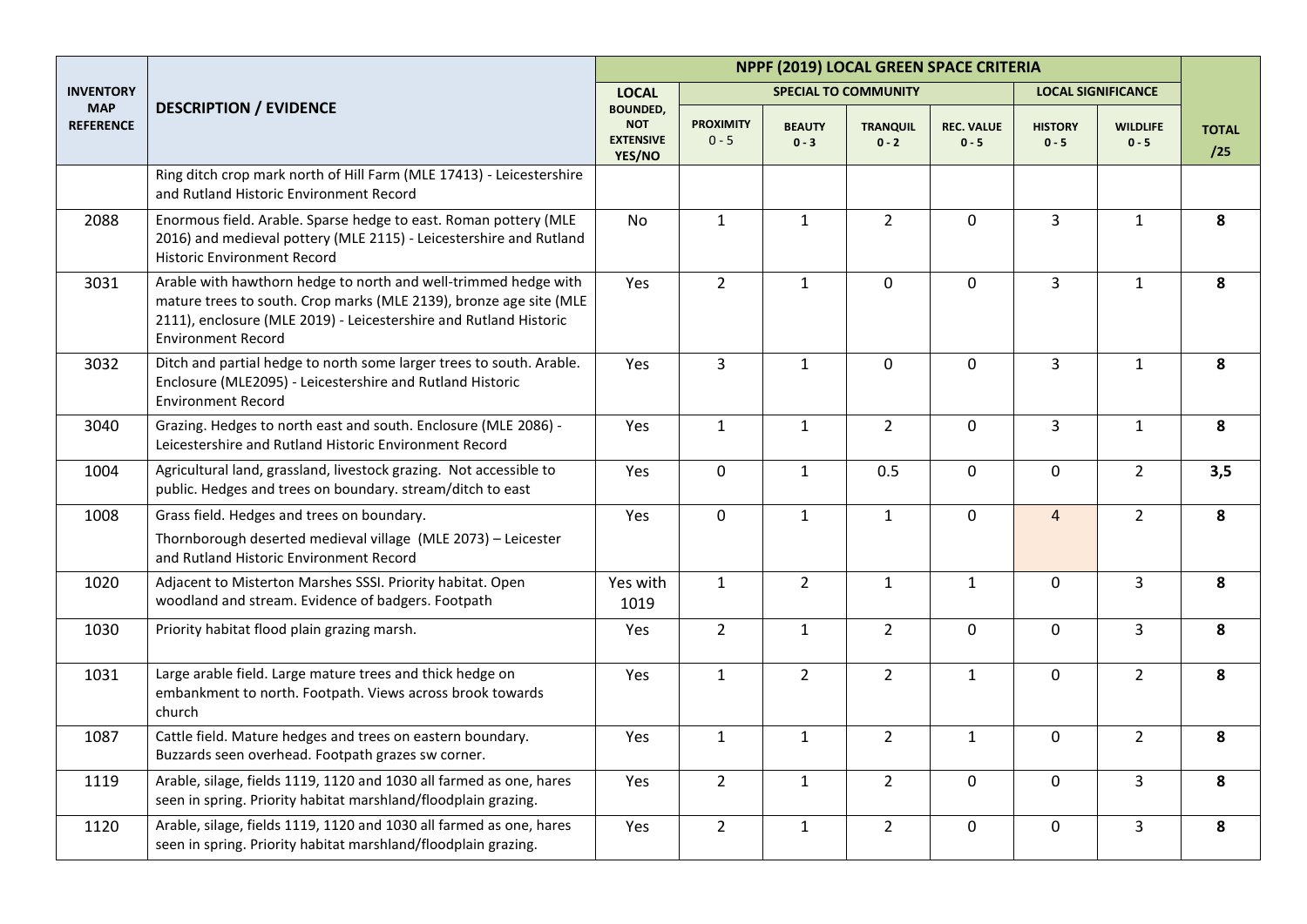|                                |                                                                                                                                                                                      | NPPF (2019) LOCAL GREEN SPACE CRITERIA                      |                             |                          |                             |                              |                           |                            |                         |  |
|--------------------------------|--------------------------------------------------------------------------------------------------------------------------------------------------------------------------------------|-------------------------------------------------------------|-----------------------------|--------------------------|-----------------------------|------------------------------|---------------------------|----------------------------|-------------------------|--|
| <b>INVENTORY</b>               |                                                                                                                                                                                      | <b>LOCAL</b>                                                |                             |                          | <b>SPECIAL TO COMMUNITY</b> |                              |                           | <b>LOCAL SIGNIFICANCE</b>  |                         |  |
| <b>MAP</b><br><b>REFERENCE</b> | <b>DESCRIPTION / EVIDENCE</b>                                                                                                                                                        | <b>BOUNDED,</b><br><b>NOT</b><br><b>EXTENSIVE</b><br>YES/NO | <b>PROXIMITY</b><br>$0 - 5$ | <b>BEAUTY</b><br>$0 - 3$ | <b>TRANQUIL</b><br>$0 - 2$  | <b>REC. VALUE</b><br>$0 - 5$ | <b>HISTORY</b><br>$0 - 5$ | <b>WILDLIFE</b><br>$0 - 5$ | <b>TOTAL</b><br>/25     |  |
| 2010                           | Small woodland with good mix of trees including sycamore, beech,<br>hawthorn and apple. Very good for wildlife. Bounded by a<br>hawthorn hedge. Very tranquil as not next to a road. | Yes                                                         | 0                           | $\overline{2}$           | $\overline{2}$              | $\mathbf{1}$                 | 0                         | $\overline{3}$             | 8                       |  |
| 2103                           | Faint ridge and furrow at eastern end. Grazing. Hedges on boundary<br>with a number of mature trees. Hard to see                                                                     | Yes                                                         | 0                           | $\overline{2}$           | $\overline{2}$              | $\mathbf 0$                  | $\overline{2}$            | $\overline{2}$             | 8                       |  |
| 4051                           | Pasture. Faint trace of ridge and furrow. Footpath. Adjacent to<br>priority habitat to west. Pond                                                                                    | Yes                                                         | 0                           | $\overline{2}$           | $\mathbf{1}$                | $\mathbf{1}$                 | $\overline{2}$            | $\overline{2}$             | 8                       |  |
| 4060                           | Grass. Dense band of woodland to west. Hedge and trees on<br>boundaries. Footpath.                                                                                                   | Yes                                                         | $\mathbf{1}$                | $\overline{2}$           | $\overline{2}$              | $\mathbf{1}$                 | 0                         | $\overline{2}$             | 8                       |  |
| 4063                           | High dense hedge and wide verges. Grass with faint ridge and<br>furrow.                                                                                                              | Yes                                                         | $\overline{2}$              | $\mathbf{1}$             | $1\,$                       | $\mathbf 0$                  | $\overline{2}$            | $\overline{2}$             | 8                       |  |
| 1113                           | Grounds of Misterton Hall, Grassland with trees to west. Visible<br>from road.                                                                                                       | Yes                                                         | $\overline{3}$              | $\overline{2}$           | $\mathbf 0$                 | 0.5                          | $\overline{0}$            | 2 <sup>1</sup>             | 7.5                     |  |
| 3002                           | Grazing. Hedges with mature trees to north, west and east. Post and<br>rail fence to south. Ridge and furrow                                                                         | Yes                                                         | $\mathbf{1}$                | $\mathbf{1}$             | $\mathbf 0$                 | 0.5                          | $\overline{3}$            | $2^{\circ}$                | 7.5                     |  |
| 3004                           | Grazing. Dense hedge to northern boundary with other hedges to<br>east and south. Post and rail in west. Ridge and furrow.                                                           | Yes                                                         | $\mathbf{1}$                | $\mathbf{1}$             | $\mathbf 0$                 | 0.5                          | $\overline{3}$            | $2^{\circ}$                | 7.5                     |  |
| 3084                           | Small grazed field with farm building to south. Hedge and mature<br>trees.                                                                                                           | Yes                                                         | $\overline{2}$              | $\overline{2}$           | $\mathbf{1}$                | 0.5                          | $\mathbf 0$               | $2^{\circ}$                | 7.5                     |  |
| 4031                           | Footpath, adjacent to A4304, occasional cattle grazing. Adjacent to<br>priority habitat deciduous woodland. Substantial hedges.                                                      | Yes                                                         | 3                           | 1.5                      | $\mathbf 0$                 | $\mathbf{1}$                 | $\mathbf 0$               | $\overline{2}$             | 7.5                     |  |
| 4034                           | Grass field crossed by a footpath. Surrounded by other fields and<br>hedge on all sides.                                                                                             | Yes                                                         | $\overline{2}$              | 1.5                      | $\mathbf{1}$                | $\mathbf{1}$                 | 0                         | $2^{\circ}$                | 7.5                     |  |
| 4037                           | Footpath. Arable/livestock surrounded by fields. Surrounded by<br>hedge. Damp ditch on west side.                                                                                    | Yes                                                         | $\mathbf{1}$                | 1.5                      | $\overline{2}$              | $\mathbf{1}$                 | $\Omega$                  | 2 <sup>1</sup>             | 7.5                     |  |
| 1037                           | Grass field (with pylons).                                                                                                                                                           | Yes                                                         | $\mathbf{1}$                | $\mathbf{1}$             | $\mathbf{1}$                | $\mathbf 0$                  | $\overline{3}$            | $\overline{2}$             | $\overline{7}$          |  |
|                                | Crop marks (MLE 16971) - Leicestershire and Rutland Historic<br>Environment Record Adjacent to Misterton Marshes.                                                                    |                                                             |                             |                          |                             |                              |                           |                            |                         |  |
| 3025                           | Substantial band of trees to north of field and grazing to remaining<br>field. undated enclosure (MLE 2087) plus Mesolithic bronze age)                                              | Yes                                                         | $\mathbf{1}$                | $\mathbf{1}$             | $\mathbf 0$                 | 0                            | 3                         | $\overline{2}$             | $\overline{\mathbf{z}}$ |  |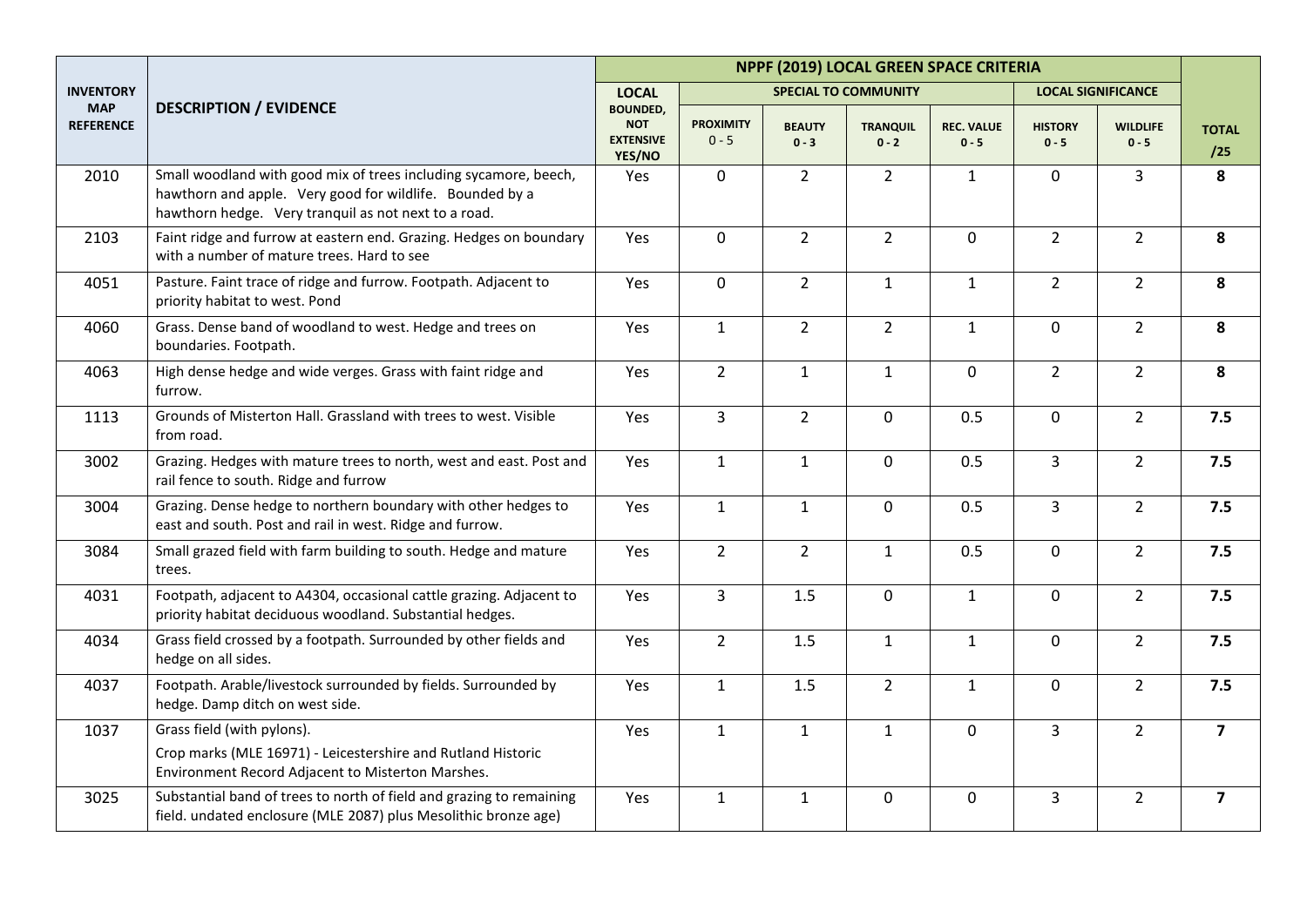|                                |                                                                                                                                                                                                     | NPPF (2019) LOCAL GREEN SPACE CRITERIA                      |                             |                          |                             |                               |                           |                            |                         |
|--------------------------------|-----------------------------------------------------------------------------------------------------------------------------------------------------------------------------------------------------|-------------------------------------------------------------|-----------------------------|--------------------------|-----------------------------|-------------------------------|---------------------------|----------------------------|-------------------------|
| <b>INVENTORY</b>               |                                                                                                                                                                                                     | <b>LOCAL</b>                                                |                             |                          | <b>SPECIAL TO COMMUNITY</b> |                               |                           | <b>LOCAL SIGNIFICANCE</b>  |                         |
| <b>MAP</b><br><b>REFERENCE</b> | <b>DESCRIPTION / EVIDENCE</b>                                                                                                                                                                       | <b>BOUNDED,</b><br><b>NOT</b><br><b>EXTENSIVE</b><br>YES/NO | <b>PROXIMITY</b><br>$0 - 5$ | <b>BEAUTY</b><br>$0 - 3$ | <b>TRANQUIL</b><br>$0 - 2$  | <b>REC. VALUE</b><br>$0 - 5$  | <b>HISTORY</b><br>$0 - 5$ | <b>WILDLIFE</b><br>$0 - 5$ | <b>TOTAL</b><br>/25     |
|                                | (MLE 2088) activity - Leicestershire and Rutland Historic<br><b>Environment Record</b>                                                                                                              |                                                             |                             |                          |                             |                               |                           |                            |                         |
| 1015                           | Misterton marshes/wildflowers. Tall hedge boundary. Mature trees.<br>Rough grazing. Wet meadow. Adjacent to SSSI. No access.                                                                        | Yes                                                         | $\mathbf{1}$                | $\overline{3}$           | $\mathbf{1}$                | $\mathbf 0$                   | $\overline{0}$            | $\overline{2}$             | $\overline{7}$          |
| 1018                           | Thornborough Spinney. Woodland/spinney (very dense) footpath<br>on eastern boundary but no public access to spinney. Possible raven<br>sightings. Badger sett. Priority habitat deciduous woodland. | Yes with<br>1020                                            | $\mathbf{1}$                | $\overline{2}$           | $\mathbf{1}$                | $\mathbf 0$                   | $\mathbf 0$               | $\overline{3}$             | $\overline{7}$          |
| 1019                           | Adjacent to Misterton Marshes SSSI. Open woodland and stream.<br>Badger sett on west side of field                                                                                                  | Yes with<br>1020                                            | $\mathbf{1}$                | $2^{\circ}$              | $\mathbf{1}$                | $\mathbf 0$                   | $\overline{0}$            | $\overline{3}$             | $\overline{7}$          |
| 1042                           | Cattle field. Hedge and tree boundary. Footpath along northern<br>boundary                                                                                                                          | Yes                                                         | $\mathbf{1}$                | $\mathbf{1}$             | $\overline{2}$              | $\mathbf{1}$                  | $\overline{0}$            | $\overline{2}$             | $\overline{7}$          |
| 1044                           | Cattle field. Hedges and trees on boundary.                                                                                                                                                         | Yes                                                         | $\mathbf{1}$                | $\overline{2}$           | $\overline{2}$              | $\mathbf 0$                   | $\mathsf{O}$              | $\overline{2}$             | $\overline{\mathbf{z}}$ |
| 1070                           | Agricultural land, grassland, livestock grazing. Not accessible to<br>public. Hedges and trees on boundaries. Track divides field in half<br>and often treated as two separate entities.            | Yes                                                         | $\mathbf{1}$                | $\mathbf{1}$             | $\overline{2}$              | $\mathbf{1}$<br>farm<br>track | 0                         | $\overline{2}$             | $\overline{7}$          |
| 1071                           | Agricultural land, grassland, livestock grazing. Footpath. Deep ditch<br>to eastern boundary. Copse and pond on northeast corner (shared<br>with 1069)                                              | Yes                                                         | $\mathbf{1}$                | $\mathbf{1}$             | $\overline{2}$              | $\mathbf{1}$                  | 0                         | $\overline{2}$             | $\overline{7}$          |
| 1082                           | Agricultural land, grassland, livestock grazing. Footpath. Deep ditch<br>to east. Dense hedge. Range of habitats.                                                                                   | Yes                                                         | $\mathbf{1}$                | $\mathbf{1}$             | $\overline{2}$              | $\mathbf{1}$                  | $\mathbf 0$               | $\overline{2}$             | $\overline{7}$          |
| 1084                           | Dense spinney/copse. Not accessible to public.                                                                                                                                                      | Yes                                                         | $\mathbf{1}$                | $\overline{2}$           | $\overline{2}$              | $\mathbf 0$                   | 0                         | $\overline{2}$             | $\overline{7}$          |
| 1086                           | Cattle field. Trees and hedges on north west and southern<br>boundaries. Drainage channel through centre of field running from<br>north to south.                                                   | Yes                                                         | $\mathbf{1}$                | $\mathbf{1}$             | $\overline{2}$              | $\mathbf{1}$                  | $\mathsf{O}$              | $\overline{2}$             | $\overline{\mathbf{z}}$ |
| 1088                           | Grazing. Dense hedge to south with mature trees. Adjacent to<br>wetland.                                                                                                                            | Yes                                                         | $\overline{2}$              | $\mathbf{1}$             | $\overline{2}$              | $\mathbf 0$                   | $\mathbf 0$               | $\overline{2}$             | $\overline{7}$          |
| 1121                           | Unused and overgrown site within village with hedge boundary to<br>road. Overlooked by housing.                                                                                                     | Yes                                                         | 5                           | $\mathbf{1}$             | $\pmb{0}$                   | 0                             | $\mathbf 0$               | $\mathbf{1}$               | $\overline{\mathbf{z}}$ |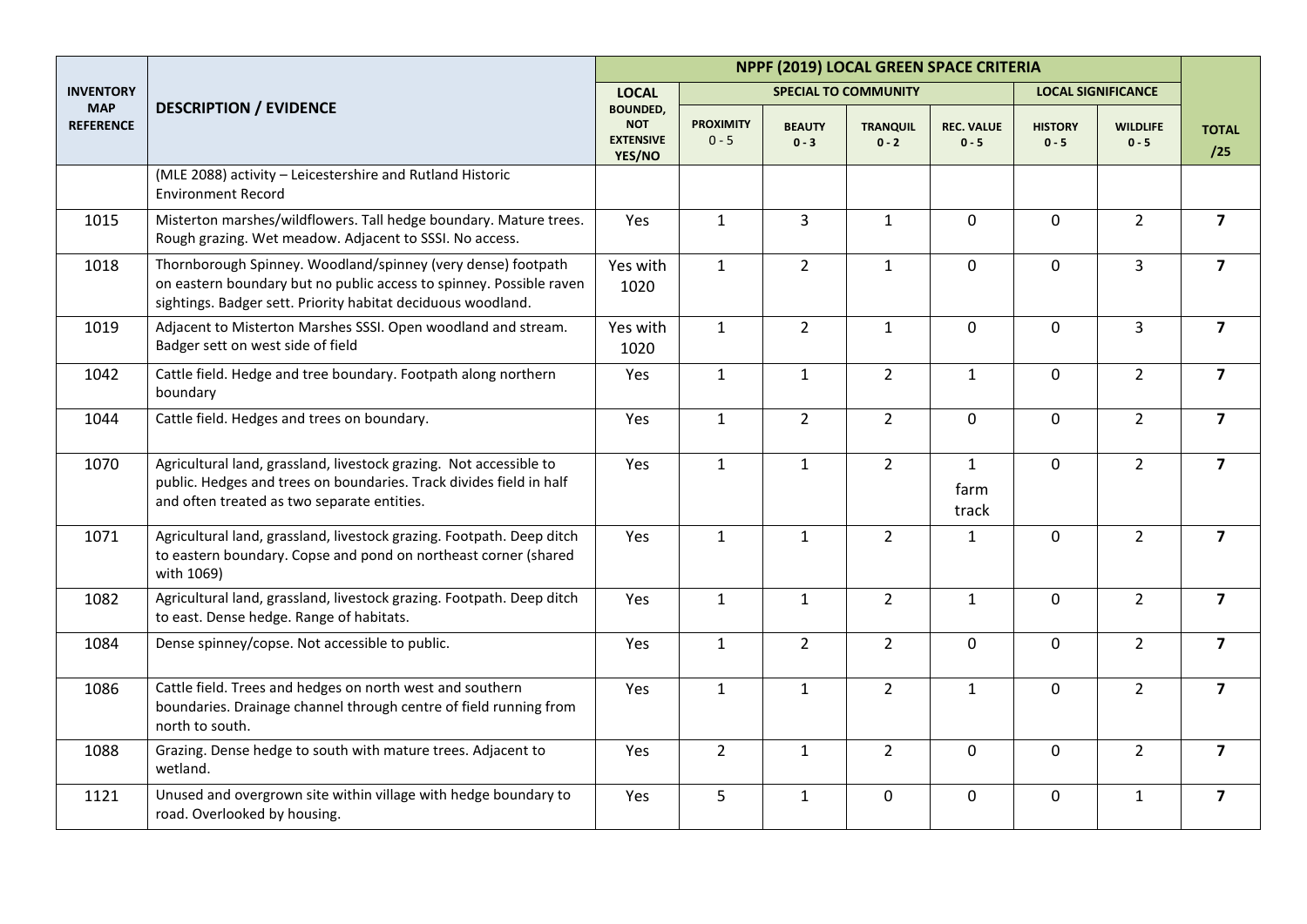| NPPF (2019) LOCAL GREEN SPACE CRITERIA |                                                                                                                                                                                                                                            |                                                             |                             |                          |                             |                              |                           |                            |                         |
|----------------------------------------|--------------------------------------------------------------------------------------------------------------------------------------------------------------------------------------------------------------------------------------------|-------------------------------------------------------------|-----------------------------|--------------------------|-----------------------------|------------------------------|---------------------------|----------------------------|-------------------------|
| <b>INVENTORY</b>                       |                                                                                                                                                                                                                                            | <b>LOCAL</b>                                                |                             |                          | <b>SPECIAL TO COMMUNITY</b> |                              |                           | <b>LOCAL SIGNIFICANCE</b>  |                         |
| <b>MAP</b><br><b>REFERENCE</b>         | <b>DESCRIPTION / EVIDENCE</b>                                                                                                                                                                                                              | <b>BOUNDED,</b><br><b>NOT</b><br><b>EXTENSIVE</b><br>YES/NO | <b>PROXIMITY</b><br>$0 - 5$ | <b>BEAUTY</b><br>$0 - 3$ | <b>TRANQUIL</b><br>$0 - 2$  | <b>REC. VALUE</b><br>$0 - 5$ | <b>HISTORY</b><br>$0 - 5$ | <b>WILDLIFE</b><br>$0 - 5$ | <b>TOTAL</b><br>/25     |
| 2007                                   | Meadow bounded by hawthorn hedge and fence on one side. Can<br>be viewed from the point where the private and public track cross.<br>Tranquil as not next to a public road. Hedge and copse provide<br>wildlife habitats.                  | yes                                                         | $\mathbf{1}$                | $\overline{2}$           | $\overline{2}$              | $\mathbf 0$                  | 0                         | $\overline{2}$             | $\overline{\mathbf{z}}$ |
| 2008                                   | Large field bounded by high hawthorn hedge on four sides.<br>Hawthorn hedge good for wildlife. Very tranquil as not near a road.<br>Bridleway runs down one side                                                                           | Yes                                                         | $\mathsf{O}\xspace$         | $\overline{2}$           | $\overline{2}$              | $\mathbf{1}$                 | $\mathbf 0$               | $\overline{2}$             | $\overline{\mathbf{z}}$ |
| 2011                                   | Large field bounded by high hawthorn hedge. Visible through a<br>gateway by the bridleway. Attractive line of trees towards the<br>bottom end and open countryside view of meadows, hedges and<br>trees. Very tranquil as not near a road. | Yes                                                         | $\mathbf 0$                 | $\overline{2}$           | $\overline{2}$              | $\mathbf{1}$                 | 0                         | $\overline{2}$             | $\overline{7}$          |
| 2026                                   | Hard to see. Grass, slightly scrubby to river boundary. River Swift on<br>south.                                                                                                                                                           | Yes                                                         | $\overline{2}$              | $\mathbf{1}$             | $\overline{2}$              | $\mathbf 0$                  | $\mathbf 0$               | $\overline{2}$             | $\overline{\mathbf{z}}$ |
| 2027                                   | Hard to see. Pond and grassy field close to farm buildings. River<br>Swift to south.                                                                                                                                                       | Yes                                                         | $\overline{2}$              | $\mathbf{1}$             | $\overline{2}$              | $\mathbf 0$                  | $\mathbf 0$               | $\overline{2}$             | $\overline{\mathbf{z}}$ |
| 2058                                   | Hard to see. Long narrow field. Grazing. Track to north, dense hedge<br>to south.                                                                                                                                                          | Yes                                                         | $\mathbf{1}$                | $\overline{2}$           | $\overline{2}$              | $\mathbf 0$                  | $\mathbf 0$               | $\overline{2}$             | $\overline{7}$          |
| 2059                                   | Hard to see. Long narrow grazing field. Drainage to north (flowing to<br>tributary of River Swift). Hedges on north and south.                                                                                                             | Yes                                                         | $\mathbf{1}$                | $2^{\circ}$              | $\overline{2}$              | $\mathbf 0$                  | $\mathbf 0$               | $\overline{2}$             | $\overline{7}$          |
| 2083                                   | Hard to see. Possible crop markings and ridge and furrow                                                                                                                                                                                   | Yes                                                         | $\mathbf{1}$                | $\mathbf{1}$             | $\overline{2}$              | $\mathbf 0$                  | $\overline{2}$            | $\mathbf{1}$               | $\overline{\mathbf{z}}$ |
| 3058                                   | Grazing. Overgrown loose hedge to east. Faint ridge and furrow in<br>south. Misterton Poors Land Charity field.                                                                                                                            | Yes                                                         | $\mathbf{1}$                | $\mathbf{1}$             | $\mathbf{1}$                | $\mathbf 0$                  | $\overline{2}$            | $\overline{2}$             | $\overline{\mathbf{z}}$ |
| 3071                                   | Long grass possibly to be cut for hay. Hedge to north. Wide verges<br>with rich biodiversity to west.                                                                                                                                      | Yes                                                         | $\mathbf 0$                 | $2^{\circ}$              | $\overline{2}$              | $\mathbf 0$                  | $\mathbf 0$               | $\overline{3}$             | $\overline{7}$          |
| 3082                                   | Hard to see from road. Grass surrounded by biodiverse fields.<br>Barns.                                                                                                                                                                    | Yes                                                         | $\mathbf{1}$                | $2^{\circ}$              | $\mathbf{1}$                | $\mathbf 0$                  | $\mathbf 0$               | $2^{\circ}$                | $\overline{\mathbf{z}}$ |
| 3095                                   | Land adjacent to Hillcrest. Spinney, pond grassland. A number of red<br>list species have been observed including tree sparrows and bats.                                                                                                  | Yes                                                         | $\mathbf{1}$                | $\overline{2}$           | $\mathbf{1}$                | $\mathbf 0$                  | $\mathbf 0$               | $\overline{3}$             | $\overline{\mathbf{z}}$ |
| 4001                                   | Priority habitat deciduous woodland. Small woodland. Close to M1.<br>Large part used for paintball/outdoor gym. Footpath                                                                                                                   | Yes                                                         | $\mathsf 0$                 | $\overline{2}$           | $\pmb{0}$                   | $\overline{2}$               | 0                         | 3                          | $\overline{\mathbf{z}}$ |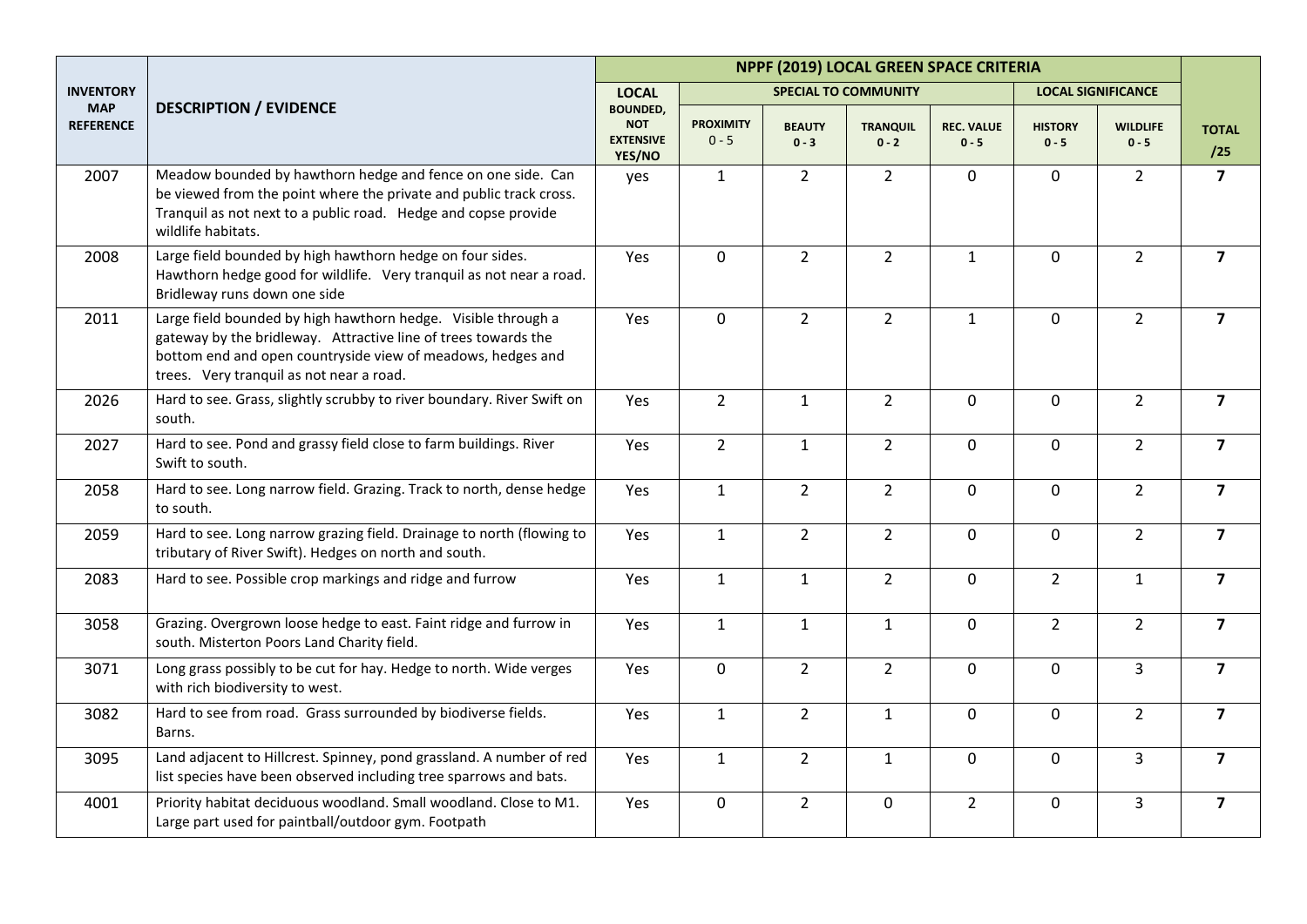|                                |                                                                                                                                                                                                                                                | NPPF (2019) LOCAL GREEN SPACE CRITERIA                      |                             |                          |                             |                              |                           |                            |                         |  |
|--------------------------------|------------------------------------------------------------------------------------------------------------------------------------------------------------------------------------------------------------------------------------------------|-------------------------------------------------------------|-----------------------------|--------------------------|-----------------------------|------------------------------|---------------------------|----------------------------|-------------------------|--|
| <b>INVENTORY</b>               |                                                                                                                                                                                                                                                | <b>LOCAL</b>                                                |                             |                          | <b>SPECIAL TO COMMUNITY</b> |                              |                           | <b>LOCAL SIGNIFICANCE</b>  |                         |  |
| <b>MAP</b><br><b>REFERENCE</b> | <b>DESCRIPTION / EVIDENCE</b>                                                                                                                                                                                                                  | <b>BOUNDED,</b><br><b>NOT</b><br><b>EXTENSIVE</b><br>YES/NO | <b>PROXIMITY</b><br>$0 - 5$ | <b>BEAUTY</b><br>$0 - 3$ | <b>TRANQUIL</b><br>$0 - 2$  | <b>REC. VALUE</b><br>$0 - 5$ | <b>HISTORY</b><br>$0 - 5$ | <b>WILDLIFE</b><br>$0 - 5$ | <b>TOTAL</b><br>/25     |  |
| 4032                           | Arable. Adjacent to priority habitat deciduous woodland. And<br>substantial hedge to east side.                                                                                                                                                | Yes                                                         | 4                           | $\mathbf{1}$             | $\mathbf 0$                 | $\mathbf 0$                  | 0                         | $\overline{2}$             | $\overline{\mathbf{z}}$ |  |
| 4033                           | Arable. Footpath. Priority habitat deciduous woodland to east side.                                                                                                                                                                            | Yes                                                         | $\overline{3}$              | $\mathbf{1}$             | $\mathbf{1}$                | $\mathbf 0$                  | $\mathbf 0$               | $2^{\circ}$                | $\overline{7}$          |  |
| 4043                           | Misterton Gorse - Priority habitat deciduous woodland                                                                                                                                                                                          | Yes                                                         | $\mathbf{1}$                | $\mathbf{1}$             | $\overline{2}$              | $\mathbf 0$                  | $\mathbf 0$               | 3                          | $\overline{7}$          |  |
| 4056                           | Pasture. Faint ridge and furrow. Hedge and trees to east and north<br>boundaries.                                                                                                                                                              | Yes                                                         | 0                           | $2^{\circ}$              | $\mathbf{1}$                | $\mathbf 0$                  | $\overline{2}$            | $2^{\circ}$                | $\overline{\mathbf{z}}$ |  |
| 4057                           | High dense hedge and wide verges. Grazing. Hard to see from road.<br>Ridge and furrow.                                                                                                                                                         | Yes                                                         | $\mathbf 0$                 | $\overline{2}$           | $\mathbf{1}$                | $\mathbf 0$                  | $\overline{2}$            | $\overline{2}$             | $\overline{7}$          |  |
| 4058                           | Grass. Hard to see from road due to high dens hedge. Damp ditch to<br>east. Ridge and furrow still discernible                                                                                                                                 | Yes                                                         | 0                           | $\overline{2}$           | $\mathbf{1}$                | $\mathbf 0$                  | $\overline{2}$            | 2 <sup>1</sup>             | $\overline{7}$          |  |
| 4061                           | Grass. Bounded by hedges and a number of mature trees. Wet ditch<br>to east.                                                                                                                                                                   | Yes                                                         | $\mathbf{1}$                | $2^{\circ}$              | $\overline{2}$              | $\mathbf 0$                  | $\mathbf 0$               | $2^{\circ}$                | $\overline{\mathbf{z}}$ |  |
| 4076                           | Crossed by footpath. Dense hedge to north. And belt of trees to<br>west. Arable.                                                                                                                                                               | Yes                                                         | 4                           | $\mathbf{1}$             | $\mathbf 0$                 | $\mathbf{1}$                 | $\mathbf 0$               | $\mathbf{1}$               | $\overline{7}$          |  |
| 1024                           | Potential access to Lutterworth East. River Swift at north boundary.<br>Traffic noise. Arable. Clothes line enclosure (MLE 2128) and<br>prehistoric finds (MLE 2129) - Leicestershire and Rutland Historic<br><b>Environment Record</b>        | $\mathsf{V}$                                                | $\mathbf{1}$                | $\mathbf{1}$             | $\mathbf 0$                 | 0.5                          | $\overline{3}$            | $\mathbf{1}$               | 6.5                     |  |
| 4019                           | Large arable field. Proposed Local Plan site. Grade 2a agricultural<br>land. Prehistoric flint (MLE 2091) site of barrow (MLE 2093) and ring<br>ditch crop marks (MLE 2094) - Leicestershire and Rutland Historic<br><b>Environment Record</b> | Yes                                                         | $\mathbf{1}$                | $\mathbf{1}$             | $\mathbf 0$                 | 0.5                          | $\overline{3}$            | $\mathbf{1}$               | 6.5                     |  |
| 2028                           | Damp meadow. Grazing. River to south. Hedges to east and west.                                                                                                                                                                                 | Yes                                                         | $\overline{2}$              | $\mathbf{1}$             | $\mathbf{1}$                | 0.5                          | $\mathbf 0$               | $\overline{2}$             | 6.5                     |  |
| 2035                           | Grazing. Faint ridge and furrow. Recently planted hedge to east,<br>protected by post and wire. Outgrown hedge on west. Post and wire<br>to remaining boundaries.                                                                              | Yes                                                         | $\overline{2}$              | $\mathbf{1}$             | $\mathbf 0$                 | 0.5                          | $2^{\circ}$               | $\mathbf{1}$               | 6.5                     |  |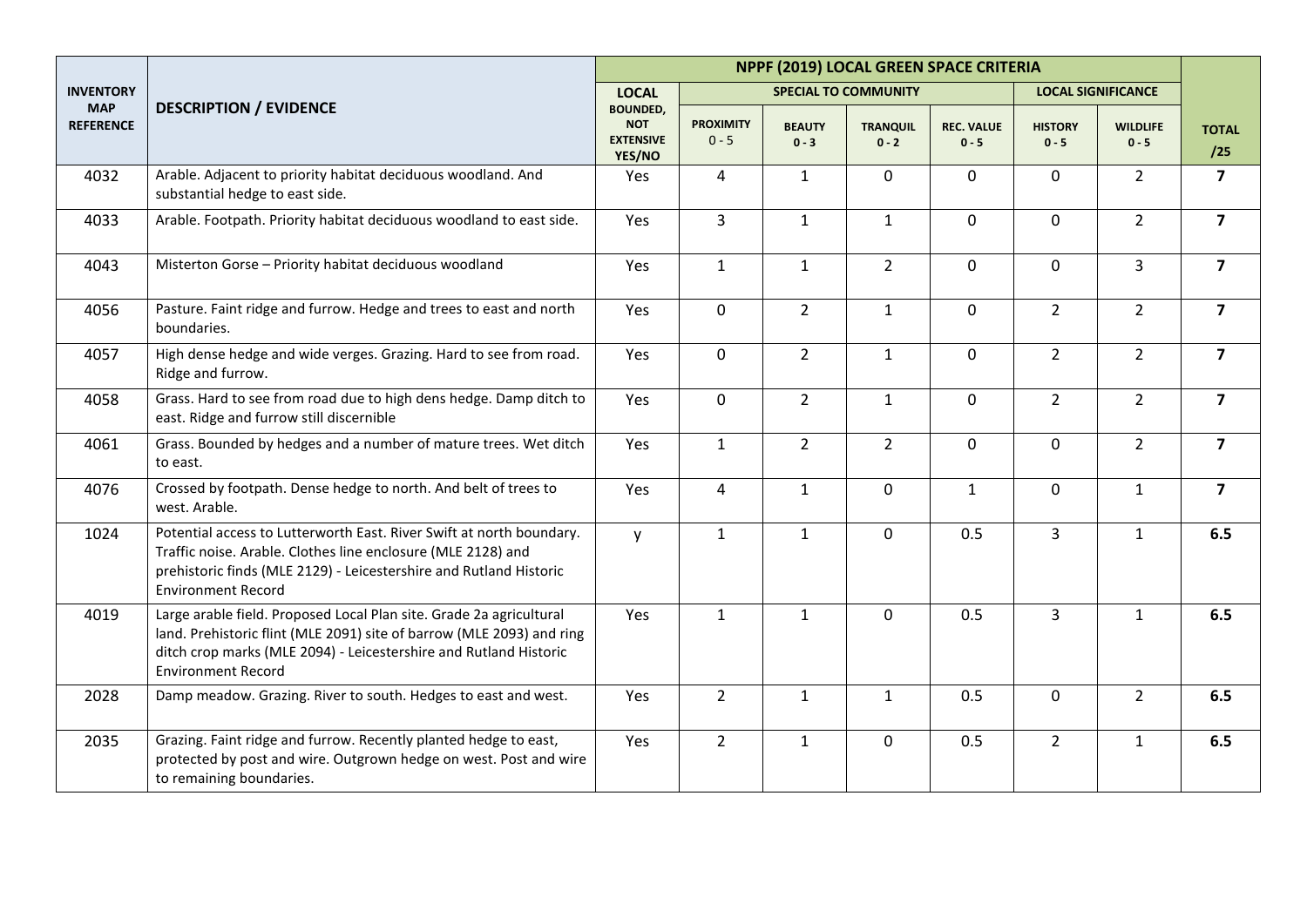|                                |                                                                                                                                                                                                           | NPPF (2019) LOCAL GREEN SPACE CRITERIA                      |                             |                          |                             |                              |                           |                            |                     |  |
|--------------------------------|-----------------------------------------------------------------------------------------------------------------------------------------------------------------------------------------------------------|-------------------------------------------------------------|-----------------------------|--------------------------|-----------------------------|------------------------------|---------------------------|----------------------------|---------------------|--|
| <b>INVENTORY</b>               |                                                                                                                                                                                                           | <b>LOCAL</b>                                                |                             |                          | <b>SPECIAL TO COMMUNITY</b> |                              |                           | <b>LOCAL SIGNIFICANCE</b>  |                     |  |
| <b>MAP</b><br><b>REFERENCE</b> | <b>DESCRIPTION / EVIDENCE</b>                                                                                                                                                                             | <b>BOUNDED,</b><br><b>NOT</b><br><b>EXTENSIVE</b><br>YES/NO | <b>PROXIMITY</b><br>$0 - 5$ | <b>BEAUTY</b><br>$0 - 3$ | <b>TRANQUIL</b><br>$0 - 2$  | <b>REC. VALUE</b><br>$0 - 5$ | <b>HISTORY</b><br>$0 - 5$ | <b>WILDLIFE</b><br>$0 - 5$ | <b>TOTAL</b><br>/25 |  |
| 2101                           | The Belt: a dense band of trees running along A4304. Established<br>woodland including oak, ash, horse chestnut, hazel, sycamore crab<br>apple, lime possibly beech. Priority habitat deciduous woodland. | Yes                                                         | $\mathbf{1}$                | $2^{\circ}$              | $\mathbf 0$                 | 0.5                          | $\mathbf 0$               | 3                          | 6.5                 |  |
| 4038                           | Footpath. Huge arable field. Misterton Gorse and drainage ditch to<br>east.                                                                                                                               | Yes                                                         | $\mathbf 0$                 | 1.5                      | $\overline{2}$              | $\mathbf{1}$                 | $\mathbf 0$               | $\overline{2}$             | 6.5                 |  |
| 4071                           | Wide verges with dense hedge to road side. Trees/scrub. Small<br>uncultivated piece of land.                                                                                                              | Yes                                                         | $2^{\circ}$                 | $\mathbf{1}$             | $\mathbf{1}$                | 0.5                          | $\mathbf 0$               | $\overline{2}$             | 6.5                 |  |
| 4020                           | Arable, hedged with damper area to north and small woodland<br>patch to northeast. Ring ditch crop marks (MLE 2094) -<br>Leicestershire and Rutland Historic Environment Record                           | Yes                                                         | 0                           | $\mathbf{1}$             | $\mathbf 0$                 | $\mathbf 0$                  | $\overline{3}$            | $\overline{2}$             | 6                   |  |
| 1014                           | Grass field. Old/fallen trees (barn owls seen in this field). Footpath.                                                                                                                                   | Yes                                                         | $\mathbf 0$                 | $\overline{2}$           | $\mathbf{1}$                | $\mathbf{1}$                 | $\mathbf 0$               | $\overline{2}$             | 6                   |  |
| 1022                           | Triangular shaped field. Arable. Bordered by river and hedge on east<br>and south sides. Footpath.                                                                                                        | y                                                           | $\mathbf{1}$                | $\overline{2}$           | $\mathbf 0$                 | $\mathbf{1}$                 | $\mathbf 0$               | $\overline{2}$             | 6                   |  |
| 1036                           | Fallow field, arable. Footpath on western boundary. Adjacent to<br>Thornborough Spinney. Dense, tall, mixed hedge to north.                                                                               | Yes                                                         | $\mathbf{1}$                | $\mathbf{1}$             | $\mathbf{1}$                | $\mathbf{1}$                 | $\mathbf 0$               | $\overline{2}$             | 6                   |  |
| 1040                           | Agricultural land, grassland, livestock grazing. Not accessible to<br>public.                                                                                                                             | Yes                                                         | $\mathbf{1}$                | $\mathbf{1}$             | $\overline{2}$              | $\mathbf 0$                  | $\mathbf 0$               | $\overline{2}$             | 6                   |  |
| 1041                           | Field/scrubland. Hedge and tree boundary.                                                                                                                                                                 | Yes                                                         | $\mathbf{1}$                | $\mathbf{1}$             | $\overline{2}$              | $\mathbf 0$                  | $\mathbf 0$               | $2^{\circ}$                | 6                   |  |
| 1046                           | Small dense scrubby copse. Stream. No access.                                                                                                                                                             | Yes                                                         | $\mathbf 0$                 | $\mathbf{1}$             | $\overline{2}$              | $\mathbf 0$                  | $\mathbf 0$               | $\overline{3}$             | 6                   |  |
| 1068                           | Agricultural land, grassland, livestock grazing. Small copse half way<br>along northern edge. Not accessible to public.                                                                                   | Yes                                                         | $\mathbf{1}$                | $\mathbf{1}$             | $\overline{2}$              | $\mathbf 0$                  | $\mathbf 0$               | $\overline{2}$             | 6                   |  |
| 1072                           | Agricultural land, grassland, livestock grazing. Hedge and trees on<br>boundary. Footpath along southern boundary.                                                                                        | Yes                                                         | $\mathbf{1}$                | $\mathbf{1}$             | $\overline{2}$              | $\mathbf 0$                  | $\mathbf 0$               | $2^{\circ}$                | 6                   |  |
| 1073                           | Agricultural land, grassland, livestock grazing. Not accessible to<br>public. Hedges and trees on boundary.                                                                                               | Yes                                                         | $\mathbf{1}$                | $\mathbf{1}$             | $\overline{2}$              | $\mathbf 0$                  | $\mathbf 0$               | $2^{\circ}$                | 6                   |  |
| 1078                           | Hedge to eastern boundary. Hard to see from road. grazing                                                                                                                                                 | Yes                                                         | $\mathbf{1}$                | $\mathbf{1}$             | $\overline{2}$              | $\mathbf 0$                  | $\mathbf 0$               | $\overline{2}$             | 6                   |  |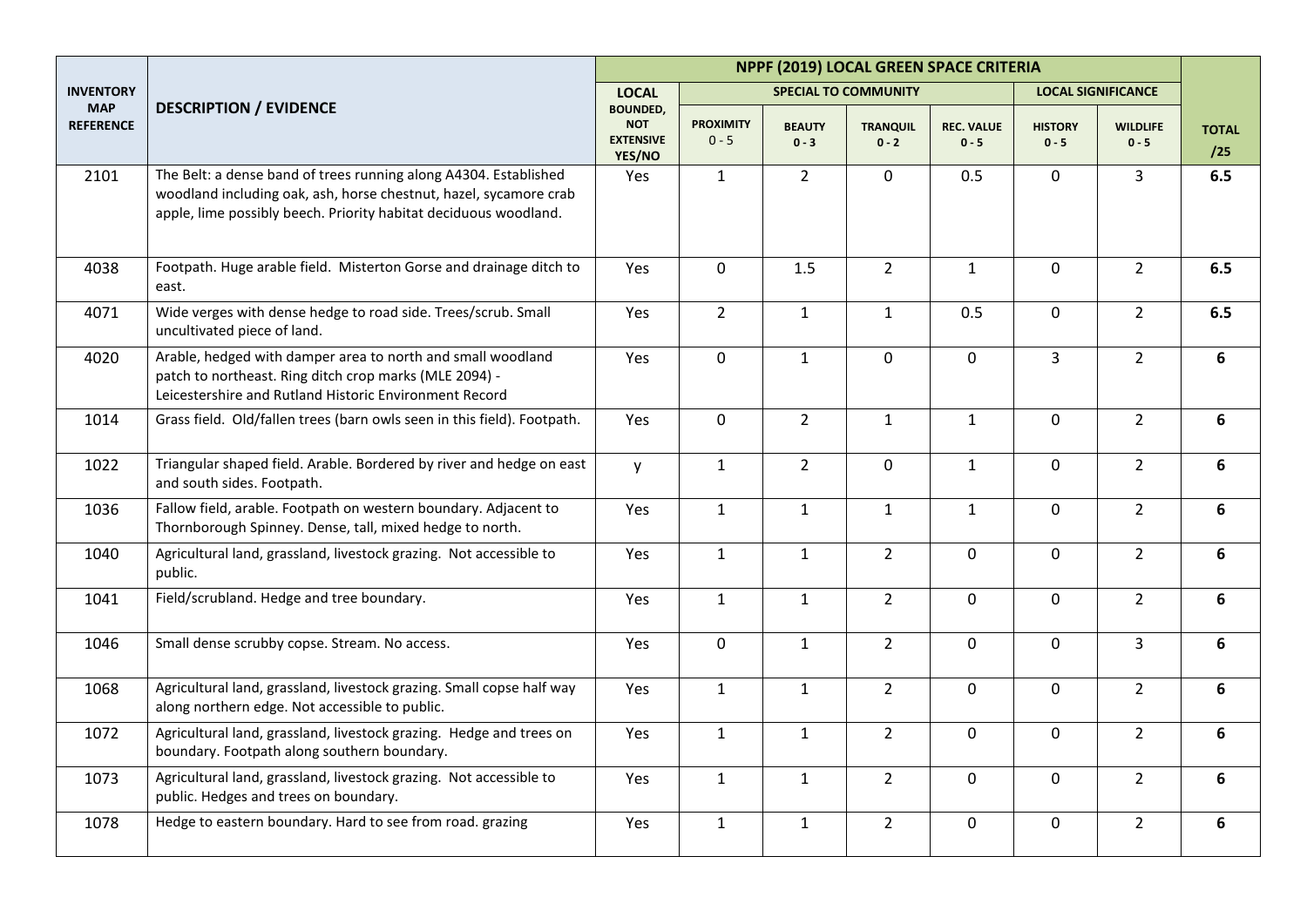|                                |                                                                                                                                      | NPPF (2019) LOCAL GREEN SPACE CRITERIA                      |                             |                          |                             |                              |                           |                            |                     |  |
|--------------------------------|--------------------------------------------------------------------------------------------------------------------------------------|-------------------------------------------------------------|-----------------------------|--------------------------|-----------------------------|------------------------------|---------------------------|----------------------------|---------------------|--|
| <b>INVENTORY</b>               |                                                                                                                                      | <b>LOCAL</b>                                                |                             |                          | <b>SPECIAL TO COMMUNITY</b> |                              |                           | <b>LOCAL SIGNIFICANCE</b>  |                     |  |
| <b>MAP</b><br><b>REFERENCE</b> | <b>DESCRIPTION / EVIDENCE</b>                                                                                                        | <b>BOUNDED,</b><br><b>NOT</b><br><b>EXTENSIVE</b><br>YES/NO | <b>PROXIMITY</b><br>$0 - 5$ | <b>BEAUTY</b><br>$0 - 3$ | <b>TRANQUIL</b><br>$0 - 2$  | <b>REC. VALUE</b><br>$0 - 5$ | <b>HISTORY</b><br>$0 - 5$ | <b>WILDLIFE</b><br>$0 - 5$ | <b>TOTAL</b><br>/25 |  |
| 1079                           | Hard to see from road. Slurry pit? Hedges and trees. One isolated<br>tree within field.                                              | Yes                                                         | $\mathbf{1}$                | $\mathbf{1}$             | $\overline{2}$              | $\mathbf 0$                  | $\mathsf{O}$              | $2^{\circ}$                | 6                   |  |
| 1080                           | Agricultural land, grassland, livestock grazing. Not accessible to<br>public. Hedges and trees to boundaries.                        | Yes                                                         | $\mathbf{1}$                | $\mathbf{1}$             | $\overline{2}$              | $\mathbf 0$                  | $\overline{0}$            | $2^{\circ}$                | 6                   |  |
| 1081                           | Agricultural land, grassland, livestock grazing. Not accessible to<br>public. Hedges and trees to boundaries.                        | Yes                                                         | $\mathbf{1}$                | $\mathbf{1}$             | $\overline{2}$              | $\mathbf 0$                  | $\overline{0}$            | $\overline{2}$             | 6                   |  |
| 2001                           | Large field next to small public lane, bounded by hawthorn hedge<br>on all sides and some trees on two sided, good for wild life     | yes                                                         | $\mathbf{1}$                | $\mathbf{1}$             | $\mathbf{1}$                | $\mathbf{1}$                 | $\mathsf{O}$              | $\overline{2}$             | 6                   |  |
| 2002                           | Field next to small public lane, bounded on 4 sides by hawthorn<br>hedge, good for wildlife.                                         | Yes                                                         | $\mathbf{1}$                | $\mathbf{1}$             | $\mathbf{1}$                | $\mathbf{1}$                 | $\mathsf{O}$              | $\overline{2}$             | 6                   |  |
| 2003                           | Field bounded by hawthorn hedge on three sides and fence on one.<br>By the side of small public lane. Hedge good for wildlife.       | Yes                                                         | $\mathbf{1}$                | $\mathbf{1}$             | $\mathbf{1}$                | $\mathbf{1}$                 | $\mathbf 0$               | $\overline{2}$             | 6                   |  |
| 2004                           | Field bounded by hawthorn hedge and some trees. Hedge and<br>trees good for wildlife. Field at the side of small public lane.        | Yes                                                         | $\mathbf{1}$                | $\mathbf{1}$             | $\mathbf{1}$                | $\mathbf{1}$                 | $\mathbf 0$               | $\overline{2}$             | 6                   |  |
| 2006                           | Hard to see from road Hedge and trees to boundaries.                                                                                 | Yes                                                         | $\mathbf{1}$                | $\mathbf{1}$             | $\overline{2}$              | $\mathbf 0$                  | $\overline{0}$            | $\mathbf{1}$               | 6                   |  |
| 2023                           | Stream on southern boundary with bushes and trees. Hard to see<br>from track. Possible ridge and furrow.                             | Yes                                                         | $\mathbf{1}$                | $\mathbf{1}$             | $\overline{2}$              | $\mathbf 0$                  | $\mathsf{O}$              | $\overline{2}$             | 6                   |  |
| 2025                           | Hard to see. Grazing hedge to northeast and southeast. River Swift.<br>Some evidence of poor drainage towards south.                 | Yes                                                         | $\mathbf{1}$                | $\mathbf{1}$             | $\overline{2}$              | $\mathbf 0$                  | $\mathsf{O}$              | $2^{\circ}$                | 6                   |  |
| 2039                           | Rough grazing along valley of River Swift. Hard to see from road.<br>Some taller more bushy vegetation at northern end.              | Yes                                                         | $\mathbf{1}$                | $\mathbf{1}$             | $\overline{2}$              | $\mathbf 0$                  | $\overline{0}$            | $\overline{2}$             | 6                   |  |
| 2040                           | Hard to see as in valley of Swift (lower than surrounding fields).<br>Pasture/grazing                                                | Yes                                                         | $\mathbf{1}$                | $\mathbf{1}$             | $\overline{2}$              | $\mathbf 0$                  | $\overline{0}$            | $\overline{2}$             | 6                   |  |
| 2041                           | Hard to see as in valley of Swift (lower than surrounding fields).<br>Pasture/grazing. Hedge to west.                                | Yes                                                         | $\mathbf{1}$                | $\mathbf{1}$             | $\overline{2}$              | $\mathbf 0$                  | $\overline{0}$            | $\overline{2}$             | 6                   |  |
| 2042                           | Valley of the Swift with stream to east. Hedge to west. Grazing.<br>Priority habitat (deciduous woodland) in extreme north of field. | Yes                                                         | 0                           | $\mathbf{1}$             | $\overline{2}$              | $\mathbf 0$                  | $\mathbf 0$               | $\overline{3}$             | 6                   |  |
| 2043                           | Valley of the Swift with stream to west. Hedge to east. grazing                                                                      | Yes                                                         | $\mathbf{1}$                | $\mathbf{1}$             | $\overline{2}$              | $\mathbf 0$                  | $\mathbf 0$               | $\overline{2}$             | 6                   |  |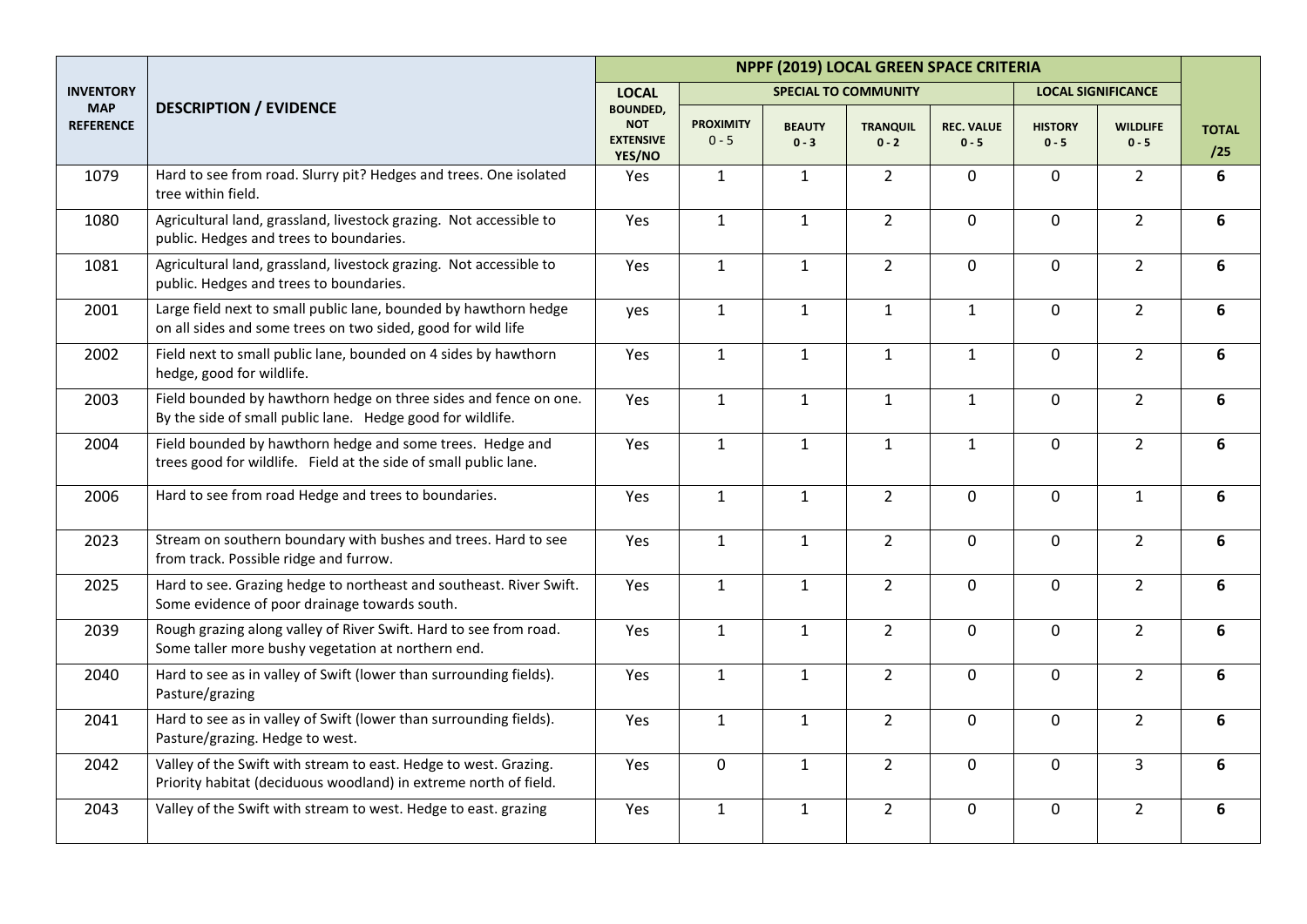|                                |                                                                                                                                                                                                   | NPPF (2019) LOCAL GREEN SPACE CRITERIA                      |                             |                          |                             |                              |                           |                            |                     |  |
|--------------------------------|---------------------------------------------------------------------------------------------------------------------------------------------------------------------------------------------------|-------------------------------------------------------------|-----------------------------|--------------------------|-----------------------------|------------------------------|---------------------------|----------------------------|---------------------|--|
| <b>INVENTORY</b>               |                                                                                                                                                                                                   | <b>LOCAL</b>                                                |                             |                          | <b>SPECIAL TO COMMUNITY</b> |                              |                           | <b>LOCAL SIGNIFICANCE</b>  |                     |  |
| <b>MAP</b><br><b>REFERENCE</b> | <b>DESCRIPTION / EVIDENCE</b>                                                                                                                                                                     | <b>BOUNDED,</b><br><b>NOT</b><br><b>EXTENSIVE</b><br>YES/NO | <b>PROXIMITY</b><br>$0 - 5$ | <b>BEAUTY</b><br>$0 - 3$ | <b>TRANQUIL</b><br>$0 - 2$  | <b>REC. VALUE</b><br>$0 - 5$ | <b>HISTORY</b><br>$0 - 5$ | <b>WILDLIFE</b><br>$0 - 5$ | <b>TOTAL</b><br>/25 |  |
| 2051                           | Hard to see Rough grazing with hedges to boundary. Small pond,<br>spring and drainage into tributary of Swift.                                                                                    | Yes                                                         | $\mathbf{1}$                | $\mathbf{1}$             | $\overline{2}$              | $\mathbf 0$                  | $\overline{0}$            | $\overline{2}$             | 6                   |  |
| 2052                           | Hard to see. Rough grazing/grassland with trees/hedges to north<br>and south.                                                                                                                     | Yes                                                         | $\mathbf{1}$                | $\mathbf{1}$             | $\overline{2}$              | $\mathbf 0$                  | $\mathsf{O}$              | $2^{\circ}$                | 6                   |  |
| 2053                           | Hard to see Rough grazing/grassland with trees/hedges to north and<br>south.                                                                                                                      | Yes                                                         | $\mathbf{1}$                | $\mathbf{1}$             | $\overline{2}$              | $\mathbf 0$                  | $\overline{0}$            | $\overline{2}$             | 6                   |  |
| 2075                           | Hard to see. Grazing. Dense woodland to south (The Belt) ridge and<br>furrow.                                                                                                                     | Yes                                                         | 0                           | $\mathbf{1}$             | $\mathbf 0$                 | $\mathbf 0$                  | $\overline{3}$            | $\overline{2}$             | 6                   |  |
| 2076                           | Grazing tall hedge to north. Hidden from road by the Belt. Ridge and<br>furrow                                                                                                                    | Yes                                                         | $\mathbf{1}$                | $\mathbf{1}$             | $\mathbf 0$                 | $\mathbf 0$                  | $\overline{3}$            | $\mathbf{1}$               | 6                   |  |
| 2082                           | Hard to see. Pond and island in middle of field                                                                                                                                                   | Yes                                                         | $\mathbf{1}$                | $\mathbf{1}$             | $\overline{2}$              | 0                            | $\mathbf 0$               | $\overline{2}$             | 6                   |  |
| 3008                           | Managed grazing (electric fences to manage cattle movement) old<br>neglected hedge and mature trees to north. Post and rail to south.<br>Wind turbine. Ridge and furrow on eastern side of field. | Yes                                                         | $\mathbf{1}$                | $\mathbf{1}$             | $\mathbf 0$                 | $\mathbf 0$                  | $\overline{3}$            | $\mathbf{1}$               | 6                   |  |
| 3019                           | Grazing. Surrounded by field 3020 which has been recently planted.<br>Ridge and furrow                                                                                                            | Yes                                                         | $\mathbf{1}$                | $\mathbf{1}$             | $\mathbf{1}$                | 0                            | $\overline{2}$            | $\mathbf{1}$               | 6                   |  |
| 3036                           | Hedge with mature trees to north east and west.                                                                                                                                                   | Yes                                                         | $\overline{\mathbf{3}}$     | $\mathbf{1}$             | $\mathbf 1$                 | $\mathbf 0$                  | $\mathsf{O}$              | $\mathbf{1}$               | 6                   |  |
| 3041                           | Grazing. Hedges to north south and west.                                                                                                                                                          | Yes                                                         | $2^{\circ}$                 | $\mathbf{1}$             | $\overline{2}$              | $\mathbf 0$                  | $\mathsf{O}$              | $\mathbf{1}$               | 6                   |  |
| 3043                           | Hard to see. Trees in north east corner. Grass. Hedges to north and<br>south.                                                                                                                     | Yes                                                         | $\overline{2}$              | $\mathbf{1}$             | $\overline{2}$              | $\mathbf 0$                  | $\mathbf 0$               | $\mathbf{1}$               | 6                   |  |
| 3044                           | Arable. Hedges to southwest and north. Hard to see.                                                                                                                                               | Yes                                                         | $2^{\circ}$                 | $\mathbf{1}$             | $\overline{2}$              | 0                            | $\overline{0}$            | $\mathbf{1}$               | 6                   |  |
| 3059                           | Grazing. Hedges on all sides. Misterton Poors Land Charity field.                                                                                                                                 | Yes                                                         | 0                           | $\mathbf{1}$             | $\mathbf 1$                 | 0                            | $\overline{2}$            | $\overline{2}$             | 6                   |  |
| 3069                           | Hard to see from road - grass. Some mature trees to east. Adjacent<br>to fields with observed red list species.                                                                                   | Yes                                                         | 0                           | $\mathbf{1}$             | $\overline{2}$              | 0                            | 0                         | 3                          | 6                   |  |
| 3070                           | High dense hedge and wide verges with great range of butterflies.<br>Magnificent oak tree in southern boundary. Other trees within field.                                                         | Yes                                                         | 0                           | $\overline{2}$           | $\overline{2}$              | 0                            | $\mathsf{O}$              | $\overline{3}$             | 6                   |  |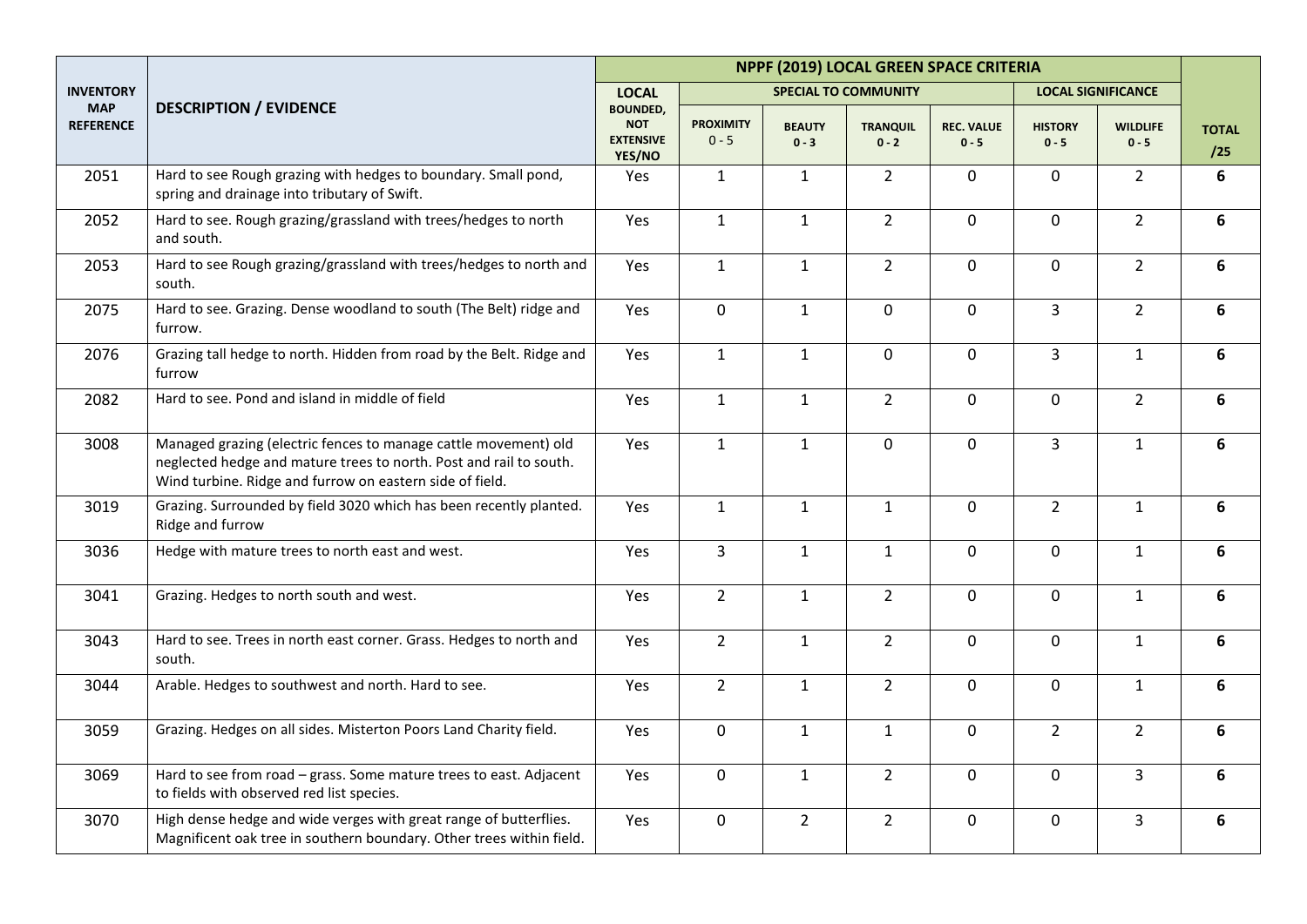|                                |                                                                                                                                                                                   | NPPF (2019) LOCAL GREEN SPACE CRITERIA                      |                             |                          |                             |                              |                           |                            |                     |  |
|--------------------------------|-----------------------------------------------------------------------------------------------------------------------------------------------------------------------------------|-------------------------------------------------------------|-----------------------------|--------------------------|-----------------------------|------------------------------|---------------------------|----------------------------|---------------------|--|
| <b>INVENTORY</b>               |                                                                                                                                                                                   | <b>LOCAL</b>                                                |                             |                          | <b>SPECIAL TO COMMUNITY</b> |                              |                           | <b>LOCAL SIGNIFICANCE</b>  |                     |  |
| <b>MAP</b><br><b>REFERENCE</b> | <b>DESCRIPTION / EVIDENCE</b>                                                                                                                                                     | <b>BOUNDED,</b><br><b>NOT</b><br><b>EXTENSIVE</b><br>YES/NO | <b>PROXIMITY</b><br>$0 - 5$ | <b>BEAUTY</b><br>$0 - 3$ | <b>TRANQUIL</b><br>$0 - 2$  | <b>REC. VALUE</b><br>$0 - 5$ | <b>HISTORY</b><br>$0 - 5$ | <b>WILDLIFE</b><br>$0 - 5$ | <b>TOTAL</b><br>/25 |  |
| 3072                           | High dense hedge and wide verges. Hay/silage<br>Yellowhammer in trees. Butterflies. Skylarks singing.                                                                             | Yes                                                         | 0                           | $\overline{2}$           | $\overline{2}$              | $\mathbf 0$                  | $\mathbf 0$               | $\overline{2}$             | 6                   |  |
| 3075                           | High dense hedge and wide verges visible along driveway only.<br>Yellowhammer singing in tree. Number of redlist species including<br>yellowhammer, skylark and grizzled skipper. | Yes                                                         | $\mathbf 0$                 | $\mathbf{1}$             | $\overline{2}$              | $\mathbf 0$                  | $\mathbf 0$               | $\overline{3}$             | 6                   |  |
| 3078                           | Hard to see from road. Arable. Mature trees and hedges.                                                                                                                           | Yes                                                         | $\mathbf{1}$                | $\mathbf{1}$             | $\overline{2}$              | $\mathbf 0$                  | $\mathbf 0$               | $\overline{2}$             | 6                   |  |
| 3081                           | Hard to see from road. Polytunnel and market gardening.                                                                                                                           | Yes                                                         | $\mathbf{1}$                | $\mathbf{1}$             | $\overline{2}$              | $\mathbf 0$                  | $\mathbf 0$               | $\overline{2}$             | 6                   |  |
| 3087                           | High dense hedge and wide verges to east with huge numbers of<br>butterflies. Skylarks and other red list species.<br>Wheat crop                                                  | Yes                                                         | 0                           | $\overline{2}$           | $\mathbf{1}$                | $\mathbf 0$                  | $\mathbf 0$               | $\overline{3}$             | 6                   |  |
| 3089                           | High dense hedge and wide verges. Range of red list species<br>including skylark, yellowhammer and grizzled skipper. Plus many<br>insects.                                        | Yes                                                         | $\mathbf 0$                 | $\mathbf{1}$             | $\overline{2}$              | $\mathbf 0$                  | $\mathbf 0$               | $\overline{3}$             | 6                   |  |
| 3094                           | Lutterworth Archery Club. Grassland with dense hedge to north. Big<br>flock of house sparrows in hedge during survey.                                                             | Yes                                                         | $\mathbf{1}$                | $\mathbf{1}$             | $\mathbf 0$                 | 3                            | $\mathbf 0$               | $\mathbf{1}$               | 6                   |  |
| 3096                           | Prioirity habitat. Hedge and wide, biodiverse verge to east. Grass<br>with hedge and trees on boundary.                                                                           | Yes                                                         | $\mathbf 0$                 | $\mathbf{1}$             | $\overline{2}$              | $\mathbf 0$                  | $\mathbf 0$               | 3                          | 6                   |  |
| 4035                           | Arable. Adjacent to priority habitat deciduous woodland. Hedges on<br>all sides with trees on north and south boundaries.                                                         | Yes                                                         | $\overline{2}$              | $\mathbf{1}$             | $\mathbf{1}$                | $\mathbf 0$                  | $\mathbf 0$               | $2^{\circ}$                | 6                   |  |
| 4036                           | Grass. Surrounded by fields hedged boundary.                                                                                                                                      | Yes                                                         | $\mathbf{1}$                | $\mathbf{1}$             | $\overline{2}$              | $\Omega$                     | $\mathbf 0$               | $\overline{2}$             | 6                   |  |
| 4040                           | Arable. Surrounded by hedges with Misterton Gorse priority habitat<br>deciduous woodland to south.                                                                                | Yes                                                         | $\mathbf{1}$                | $\mathbf{1}$             | $\overline{2}$              | $\mathbf 0$                  | $\mathbf 0$               | $2^{\circ}$                | 6                   |  |
| 4041                           | Arable. Priority habitat deciduous woodland to east and to south<br>west. Hedges.                                                                                                 | Yes                                                         | $\mathbf{1}$                | $\mathbf{1}$             | $\overline{2}$              | $\mathbf 0$                  | $\mathbf 0$               | $\overline{2}$             | 6                   |  |
| 4044                           | Arable silage, small copse in middle of field. priority habitat to west.                                                                                                          | Yes                                                         | $\mathbf{1}$                | $\mathbf{1}$             | $\overline{2}$              | $\mathbf 0$                  | $\mathbf 0$               | $2^{\circ}$                | 6                   |  |
| 4045                           | Arable. Priority habitats to east and west (deciduous woodland)                                                                                                                   | Yes                                                         | $\mathbf{1}$                | $\mathbf{1}$             | $\overline{2}$              | $\mathbf 0$                  | $\mathbf 0$               | $\overline{2}$             | 6                   |  |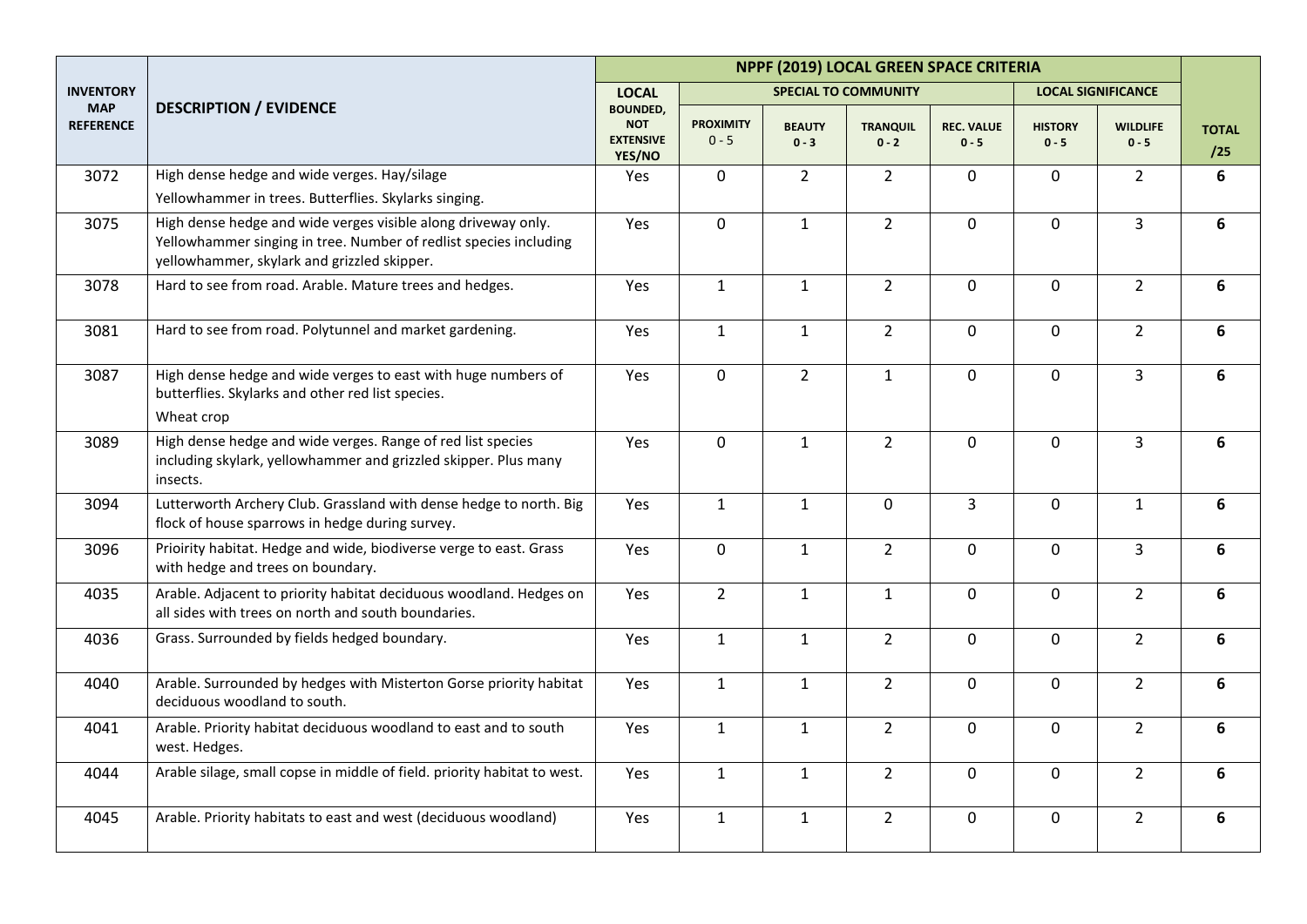|                                |                                                                                                                                                                                                                                | NPPF (2019) LOCAL GREEN SPACE CRITERIA                      |                             |                          |                             |                              |                           |                            |                     |  |
|--------------------------------|--------------------------------------------------------------------------------------------------------------------------------------------------------------------------------------------------------------------------------|-------------------------------------------------------------|-----------------------------|--------------------------|-----------------------------|------------------------------|---------------------------|----------------------------|---------------------|--|
| <b>INVENTORY</b>               |                                                                                                                                                                                                                                | <b>LOCAL</b>                                                |                             |                          | <b>SPECIAL TO COMMUNITY</b> |                              | <b>LOCAL SIGNIFICANCE</b> |                            |                     |  |
| <b>MAP</b><br><b>REFERENCE</b> | <b>DESCRIPTION / EVIDENCE</b>                                                                                                                                                                                                  | <b>BOUNDED,</b><br><b>NOT</b><br><b>EXTENSIVE</b><br>YES/NO | <b>PROXIMITY</b><br>$0 - 5$ | <b>BEAUTY</b><br>$0 - 3$ | <b>TRANQUIL</b><br>$0 - 2$  | <b>REC. VALUE</b><br>$0 - 5$ | <b>HISTORY</b><br>$0 - 5$ | <b>WILDLIFE</b><br>$0 - 5$ | <b>TOTAL</b><br>/25 |  |
| 4049                           | Copse with pond.                                                                                                                                                                                                               | Yes                                                         | 0                           | $2^{\circ}$              | $\overline{2}$              | $\mathbf 0$                  | $\mathbf 0$               | $2^{\circ}$                | 6                   |  |
| 4062                           | High dense hedge and wide verges on road side. Small stream/ditch<br>to west. Grassland.                                                                                                                                       | Yes                                                         | $\mathbf{1}$                | $\overline{2}$           | $\mathbf{1}$                | $\mathbf 0$                  | $\mathbf 0$               | $\overline{2}$             | 6                   |  |
| 4077                           | Small grass field adjacent to village with trees to west.                                                                                                                                                                      | Yes                                                         | $\overline{4}$              | $\mathbf{1}$             | $\mathbf 0$                 | $\mathbf 0$                  | $\mathbf 0$               | $\mathbf{1}$               | 6                   |  |
| 4078                           | Partly built on.                                                                                                                                                                                                               | Yes                                                         | 4                           | $\mathbf{1}$             | $\mathbf 0$                 | $\mathbf 0$                  | $\mathbf 0$               | $\mathbf{1}$               | 6                   |  |
| 1021                           | Thornborough Spinney. Woodland/spinney (very dense) Adjacent to<br>Misterton Marshes SSSI. Woodland. Stream on western side.<br>Evidence of badgers. Ravens and bats observed.                                                 | Yes with<br>1018                                            | $\mathbf{1}$                | $\overline{2}$           | 0.5                         | $\mathbf 0$                  | $\mathbf 0$               | $2^{\circ}$                | 5.5                 |  |
| 1023                           | Arable. Paths from Lutterworth and Thornborough spinney.<br>Adjacent to spinney and badger sett. Dense tree planting to north.<br>Footpath.                                                                                    | V                                                           | $\mathbf{1}$                | $\mathbf{1}$             | 0.5                         | $\overline{2}$               | $\mathbf 0$               | $\mathbf{1}$               | 5.5                 |  |
| 1052                           | Field next to small public lane, bounded on 4 sides by mixed trees<br>and hedging, including hawthorn, elder, dog rose and honeysuckle,<br>good for wildlife, with the flowering plants enhancing the pleasure<br>for walkers. | Yes                                                         | $\mathbf{1}$                | $\mathbf{1}$             | $\mathbf{1}$                | 0.5                          | $\mathbf 0$               | $\overline{2}$             | 5.5                 |  |
| 1055                           | Field bounded by mixed hedging, including honeysuckle. At<br>Hayworthe Lodge property end some very attractive trees, including<br>maple and conifers. Field at the side of small public lane.                                 | Yes                                                         | $\mathbf{1}$                | $\mathbf{1}$             | $\mathbf{1}$                | 0.5                          | $\mathbf 0$               | $\overline{2}$             | 5.5                 |  |
| 1056                           | Large field bounded by mixed hedging. Hedge good for wildlife.<br>Field at the side of small public lane                                                                                                                       | Yes                                                         | $\mathbf{1}$                | $\mathbf{1}$             | $\mathbf{1}$                | 0.5                          | $\mathbf 0$               | $\overline{2}$             | 5.5                 |  |
| 1066                           | Large field bounded by hawthorn hedge, wide verge at the side of<br>the road, good for wildlife. Field at the side of small public lane.                                                                                       | Yes                                                         | $\mathbf{1}$                | $\mathbf{1}$             | $\mathbf{1}$                | 0.5                          | $\mathbf 0$               | $2^{\circ}$                | 5.5                 |  |
| 2036                           | Grazing. Hedge to south partly outgrown into trees. Remaining<br>boundaries with post and wire.                                                                                                                                | Yes                                                         | $\overline{2}$              | $\overline{2}$           | $\mathbf 0$                 | 0.5                          | $\mathbf 0$               | $\mathbf{1}$               | 5.5                 |  |
| 2090                           | Arable. Row of mature trees (oak and ash primarily) to east and well<br>clipped hedge which has been well laid in past.scrubby hedge to<br>west.                                                                               | Yes                                                         | $\mathbf{1}$                | $2^{\circ}$              | $\mathbf 0$                 | 0.5                          | $\mathbf 0$               | $2^{\circ}$                | 5.5                 |  |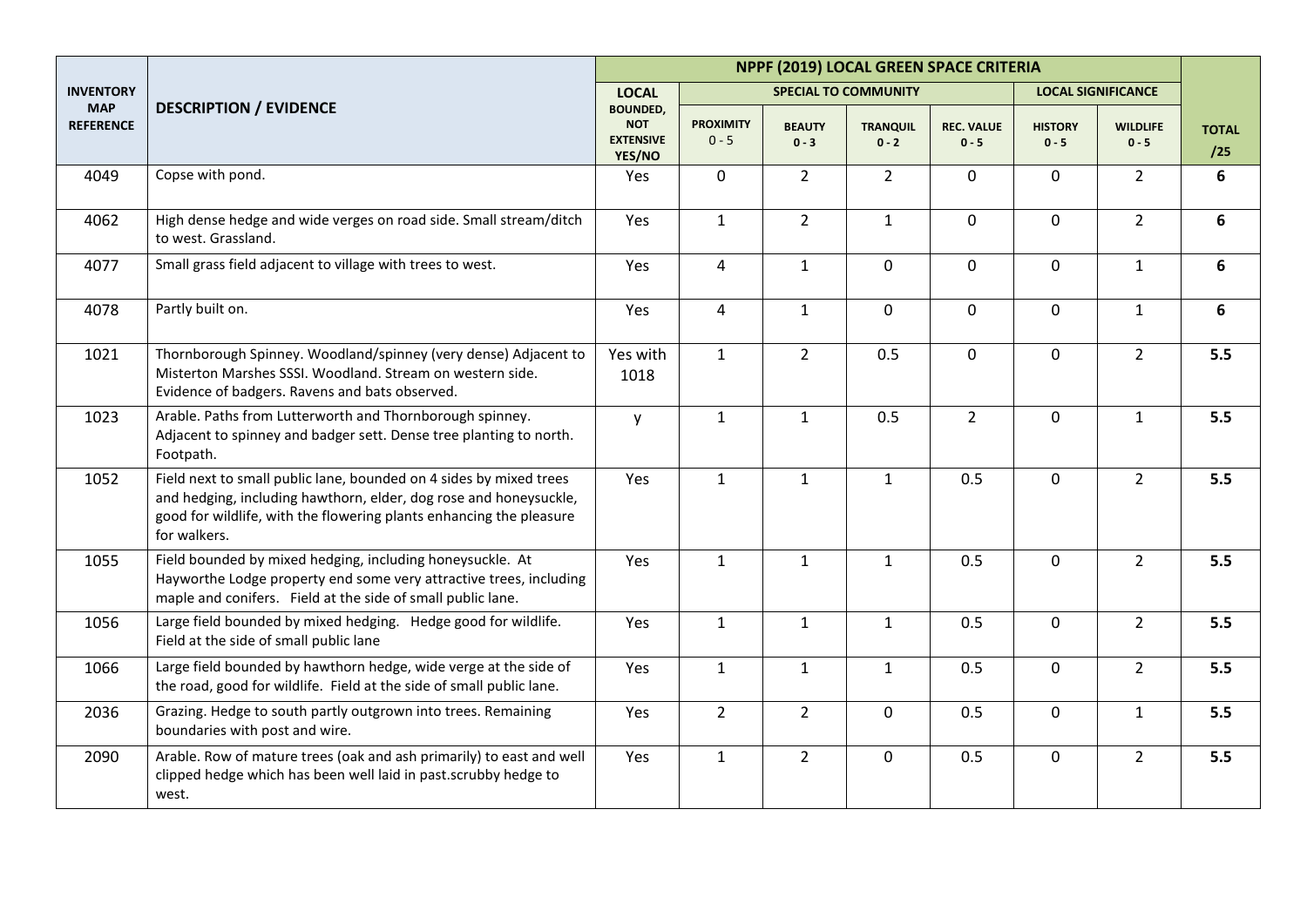|                                |                                                                                                                                                                                                            | NPPF (2019) LOCAL GREEN SPACE CRITERIA                      |                             |                          |                             |                              |                           |                            |                     |  |
|--------------------------------|------------------------------------------------------------------------------------------------------------------------------------------------------------------------------------------------------------|-------------------------------------------------------------|-----------------------------|--------------------------|-----------------------------|------------------------------|---------------------------|----------------------------|---------------------|--|
| <b>INVENTORY</b>               |                                                                                                                                                                                                            | <b>LOCAL</b>                                                |                             |                          | <b>SPECIAL TO COMMUNITY</b> |                              |                           | <b>LOCAL SIGNIFICANCE</b>  |                     |  |
| <b>MAP</b><br><b>REFERENCE</b> | <b>DESCRIPTION / EVIDENCE</b>                                                                                                                                                                              | <b>BOUNDED,</b><br><b>NOT</b><br><b>EXTENSIVE</b><br>YES/NO | <b>PROXIMITY</b><br>$0 - 5$ | <b>BEAUTY</b><br>$0 - 3$ | <b>TRANQUIL</b><br>$0 - 2$  | <b>REC. VALUE</b><br>$0 - 5$ | <b>HISTORY</b><br>$0 - 5$ | <b>WILDLIFE</b><br>$0 - 5$ | <b>TOTAL</b><br>/25 |  |
| 2091                           | Arable. Small copse in southeast corner (young ash). Falls into river<br>valley in north with poplars and willows edging brook. Wider belt of<br>trees on diagonal boundary. Buzzard perched and circling. | Yes                                                         | $\mathbf{1}$                | $\overline{2}$           | $\mathbf 0$                 | 0.5                          | 0                         | $\overline{2}$             | 5.5                 |  |
| 4029                           | Grass field surrounded by other fields. Hedges to each side.                                                                                                                                               | Yes                                                         | $\mathbf{1}$                | 1.5                      | $\mathbf{1}$                | $\mathbf 0$                  | $\mathbf 0$               | $2^{\circ}$                | 5.5                 |  |
| 4030                           | Usually arable, occasionally used for cattle. Substantial hedge to<br>east. More manicured hedge to west and south.                                                                                        | Yes                                                         | $\mathbf{1}$                | 1.5                      | $\mathbf{1}$                | $\mathbf 0$                  | $\mathbf 0$               | $\overline{2}$             | 5.5                 |  |
| 4050                           | Arable. Priority habitat deciduous woodland band south and east of<br>field. Jays, deer, foxes and badgers seen.                                                                                           | Yes                                                         | 0                           | $\mathbf{1}$             | $\mathbf{1}$                | 0.5                          | $\mathbf 0$               | $\overline{3}$             | 5.5                 |  |
| 1010                           | Grass field. Hedges and trees on boundary. Footpath. Drainage ditch<br>to south                                                                                                                            | Yes                                                         | 0                           | $\mathbf{1}$             | $\mathbf{1}$                | $\mathbf{1}$                 | $\mathbf 0$               | $\overline{2}$             | 5                   |  |
| 1011                           | Cattle field. Hedges and trees on boundary. Footpath. Drainage<br>ditch to south.                                                                                                                          | Yes                                                         | 0                           | $\mathbf{1}$             | $\mathbf{1}$                | $\mathbf{1}$                 | $\mathbf 0$               | $2^{\circ}$                | 5                   |  |
| 1012                           | Grass field/cattle grazing. Hedges and trees on boundary. 2<br>footpaths.                                                                                                                                  | Yes                                                         | $\mathbf 0$                 | $\mathbf{1}$             | $1\,$                       | $\mathbf{1}$                 | $\overline{0}$            | $\overline{2}$             | 5                   |  |
| 1034                           | Agricultural land, grassland, livestock grazing. Not accessible to<br>public. Hedges and trees to boundaries.                                                                                              | Yes                                                         | $\mathbf{1}$                | $\mathbf{1}$             | $\mathbf{1}$                | $\mathbf 0$                  | 0                         | $\overline{2}$             | 5                   |  |
| 1035                           | Agricultural land, grassland, livestock grazing. Not accessible to<br>public. Hedges and trees on boundaries.                                                                                              | Yes                                                         | $\mathbf{1}$                | $\mathbf{1}$             | $\mathbf{1}$                | $\mathbf 0$                  | 0                         | $\overline{2}$             | 5                   |  |
| 1038                           | Agricultural land, grassland, livestock grazing. Not accessible to<br>public. Adjacent to SSSI. Hedges and trees on boundaries.                                                                            | Yes                                                         | $\mathbf{1}$                | $\mathbf{1}$             | $\mathbf{1}$                | $\mathbf 0$                  | $\mathbf 0$               | $\overline{2}$             | 5                   |  |
| 1039                           | Agricultural land, grassland, livestock grazing. Not accessible to<br>public. Hedges and trees on boundaries.                                                                                              | Yes                                                         | $\mathbf{1}$                | $\mathbf{1}$             | $\mathbf{1}$                | $\mathbf 0$                  | $\mathbf 0$               | $\overline{2}$             | 5                   |  |
| 1045                           | Grass field. Hedges and trees on boundary                                                                                                                                                                  | Yes                                                         | $\mathbf 0$                 | $\mathbf{1}$             | $\overline{2}$              | $\pmb{0}$                    | $\mathbf 0$               | $\overline{2}$             | 5                   |  |
| 1047                           | Not visible. Some trees and hedge to northern and eastern<br>boundary. Copse to west. Grazing.                                                                                                             | Yes                                                         | $\pmb{0}$                   | $\mathbf{1}$             | $\overline{2}$              | $\pmb{0}$                    | $\mathbf 0$               | $\overline{2}$             | 5                   |  |
| 1057                           | Hard to see from road. Surrounded by hedges and mature trees.<br>Grazing.                                                                                                                                  | Yes                                                         | $\mathbf{1}$                | $\mathbf{1}$             | $\overline{2}$              | $\pmb{0}$                    | $\mathbf 0$               | $\mathbf{1}$               | 5                   |  |
| 1058                           | Hard to see from road. Partly surrounded by hedges and mature<br>trees. Grazing.                                                                                                                           | Yes                                                         | $\mathbf{1}$                | $\mathbf{1}$             | $\overline{2}$              | $\mathsf 0$                  | $\mathbf 0$               | $\mathbf{1}$               | 5                   |  |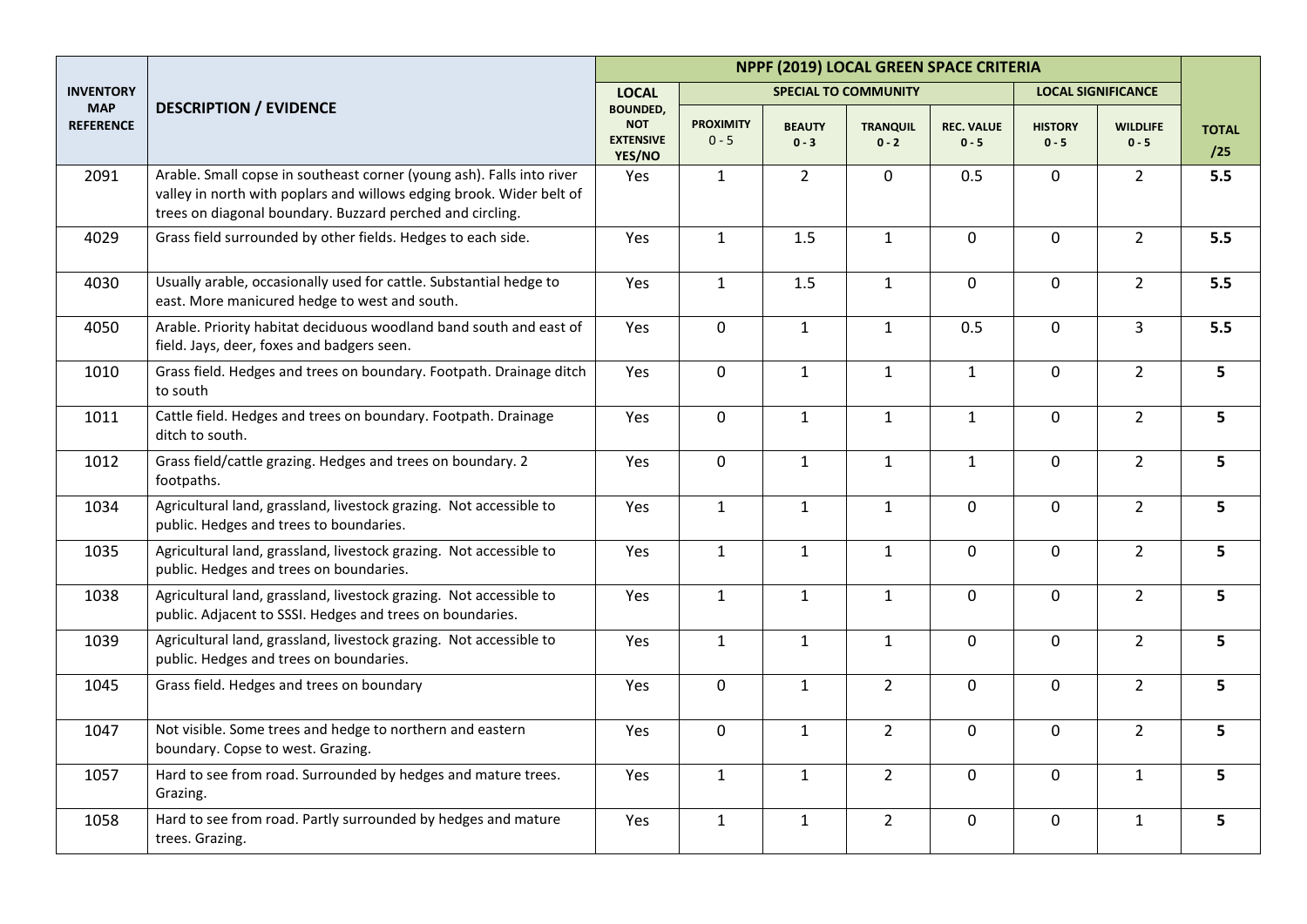|                                |                                                                                                                                                                                                     | NPPF (2019) LOCAL GREEN SPACE CRITERIA                      |                             |                          |                             |                              |                           |                            |                     |  |
|--------------------------------|-----------------------------------------------------------------------------------------------------------------------------------------------------------------------------------------------------|-------------------------------------------------------------|-----------------------------|--------------------------|-----------------------------|------------------------------|---------------------------|----------------------------|---------------------|--|
| <b>INVENTORY</b>               |                                                                                                                                                                                                     | <b>LOCAL</b>                                                |                             |                          | <b>SPECIAL TO COMMUNITY</b> |                              |                           | <b>LOCAL SIGNIFICANCE</b>  |                     |  |
| <b>MAP</b><br><b>REFERENCE</b> | <b>DESCRIPTION / EVIDENCE</b>                                                                                                                                                                       | <b>BOUNDED,</b><br><b>NOT</b><br><b>EXTENSIVE</b><br>YES/NO | <b>PROXIMITY</b><br>$0 - 5$ | <b>BEAUTY</b><br>$0 - 3$ | <b>TRANQUIL</b><br>$0 - 2$  | <b>REC. VALUE</b><br>$0 - 5$ | <b>HISTORY</b><br>$0 - 5$ | <b>WILDLIFE</b><br>$0 - 5$ | <b>TOTAL</b><br>/25 |  |
| 1060                           | Hard to see from road. Partly surrounded by hedges and mature<br>trees. Grazing.                                                                                                                    | Yes                                                         | $\mathbf{1}$                | $\mathbf{1}$             | $\overline{2}$              | $\mathbf 0$                  | 0                         | $\mathbf{1}$               | 5                   |  |
| 1061                           | Grazing. Not easy to see from road. Some mature trees along<br>eastern edge.                                                                                                                        | Yes                                                         | $\mathbf{1}$                | $\mathbf{1}$             | $\overline{2}$              | $\mathbf 0$                  | $\overline{0}$            | $\mathbf{1}$               | 5 <sup>1</sup>      |  |
| 1065                           | Trees along western boundary.                                                                                                                                                                       | Yes                                                         | $\mathbf{1}$                | $\mathbf{1}$             | $\overline{2}$              | 0                            | $\mathbf 0$               | $\mathbf{1}$               | 5                   |  |
| 1067                           | Hedges. Trees to eastern boundary. Not accessible. Hard to see.                                                                                                                                     | Yes                                                         | $\mathbf{1}$                | $\mathbf{1}$             | $\overline{2}$              | $\mathbf 0$                  | $\overline{0}$            | $\mathbf{1}$               | 5                   |  |
| 2005                           | Hard to see from road. Hedge and trees to boundaries.                                                                                                                                               | Yes                                                         | $\mathbf{1}$                | $\mathbf{1}$             | $\overline{2}$              | $\pmb{0}$                    | $\mathsf{O}$              | $\mathbf{1}$               | 5                   |  |
| 2013                           | Triangular field bounded on all sides by hawthorn hedge and trees,<br>small conifer copse in the corner by the road. Hedges and copse<br>good for wildlife. Field at the side of small public lane. | Yes                                                         | $\mathbf{1}$                | $\mathbf{1}$             | $\mathbf 0$                 | $\mathbf{1}$                 | $\mathbf 0$               | $\overline{2}$             | 5                   |  |
| 2022                           | Hard to see. Grazing with isolated trees within field. Hedge to south<br>west boundary.                                                                                                             | Yes                                                         | $\mathbf{1}$                | $\mathbf{1}$             | $\overline{2}$              | 0                            | 0                         | $\mathbf{1}$               | 5                   |  |
| 2024                           | Not visible from the bridleway. Grazing. Surrounded by hedge,<br>particularly dense to southwest. River Swift to southeast.                                                                         | Yes                                                         | $\mathbf{1}$                | $\mathbf{1}$             | $\overline{2}$              | 0                            | $\mathbf 0$               | $\mathbf{1}$               | 5                   |  |
| 2032                           | Small field, grazing. Recent hedges and post and wire to boundaries.                                                                                                                                | Yes                                                         | $\overline{2}$              | $\mathbf{1}$             | $\mathbf{1}$                | 0                            | $\mathbf 0$               | $\mathbf{1}$               | 5                   |  |
| 2044                           | Small copse to east of river Swift. Hard to see                                                                                                                                                     | Yes                                                         | $\overline{0}$              | $\mathbf{1}$             | $\overline{2}$              | $\mathbf 0$                  | $\overline{0}$            | $\overline{2}$             | 5                   |  |
| 2045                           | Hard to see. Small copse in northeast corner and trees from field<br>2044 to east. Grazing. Close to river Swift.                                                                                   | Yes                                                         | $\mathbf 0$                 | $\mathbf{1}$             | $\overline{2}$              | $\Omega$                     | $\mathbf{0}$              | $\overline{2}$             | 5                   |  |
| 2046                           | Hard to see. Grazing. Hedge to western boundary.                                                                                                                                                    | Yes                                                         | $\mathbf{1}$                | $\mathbf{1}$             | $\overline{2}$              | $\mathbf 0$                  | $\mathbf 0$               | $\mathbf{1}$               | 5                   |  |
| 2047                           | Hard to see. Grazing. Crop marks and possible ridge and furrow.<br>Hedge boundaries to north and south.                                                                                             | Yes                                                         | 0                           | $\mathbf{1}$             | $\overline{2}$              | $\mathbf 0$                  | $\mathsf{O}$              | $\mathbf{1}$               | 5                   |  |
| 2050                           | Hard to see. Small field. Grazing with trees to north and south.                                                                                                                                    | Yes                                                         | $\mathbf{1}$                | $\mathbf{1}$             | $\overline{2}$              | $\mathbf 0$                  | $\mathsf{O}$              | $\mathbf{1}$               | 5                   |  |
| 2067                           | Hard to see. Small copse. Mixed tree types.                                                                                                                                                         | Yes                                                         | $\mathsf{O}\xspace$         | $\mathbf{1}$             | $\overline{2}$              | $\mathbf 0$                  | $\mathsf{O}$              | $\overline{2}$             | 5                   |  |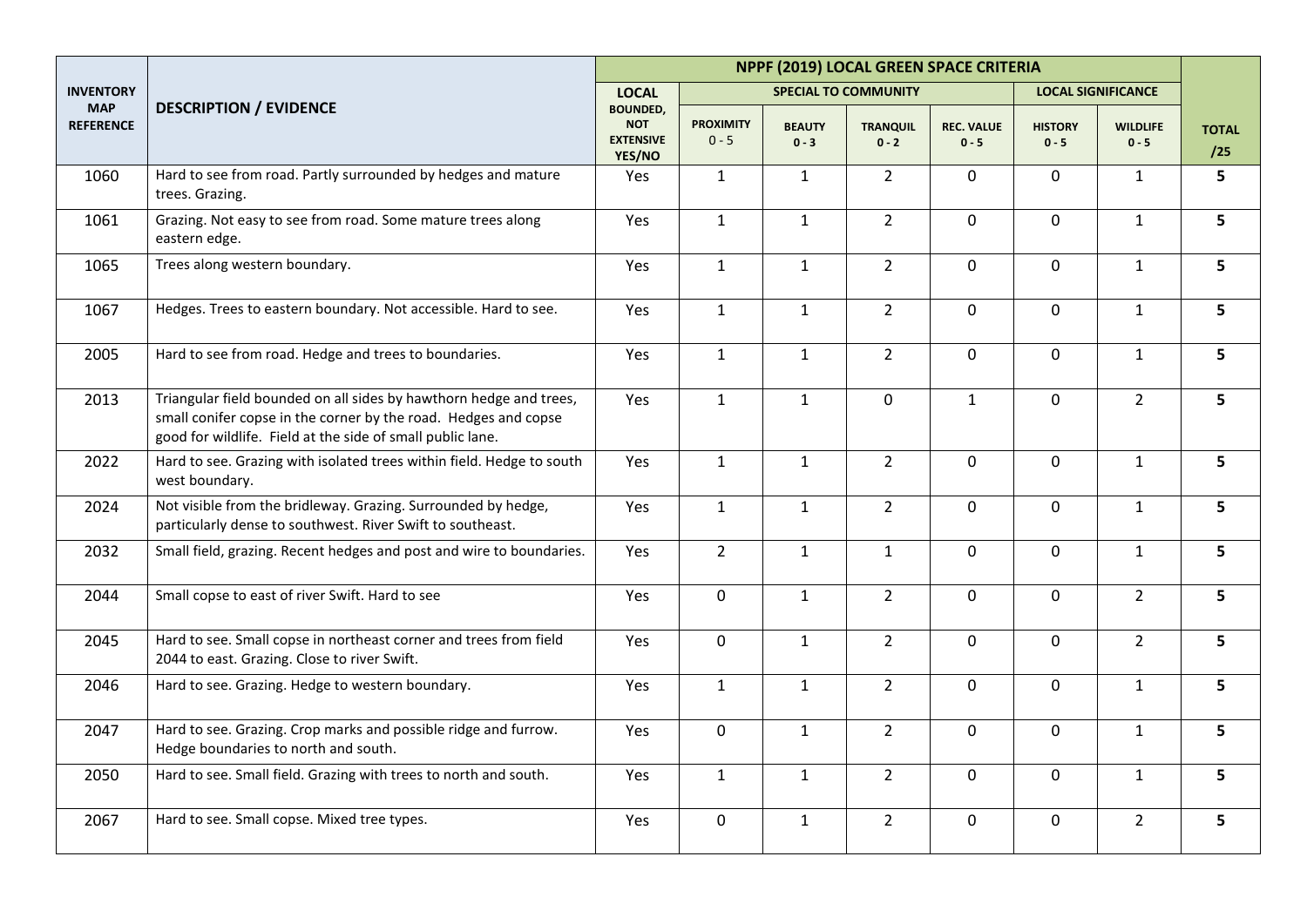|                                |                                                                                                              | NPPF (2019) LOCAL GREEN SPACE CRITERIA                      |                             |                             |                            |                              |                           |                            |                     |  |
|--------------------------------|--------------------------------------------------------------------------------------------------------------|-------------------------------------------------------------|-----------------------------|-----------------------------|----------------------------|------------------------------|---------------------------|----------------------------|---------------------|--|
| <b>INVENTORY</b>               |                                                                                                              | <b>LOCAL</b>                                                |                             | <b>SPECIAL TO COMMUNITY</b> |                            |                              |                           | <b>LOCAL SIGNIFICANCE</b>  |                     |  |
| <b>MAP</b><br><b>REFERENCE</b> | <b>DESCRIPTION / EVIDENCE</b>                                                                                | <b>BOUNDED,</b><br><b>NOT</b><br><b>EXTENSIVE</b><br>YES/NO | <b>PROXIMITY</b><br>$0 - 5$ | <b>BEAUTY</b><br>$0 - 3$    | <b>TRANQUIL</b><br>$0 - 2$ | <b>REC. VALUE</b><br>$0 - 5$ | <b>HISTORY</b><br>$0 - 5$ | <b>WILDLIFE</b><br>$0 - 5$ | <b>TOTAL</b><br>/25 |  |
| 2069                           | Hard to see. Pond/lake with island and recent planting.                                                      | Yes                                                         | $\mathbf 0$                 | $\mathbf{1}$                | $\overline{2}$             | 0                            | $\mathbf 0$               | $2^{\circ}$                | 5                   |  |
| 2070                           | Hard to see. Mixed woodland. Planted.                                                                        | Yes                                                         | $\mathsf{O}$                | $\mathbf{1}$                | $\overline{2}$             | 0                            | $\mathsf{O}$              | $2^{\circ}$                | 5                   |  |
| 2071                           | Hard to see. Enclosed field Grazing. Mixed mature trees on east and<br>western sides                         | Yes                                                         | $\mathbf 0$                 | $\mathbf{1}$                | $\overline{2}$             | 0                            | $\mathbf 0$               | $\overline{2}$             | 5                   |  |
| 2079                           | Hard to see. Small fields and garden land within farm complex                                                | Yes                                                         | $\mathbf{1}$                | $\mathbf{1}$                | $\overline{2}$             | $\mathbf 0$                  | $\mathbf 0$               | $\mathbf{1}$               | 5                   |  |
| 2081                           | Hard to see. Small field with hedges to south and west.                                                      | Yes                                                         | $\mathbf{1}$                | $\mathbf{1}$                | $\overline{2}$             | $\mathbf 0$                  | $\mathbf 0$               | $\mathbf{1}$               | 5                   |  |
| 2084                           | Hard to see. Arable hedge to south. Post and wire.                                                           | Yes                                                         | $\mathbf{1}$                | $\mathbf{1}$                | $\overline{2}$             | $\mathbf 0$                  | $\overline{0}$            | $\mathbf{1}$               | 5                   |  |
| 2085                           | Hard to see. Hedges to east and west grazing. Copse in north west<br>corner.                                 | Yes                                                         | $\mathbf{1}$                | $\mathbf{1}$                | $\overline{2}$             | $\mathbf 0$                  | $\mathbf 0$               | $\mathbf{1}$               | 5                   |  |
| 2086                           | Hard to see. Copse in north east corner. Arable. Hedge on south and<br>east.                                 | Yes                                                         | $\mathbf{1}$                | $\mathbf{1}$                | $\overline{2}$             | $\mathbf 0$                  | $\mathsf{O}$              | $\mathbf{1}$               | 5                   |  |
| 2087                           | Hard to see. Arable. Substantial hedge on north east boundary.                                               | Yes                                                         | $\mathbf{1}$                | $\mathbf{1}$                | $\overline{2}$             | 0                            | $\mathsf{O}$              | $\mathbf{1}$               | 5                   |  |
| 2093                           | Hard to see. Grazing. Sparse hedge to south.                                                                 | Yes                                                         | $\mathbf{1}$                | $\mathbf{1}$                | $\overline{2}$             | $\mathbf 0$                  | $\mathsf{O}$              | $\mathbf{1}$               | 5                   |  |
| 2094                           | Hard to see. Not cultivated. Slightly scrubby.                                                               | Yes                                                         | $\mathbf{1}$                | $\mathbf{1}$                | $\overline{2}$             | 0                            | $\mathbf 0$               | $\mathbf{1}$               | 5 <sup>1</sup>      |  |
| 3021                           | Recently planted band of trees to south of field 3022.                                                       | Yes                                                         | $2^{\circ}$                 | $\mathbf{1}$                | $\mathbf{1}$               | $\mathbf 0$                  | $\mathsf{O}$              | $2^{\circ}$                | 5                   |  |
| 3023                           | Grazing. Larger trees and established hedge on northern boundary<br>and protected by band of trees to south. | Yes                                                         | $2^{\circ}$                 | $\mathbf{1}$                | $\mathbf{1}$               | 0                            | $\overline{0}$            | $\mathbf{1}$               | 5                   |  |
| 3024                           | Grazing. Larger trees and hedge to south.                                                                    | Yes                                                         | $2^{\circ}$                 | $\mathbf{1}$                | $\mathbf{1}$               | $\mathbf 0$                  | $\mathsf{O}$              | $\mathbf{1}$               | 5                   |  |
| 3026                           | Tall mixed hedge to north backed with a substantial band of recent<br>tree planting. Grazing.                | Yes                                                         | $2^{\circ}$                 | $\mathbf{1}$                | $\pmb{0}$                  | 0                            | 0                         | $\overline{2}$             | 5                   |  |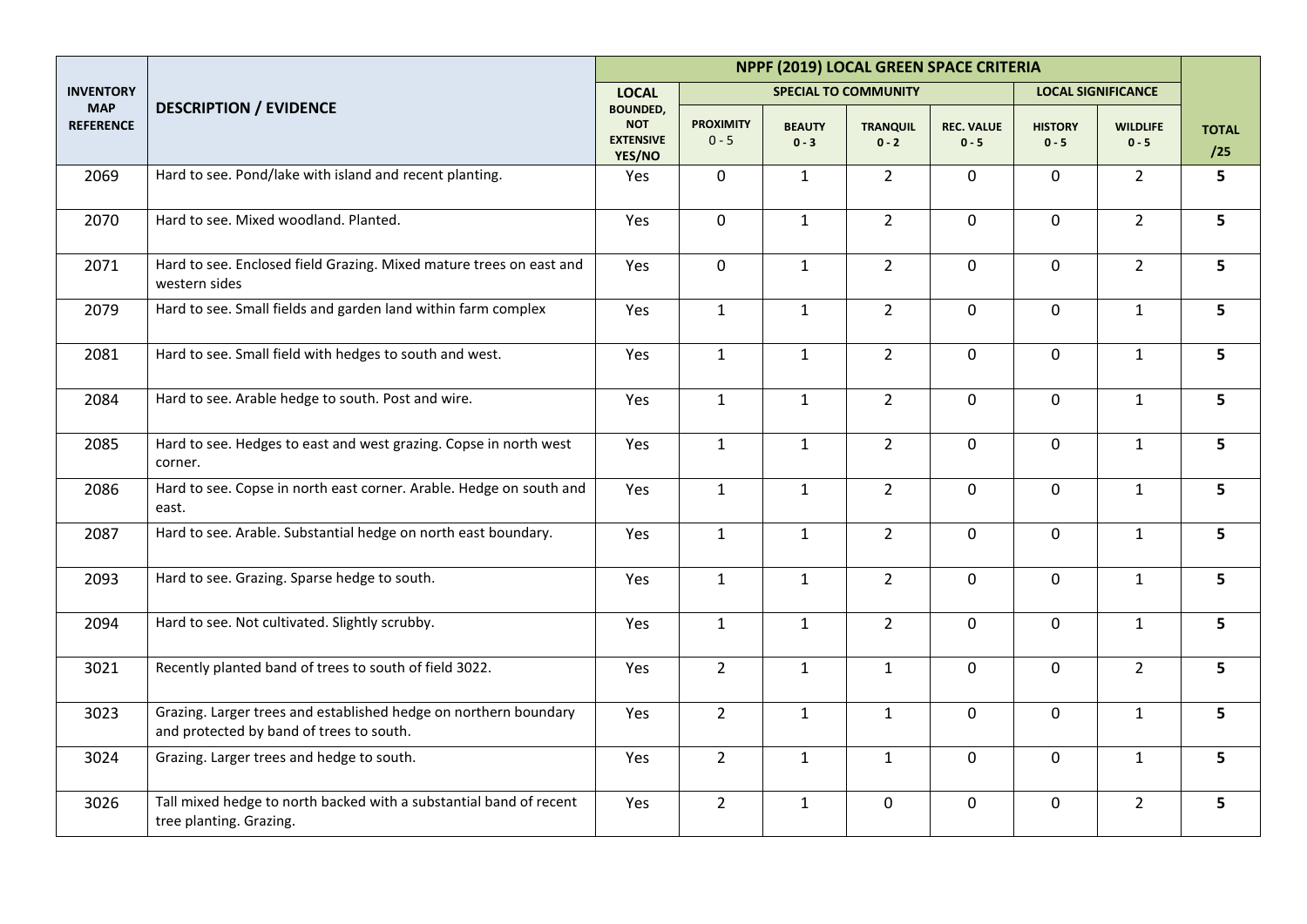|                                |                                                                                               | NPPF (2019) LOCAL GREEN SPACE CRITERIA                      |                             |                             |                            |                              |                           |                            |                     |  |
|--------------------------------|-----------------------------------------------------------------------------------------------|-------------------------------------------------------------|-----------------------------|-----------------------------|----------------------------|------------------------------|---------------------------|----------------------------|---------------------|--|
| <b>INVENTORY</b>               |                                                                                               | <b>LOCAL</b>                                                |                             | <b>SPECIAL TO COMMUNITY</b> |                            |                              |                           | <b>LOCAL SIGNIFICANCE</b>  |                     |  |
| <b>MAP</b><br><b>REFERENCE</b> | <b>DESCRIPTION / EVIDENCE</b>                                                                 | <b>BOUNDED,</b><br><b>NOT</b><br><b>EXTENSIVE</b><br>YES/NO | <b>PROXIMITY</b><br>$0 - 5$ | <b>BEAUTY</b><br>$0 - 3$    | <b>TRANQUIL</b><br>$0 - 2$ | <b>REC. VALUE</b><br>$0 - 5$ | <b>HISTORY</b><br>$0 - 5$ | <b>WILDLIFE</b><br>$0 - 5$ | <b>TOTAL</b><br>/25 |  |
| 3027                           | Tall mixed hedge to north backed with a substantial band of recent<br>tree planting. Grazing. | Yes                                                         | $2^{\circ}$                 | $\mathbf{1}$                | $\mathbf 0$                | $\mathbf 0$                  | $\mathbf 0$               | $2^{\circ}$                | 5                   |  |
| 3028                           | Band of trees to south grazing to north. Mature trees on eastern<br>boundary                  | Yes                                                         | $2^{\circ}$                 | $\mathbf{1}$                | $\mathbf{1}$               | $\mathbf 0$                  | $\mathbf 0$               | $2^{\circ}$                | 5                   |  |
| 3030                           | Tall mixed hedge to north backed with a substantial band of recent<br>tree planting. Grazing. | Yes                                                         | $\overline{2}$              | $\mathbf{1}$                | $\pmb{0}$                  | $\pmb{0}$                    | $\mathbf 0$               | $\overline{2}$             | 5                   |  |
| 3037                           | Grazing. Hedges on all 4 sides                                                                | Yes                                                         | $\overline{2}$              | $\mathbf{1}$                | $\mathbf{1}$               | $\mathbf 0$                  | $\mathbf 0$               | $\mathbf{1}$               | 5                   |  |
| 3038                           | Grass. Hedges on all 4 sides.                                                                 | Yes                                                         | $2^{\circ}$                 | $\mathbf{1}$                | $\mathbf{1}$               | $\mathbf 0$                  | $\mathbf 0$               | $\mathbf{1}$               | 5                   |  |
| 3039                           | Grazing. Hedges on all 4 sides.                                                               | Yes                                                         | $2^{\circ}$                 | $\mathbf{1}$                | $\mathbf{1}$               | $\mathbf 0$                  | $\mathbf 0$               | $\mathbf{1}$               | 5                   |  |
| 3045                           | Hard to see. Grass. Dense hedges on all 4 sides.                                              | Yes                                                         | $\mathbf{1}$                | $\mathbf{1}$                | $\overline{2}$             | $\mathbf 0$                  | $\mathbf 0$               | $\mathbf{1}$               | 5                   |  |
| 3046                           | Arable. Hedges on all 4 sides. Hard to see.                                                   | Yes                                                         | $\mathbf{1}$                | $\mathbf{1}$                | $\overline{2}$             | $\mathbf 0$                  | $\mathbf 0$               | $\mathbf{1}$               | 5                   |  |
| 3047                           | Arable. Hedges on 3 sides.                                                                    | Yes                                                         | $2^{\circ}$                 | $\mathbf{1}$                | $\mathbf{1}$               | $\mathbf 0$                  | $\mathbf 0$               | $\mathbf{1}$               | 5                   |  |
| 3048                           | Arable. Hedges on all sides.                                                                  | Yes                                                         | $\mathbf{1}$                | $\mathbf{1}$                | $2^{\circ}$                | $\mathbf 0$                  | $\mathbf 0$               | $\mathbf{1}$               | 5                   |  |
| 3049                           | Hard to see. Arable. Hedges on all 4 sides.                                                   | Yes                                                         | $\mathbf{1}$                | $\mathbf{1}$                | $\overline{2}$             | $\mathbf 0$                  | $\mathbf 0$               | $\mathbf{1}$               | 5                   |  |
| 3050                           | Hard to see. Arable. Hedges on all sides.                                                     | Yes                                                         | $\mathbf{1}$                | $\mathbf{1}$                | $\overline{2}$             | $\mathbf 0$                  | $\mathbf 0$               | $\mathbf{1}$               | 5                   |  |
| 3051                           | Hard to see. Arable. Hedges on all 4 sides.                                                   | Yes                                                         | $\mathbf{1}$                | $\mathbf{1}$                | $2^{\circ}$                | $\mathbf 0$                  | $\mathbf 0$               | $\mathbf{1}$               | 5                   |  |
| 3052                           | Arable. Hedges on all 4 sides.                                                                | Yes                                                         | $\overline{2}$              | $\mathbf{1}$                | $\overline{2}$             | $\mathbf 0$                  | $\mathbf 0$               | $\mathbf{1}$               | 5                   |  |
| 3064                           | Arable. Farm house and buildings in field. hedges to east, and south.                         | Yes                                                         | $\mathbf{1}$                | $\mathbf{1}$                | $\overline{2}$             | $\pmb{0}$                    | $\mathbf 0$               | $\mathbf{1}$               | 5                   |  |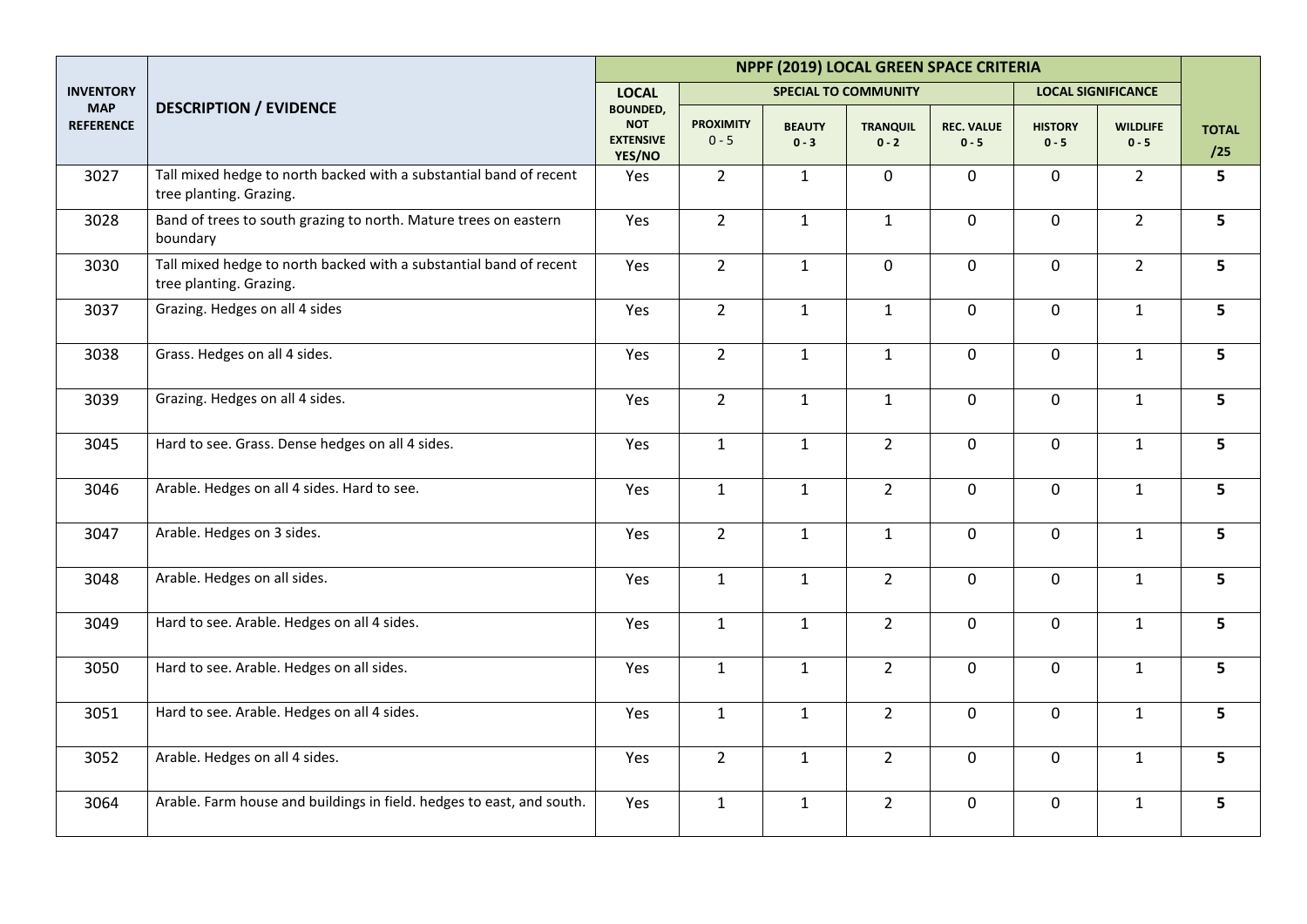|                                |                                                                                                                                                                           | NPPF (2019) LOCAL GREEN SPACE CRITERIA                      |                             |                          |                             |                              |                           |                            |                     |  |
|--------------------------------|---------------------------------------------------------------------------------------------------------------------------------------------------------------------------|-------------------------------------------------------------|-----------------------------|--------------------------|-----------------------------|------------------------------|---------------------------|----------------------------|---------------------|--|
| <b>INVENTORY</b>               |                                                                                                                                                                           | <b>LOCAL</b>                                                |                             |                          | <b>SPECIAL TO COMMUNITY</b> |                              |                           | <b>LOCAL SIGNIFICANCE</b>  |                     |  |
| <b>MAP</b><br><b>REFERENCE</b> | <b>DESCRIPTION / EVIDENCE</b>                                                                                                                                             | <b>BOUNDED,</b><br><b>NOT</b><br><b>EXTENSIVE</b><br>YES/NO | <b>PROXIMITY</b><br>$0 - 5$ | <b>BEAUTY</b><br>$0 - 3$ | <b>TRANQUIL</b><br>$0 - 2$  | <b>REC. VALUE</b><br>$0 - 5$ | <b>HISTORY</b><br>$0 - 5$ | <b>WILDLIFE</b><br>$0 - 5$ | <b>TOTAL</b><br>/25 |  |
| 3065                           | Very hard to see from road. Grass. Hedge to north east and<br>outgrown hedge with trees to south.                                                                         | Yes                                                         | 0                           | $\mathbf{1}$             | $\overline{2}$              | 0                            | $\mathbf 0$               | $2^{\circ}$                | 5                   |  |
| 3066                           | Hard to see from road - grass. Trees and loose hedge along<br>drainage ditch to south.                                                                                    | Yes                                                         | $\mathbf 0$                 | $\mathbf{1}$             | $\overline{2}$              | $\mathbf 0$                  | $\mathsf{O}$              | $\overline{2}$             | 5                   |  |
| 3067                           | Hard to see from road - grass. Well clipped hedge to all sides.                                                                                                           | Yes                                                         | 0                           | $\mathbf{1}$             | $\overline{2}$              | 0                            | $\mathbf 0$               | $\overline{2}$             | 5                   |  |
| 3068                           | Hard to see from road - grass. Hedges and mature trees<br>surrounding. Drainage ditch to south. Adjacent to fields with<br>observed red list species.                     | Yes                                                         | $\mathbf 0$                 | $\mathbf{1}$             | $\overline{2}$              | $\mathbf 0$                  | $\overline{0}$            | $2^{\circ}$                | 5                   |  |
| 3073                           | Grass for silage? Hard to see. Damp ditch to north. Mature trees<br>and hedges.                                                                                           | Yes                                                         | $\mathbf 0$                 | $\mathbf{1}$             | $\overline{2}$              | $\mathbf 0$                  | 0                         | $\overline{2}$             | 5                   |  |
| 3074                           | Cut for silage. Damp ditch to north. Hedges with mature trees to<br>east and west                                                                                         | Yes                                                         | $\mathbf 0$                 | $\mathbf{1}$             | $\overline{2}$              | $\mathbf 0$                  | $\overline{0}$            | $\overline{2}$             | 5                   |  |
| 3076                           | Grass with mature trees on southern boundary.                                                                                                                             | Yes                                                         | $\mathbf 0$                 | $\mathbf{1}$             | $\overline{2}$              | $\mathbf 0$                  | $\overline{0}$            | $\overline{2}$             | 5                   |  |
| 3077                           | Hard to see from road. Arable. Hedges and mature trees.                                                                                                                   | Yes                                                         | 0                           | $\mathbf{1}$             | $\overline{2}$              | $\mathbf 0$                  | $\mathsf{O}$              | $\overline{2}$             | 5                   |  |
| 3086                           | Very hard to see despite proximity to road. Grass - possibly for<br>silage. Possible skylarks nesting. Wide verges to east with good<br>range of insects and butterflies. | Yes                                                         | 0                           | $\mathbf{1}$             | $\mathbf{1}$                | $\mathbf 0$                  | $\mathbf 0$               | $\overline{3}$             | 5                   |  |
| 3088                           | Very hard to see. Arable. Skylarks singing.                                                                                                                               | Yes                                                         | $\mathbf 0$                 | $\mathbf{1}$             | $\overline{2}$              | $\mathbf 0$                  | $\mathbf 0$               | $\overline{2}$             | 5                   |  |
| 3092                           | Trees, bushes etc with dense understorey. Not visible from road.                                                                                                          | Yes                                                         | $\mathbf 0$                 | $\mathbf{1}$             | $\overline{2}$              | $\mathbf 0$                  | $\overline{0}$            | $2^{\circ}$                | 5                   |  |
| 4026                           | Footpath. Grassland with mature trees on north and south<br>boundaries.                                                                                                   | Yes                                                         | $\mathbf 0$                 | $2^{\circ}$              | $\mathbf 0$                 | $\mathbf{1}$                 | $\overline{0}$            | $2^{\circ}$                | 5                   |  |
| 4039                           | Large arable field with three ponds within field. Hedges to east.<br><b>Borders Swinford Road</b>                                                                         | Yes                                                         | $\mathbf 0$                 | 1.5                      | $\mathbf{1}$                | 0.5                          | $\overline{0}$            | $\overline{2}$             | 5                   |  |
| 4046                           | Arable. Priority habitat deciduous woodland to east.                                                                                                                      | Yes                                                         | 0                           | $\mathbf{1}$             | $\overline{2}$              | $\mathbf 0$                  | $\mathbf 0$               | $\overline{2}$             | 5                   |  |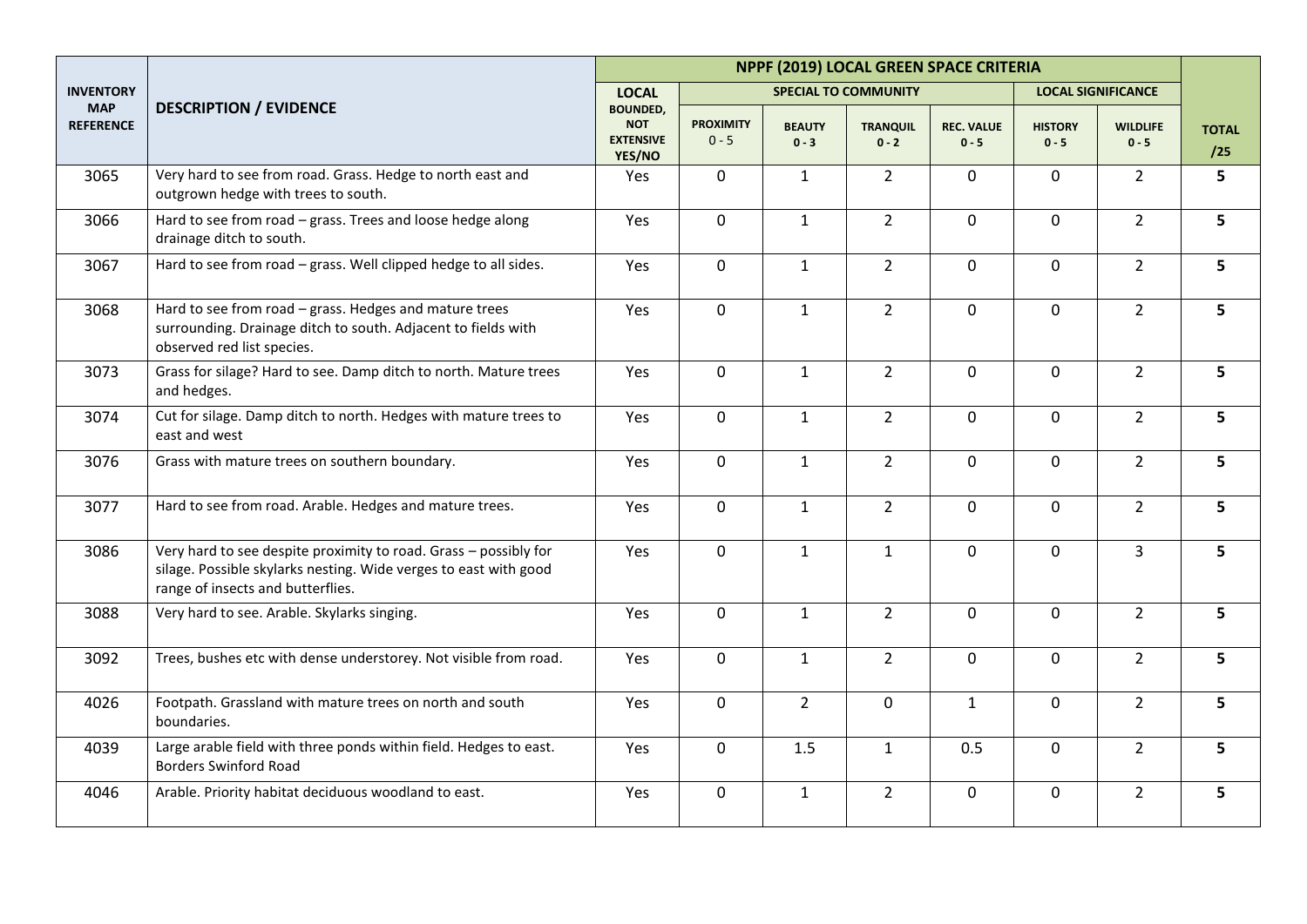|                                |                                                                                                                                                                  |                                                             |                             |                          |                             | NPPF (2019) LOCAL GREEN SPACE CRITERIA |                           |                            |                     |
|--------------------------------|------------------------------------------------------------------------------------------------------------------------------------------------------------------|-------------------------------------------------------------|-----------------------------|--------------------------|-----------------------------|----------------------------------------|---------------------------|----------------------------|---------------------|
| <b>INVENTORY</b>               |                                                                                                                                                                  | <b>LOCAL</b>                                                |                             |                          | <b>SPECIAL TO COMMUNITY</b> |                                        |                           | <b>LOCAL SIGNIFICANCE</b>  |                     |
| <b>MAP</b><br><b>REFERENCE</b> | <b>DESCRIPTION / EVIDENCE</b>                                                                                                                                    | <b>BOUNDED,</b><br><b>NOT</b><br><b>EXTENSIVE</b><br>YES/NO | <b>PROXIMITY</b><br>$0 - 5$ | <b>BEAUTY</b><br>$0 - 3$ | <b>TRANQUIL</b><br>$0 - 2$  | <b>REC. VALUE</b><br>$0 - 5$           | <b>HISTORY</b><br>$0 - 5$ | <b>WILDLIFE</b><br>$0 - 5$ | <b>TOTAL</b><br>/25 |
| 4047                           | Arable priority habitat to north (deciduous woodland)                                                                                                            | Yes                                                         | $\mathbf 0$                 | $\mathbf{1}$             | $\overline{2}$              | $\mathbf 0$                            | $\mathbf 0$               | $\overline{2}$             | 5                   |
| 4048                           | Arable. Surrounded by hedge with priority habitat to east and small<br>area of woodland on northern edge.                                                        | Yes                                                         | $\mathbf 0$                 | $\mathbf{1}$             | $\overline{2}$              | $\mathbf 0$                            | $\overline{0}$            | $\overline{2}$             | 5                   |
| 2033                           | On corner of Gilmorton Lane and A4304. Flat, hedges on all sides.<br>Grazing                                                                                     | Yes                                                         | $\overline{2}$              | $\mathbf{1}$             | $\mathbf 0$                 | 0.5                                    | 0                         | $\mathbf{1}$               | 4.5                 |
| 2034                           | Grazing. Outgrown hedge to east; hedge to south post and wire on<br>other boundaries. Woodland to northeast.                                                     | Yes                                                         | $2^{\circ}$                 | $\mathbf{1}$             | $\mathbf 0$                 | 0.5                                    | $\overline{0}$            | $\mathbf{1}$               | 4.5                 |
| 2102                           | Smaller dense band of trees running along A4304. Established<br>woodland including oak, ash, horse chestnut, hazel, sycamore crab<br>apple, lime possibly beech. | Yes                                                         | 0                           | $\overline{2}$           | $\pmb{0}$                   | 0.5                                    | $\mathsf{O}$              | $\overline{2}$             | 4.5                 |
| 4028                           | Arable field, footpath, adjacent to Swinford Road. hedges on<br>boundaries and two clumps of vegetation/ponds within field                                       | Yes                                                         | 0                           | 1.5                      | $\mathbf 0$                 | $\mathbf{1}$                           | $\overline{0}$            | $\overline{2}$             | 4.5                 |
| 1005                           | Agricultural land, grassland, livestock grazing. Not accessible to<br>public. Hedges and trees on boundary. stream/ditch to east                                 | Yes                                                         | 0                           | $\mathbf{1}$             | $\mathbf{1}$                | 0                                      | 0                         | $\overline{2}$             | 4                   |
| 1006                           | Close to buildings of Thornborough Farm. Grazing. Hedge to east<br>and north.                                                                                    | Yes                                                         | $\mathsf 0$                 | $\mathbf{1}$             | $\overline{2}$              | 0                                      | $\mathbf 0$               | $\mathbf{1}$               | 4                   |
| 1007                           | Close to buildings of Thornborough Farm. Grazing. Hedge to north.                                                                                                | Yes                                                         | $\mathsf 0$                 | $\mathbf{1}$             | $\overline{2}$              | 0                                      | $\mathsf{O}$              | $\mathbf{1}$               | 4                   |
| 1009                           | Grass field. Hedges and trees on boundary.                                                                                                                       | Yes                                                         | $\mathbf 0$                 | $\mathbf{1}$             | $\mathbf{1}$                | $\mathbf 0$                            | $\overline{0}$            | $\overline{2}$             | 4                   |
| 1013                           | Agricultural land, grassland, livestock grazing. Not accessible to<br>public. Hedges and trees on boundary.                                                      | Yes                                                         | $\mathbf 0$                 | $\mathbf{1}$             | $\mathbf{1}$                | $\mathbf 0$                            | $\mathbf{0}$              | $2^{\circ}$                | 4                   |
| 1048                           | Stream to west. Hedge and trees to boundary. Arable. Difficult to<br>see.                                                                                        | Yes                                                         | 0                           | $\mathbf{1}$             | $\overline{2}$              | $\mathbf 0$                            | $\overline{0}$            | $\mathbf{1}$               | 4                   |
| 1049                           | Stream to west. Hedge and trees to boundary. Arable. Difficult to<br>see.                                                                                        | Yes                                                         | 0                           | $\mathbf{1}$             | $\overline{2}$              | $\mathbf 0$                            | $\mathbf 0$               | $\mathbf{1}$               | 4                   |
| 1050                           | Part of same field (1050/51). Hard to see from road. Surrounded by<br>hedges and mature trees. Grazing.                                                          | Yes                                                         | $\mathsf 0$                 | $\mathbf{1}$             | $\overline{2}$              | $\mathbf 0$                            | $\mathsf{O}$              | $\mathbf{1}$               | 4                   |
| 1051                           | Part of same field (1050/51). Hard to see from road. Surrounded by<br>hedges and mature trees. Grazing.                                                          | Yes                                                         | $\mathbf 0$                 | $\mathbf{1}$             | $\overline{2}$              | $\mathbf 0$                            | $\mathsf{O}$              | $\mathbf{1}$               | 4                   |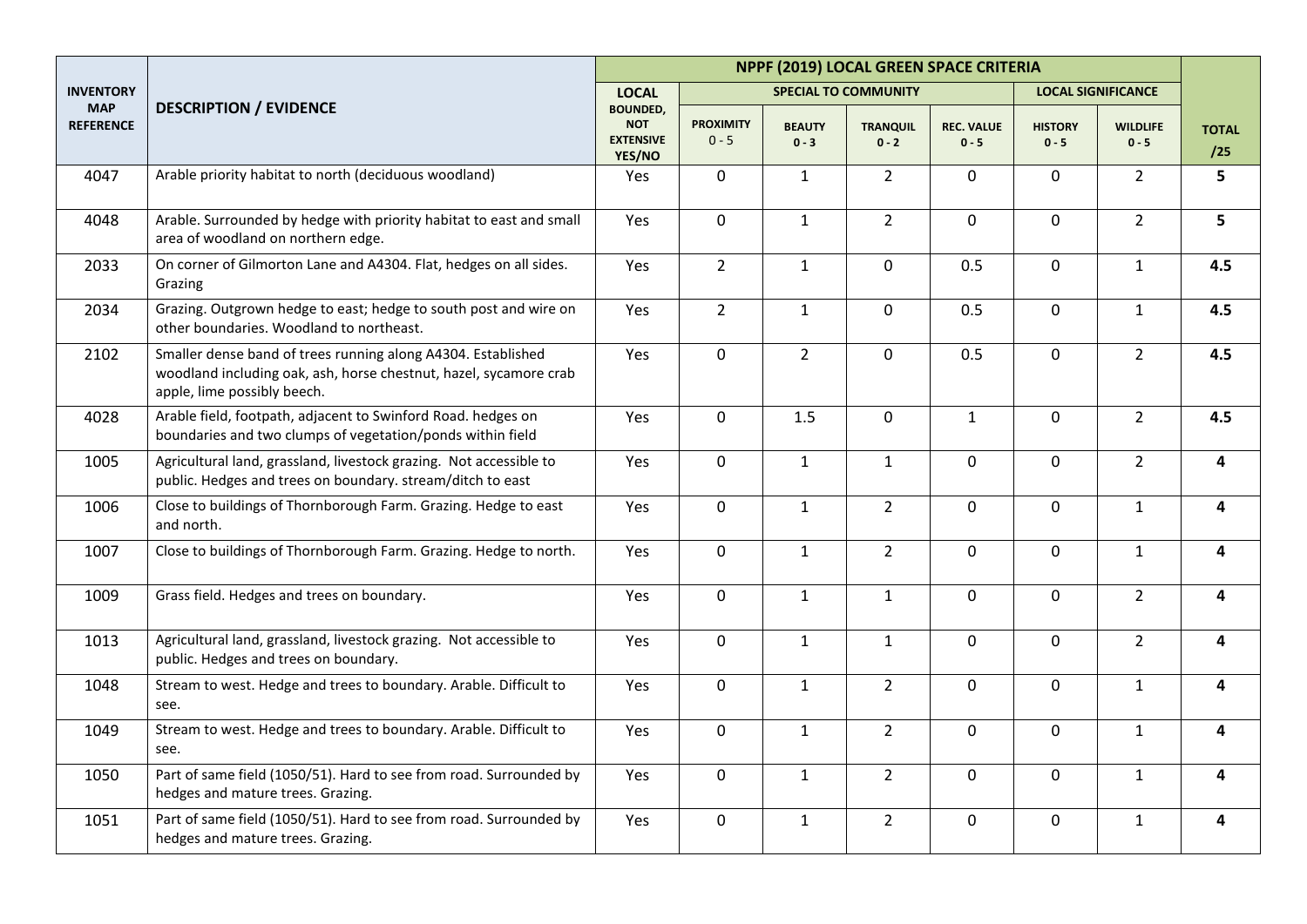|                                |                                                                                          |                                                             |                             |                          |                             | NPPF (2019) LOCAL GREEN SPACE CRITERIA |                           |                            |                         |
|--------------------------------|------------------------------------------------------------------------------------------|-------------------------------------------------------------|-----------------------------|--------------------------|-----------------------------|----------------------------------------|---------------------------|----------------------------|-------------------------|
| <b>INVENTORY</b>               |                                                                                          | <b>LOCAL</b>                                                |                             |                          | <b>SPECIAL TO COMMUNITY</b> |                                        |                           | <b>LOCAL SIGNIFICANCE</b>  |                         |
| <b>MAP</b><br><b>REFERENCE</b> | <b>DESCRIPTION / EVIDENCE</b>                                                            | <b>BOUNDED,</b><br><b>NOT</b><br><b>EXTENSIVE</b><br>YES/NO | <b>PROXIMITY</b><br>$0 - 5$ | <b>BEAUTY</b><br>$0 - 3$ | <b>TRANQUIL</b><br>$0 - 2$  | <b>REC. VALUE</b><br>$0 - 5$           | <b>HISTORY</b><br>$0 - 5$ | <b>WILDLIFE</b><br>$0 - 5$ | <b>TOTAL</b><br>/25     |
| 1053                           | Hard to see from road. Surrounded by hedges and mature trees.<br>Grazing.                | Yes                                                         | $\mathbf 0$                 | $\mathbf{1}$             | $\overline{2}$              | $\mathbf 0$                            | $\mathbf 0$               | $\mathbf{1}$               | 4                       |
| 1054                           | Hard to see from road. Surrounded by hedges and mature trees.<br>Grazing.                | Yes                                                         | 0                           | $\mathbf{1}$             | $\overline{2}$              | $\mathsf 0$                            | $\mathsf{O}$              | $\mathbf{1}$               | 4                       |
| 1059                           | Hard to see from road. Partly surrounded by hedges and mature<br>trees. Grazing.         | Yes                                                         | 0                           | $\mathbf{1}$             | $\overline{2}$              | $\mathsf 0$                            | 0                         | $\mathbf{1}$               | 4                       |
| 1063                           | Hedge and small trees to north. Hard to see.                                             | Yes                                                         | 0                           | $\mathbf{1}$             | $\overline{2}$              | $\mathbf 0$                            | $\mathsf{O}$              | $\mathbf{1}$               | 4                       |
| 1064                           | Trees along eastern boundary. Hedge and small trees to north. Hard<br>to see.            | Yes                                                         | 0                           | $\mathbf{1}$             | $\overline{2}$              | $\mathbf 0$                            | $\mathbf 0$               | $\mathbf{1}$               | 4                       |
| 2048                           | Hard to see. Grazing. Recent tree planting on western boundary                           | Yes                                                         | 0                           | $\mathbf{1}$             | $\overline{2}$              | $\mathbf 0$                            | $\overline{0}$            | $\mathbf{1}$               | 4                       |
| 2049                           | Hard to see. Grazing. Recent tree planting on western boundary.                          | Yes                                                         | 0                           | $\mathbf{1}$             | $\overline{2}$              | $\mathbf 0$                            | $\overline{0}$            | $\mathbf{1}$               | 4                       |
| 2054                           | Hard to see. Garden                                                                      | Yes                                                         | $\mathbf 0$                 | $\mathbf{1}$             | $\overline{2}$              | $\mathbf 0$                            | $\overline{0}$            | $\mathbf{1}$               | $\overline{\mathbf{4}}$ |
| 2055                           | Hard to see small field bounded with post and wire/rails.                                | Yes                                                         | 0                           | $\mathbf{1}$             | $\overline{2}$              | $\mathbf 0$                            | $\mathbf 0$               | $\mathbf{1}$               | $\overline{\mathbf{4}}$ |
| 2056                           | Hard to see. Grass. Hedge boundaries.                                                    | Yes                                                         | 0                           | $\mathbf{1}$             | $\overline{2}$              | $\mathbf 0$                            | $\overline{0}$            | $\mathbf{1}$               | 4                       |
| 2057                           | Hard to see. Arable hedges to west, south and east.                                      | Yes                                                         | 0                           | $\mathbf{1}$             | $\overline{2}$              | $\mathbf 0$                            | $\mathbf{0}$              | $\mathbf{1}$               | 4                       |
| 2060                           | Hard to see. Arable. Some mature trees on north and south<br>boundary.                   | Yes                                                         | $\mathbf 0$                 | $\mathbf{1}$             | $\overline{2}$              | $\mathbf 0$                            | $\mathbf 0$               | $\mathbf{1}$               | 4                       |
| 2061                           | Hard to see. Grazing. Small clump of trees within field. well defined<br>hedge to north. | Yes                                                         | $\overline{0}$              | $\mathbf{1}$             | $\overline{2}$              | $\mathbf 0$                            | $\overline{0}$            | $\mathbf{1}$               | 4                       |
| 2062                           | Hard to see. Arable. Post and wire fence.                                                | Yes                                                         | $\mathbf 0$                 | $\mathbf{1}$             | $\overline{2}$              | $\mathbf 0$                            | $\overline{0}$            | $\mathbf{1}$               | 4                       |
| 2063                           | Hard to see. Grazing clump of trees to south west.                                       | Yes                                                         | 0                           | $\mathbf{1}$             | $\overline{2}$              | $\mathsf 0$                            | 0                         | $\mathbf{1}$               | 4                       |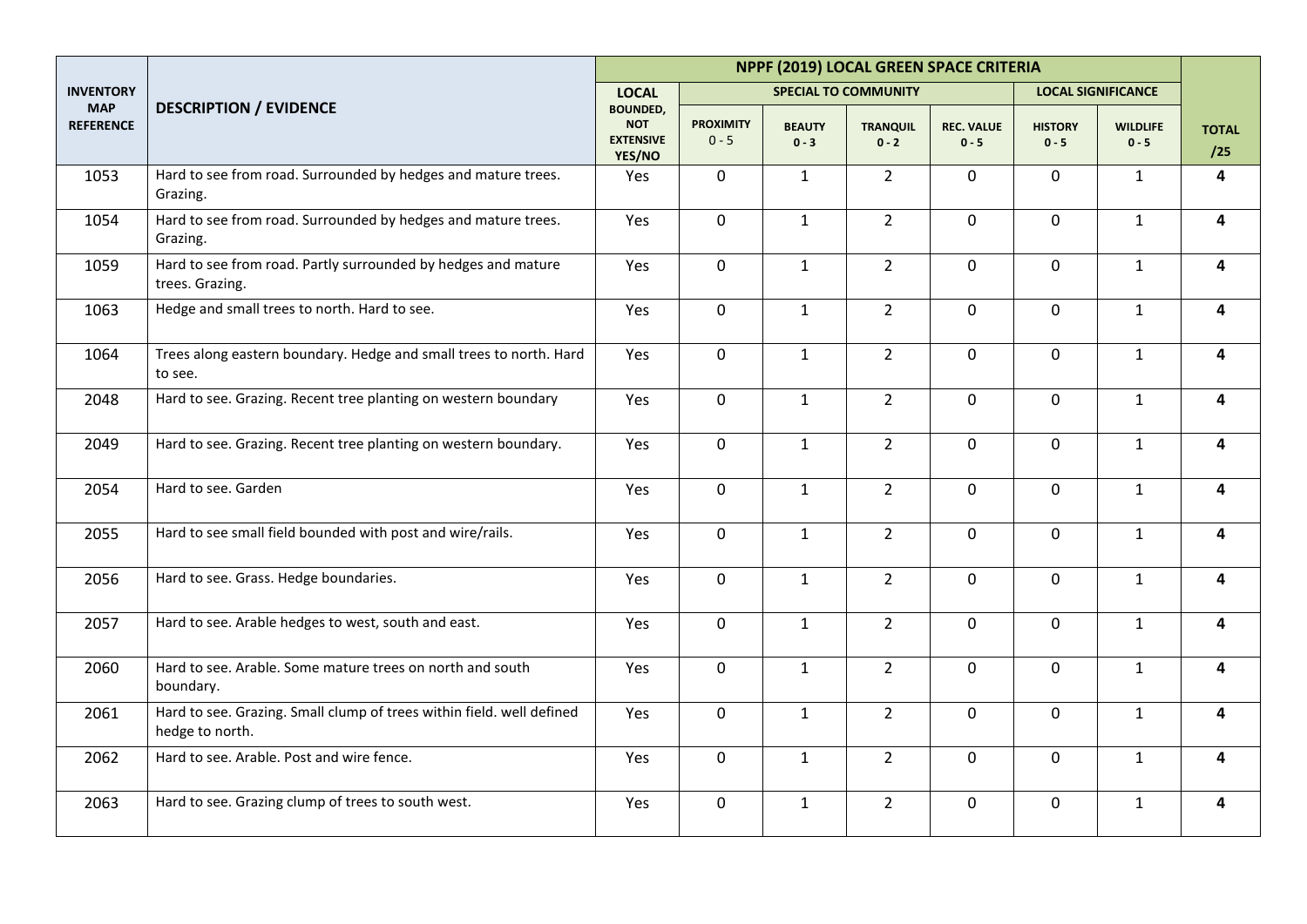|                                |                                                                                                                                                       |                                                             |                             |                          |                             | NPPF (2019) LOCAL GREEN SPACE CRITERIA |                           |                            |                         |
|--------------------------------|-------------------------------------------------------------------------------------------------------------------------------------------------------|-------------------------------------------------------------|-----------------------------|--------------------------|-----------------------------|----------------------------------------|---------------------------|----------------------------|-------------------------|
| <b>INVENTORY</b>               |                                                                                                                                                       | <b>LOCAL</b>                                                |                             |                          | <b>SPECIAL TO COMMUNITY</b> |                                        |                           | <b>LOCAL SIGNIFICANCE</b>  |                         |
| <b>MAP</b><br><b>REFERENCE</b> | <b>DESCRIPTION / EVIDENCE</b>                                                                                                                         | <b>BOUNDED,</b><br><b>NOT</b><br><b>EXTENSIVE</b><br>YES/NO | <b>PROXIMITY</b><br>$0 - 5$ | <b>BEAUTY</b><br>$0 - 3$ | <b>TRANQUIL</b><br>$0 - 2$  | <b>REC. VALUE</b><br>$0 - 5$           | <b>HISTORY</b><br>$0 - 5$ | <b>WILDLIFE</b><br>$0 - 5$ | <b>TOTAL</b><br>/25     |
| 2064                           | Hard to see. Grazing. Trees to northern boundary. Small clump of<br>trees to southern edge.                                                           | Yes                                                         | $\mathbf 0$                 | $\mathbf{1}$             | $\overline{2}$              | $\mathbf 0$                            | $\mathbf 0$               | $\mathbf{1}$               | 4                       |
| 2065                           | Hard to see. Grazing. Clump of trees on northern and southern<br>boundaries. Mature trees within boundary                                             | Yes                                                         | $\mathbf 0$                 | $\mathbf{1}$             | $\overline{2}$              | $\mathbf 0$                            | $\mathbf 0$               | $\mathbf{1}$               | $\overline{\mathbf{4}}$ |
| 2066                           | Hard to see. Grazing. Some mature trees within boundaries.                                                                                            | Yes                                                         | $\mathbf 0$                 | $\mathbf{1}$             | $\overline{2}$              | $\mathbf 0$                            | $\mathbf 0$               | $\mathbf{1}$               | 4                       |
| 2068                           | Hard to see. Mostly grazing, but small ploughed area in north west<br>corner. Woodland/trees to north and south.                                      | Yes                                                         | 0                           | $\mathbf{1}$             | $\overline{2}$              | $\mathbf 0$                            | $\mathbf 0$               | $\mathbf{1}$               | 4                       |
| 2072                           | Hard to see. Grass. Trees to eastern side and hedges to remainder.<br>Woodland to north.                                                              | Yes                                                         | $\mathbf 0$                 | $\mathbf{1}$             | $\overline{2}$              | $\mathbf 0$                            | $\mathbf 0$               | $\mathbf{1}$               | $\overline{\mathbf{4}}$ |
| 2073                           | Hard to see. Grass with some mature trees to boundary. Well-<br>trimmed hedge east and post and wire to south. Ridge and furrow.<br>Woodland to north | Yes                                                         | 0                           | $\mathbf{1}$             | $\overline{2}$              | $\mathbf 0$                            | $\mathbf 0$               | $\mathbf{1}$               | 4                       |
| 2078                           | Hard to see. Hedge to south. grazing                                                                                                                  | Yes                                                         | $\mathbf{1}$                | $\mathbf{1}$             | $\mathbf{1}$                | $\mathbf 0$                            | $\mathbf 0$               | $\mathbf{1}$               | $\overline{\mathbf{4}}$ |
| 2092                           | Grazing. Post and rail boundary                                                                                                                       | Yes                                                         | $\mathbf{1}$                | $\mathbf{1}$             | $\mathbf{1}$                | $\mathbf 0$                            | $\mathbf 0$               | $\mathbf{1}$               | 4                       |
| 2095                           | Grazing. Post and rail/wire boundaries. Hedge to southern<br>boundary.                                                                                | Yes                                                         | $\mathbf{1}$                | $\mathbf{1}$             | $\mathbf{1}$                | $\mathbf 0$                            | $\mathbf 0$               | $\mathbf{1}$               | 4                       |
| 2096                           | Grazing. Post and rail/wire boundaries. Hedge to southern<br>boundary.                                                                                | Yes                                                         | $\mathbf{1}$                | $\mathbf{1}$             | $\mathbf{1}$                | $\mathbf 0$                            | $\mathbf 0$               | $\mathbf{1}$               | 4                       |
| 2097                           | Grazing. Post and rail/wire boundaries. Hedge to southern<br>boundary.                                                                                | Yes                                                         | $\mathbf{1}$                | $\mathbf{1}$             | $\mathbf{1}$                | $\mathbf 0$                            | $\mathbf 0$               | $\mathbf{1}$               | 4                       |
| 2098                           | Hard to see. Grazing with post and rail boundaries.                                                                                                   | Yes                                                         | $\mathbf{1}$                | $\mathbf{1}$             | $\mathbf{1}$                | $\mathbf 0$                            | $\mathbf 0$               | $\mathbf{1}$               | 4                       |
| 2099                           | Hard to see Grazing with post and rail boundaries.                                                                                                    | Yes                                                         | $\mathbf{1}$                | $\mathbf{1}$             | $\mathbf{1}$                | $\mathbf 0$                            | $\mathbf 0$               | $\mathbf{1}$               | 4                       |
| 2100                           | Hard to see. Grazing with post and rail boundaries.                                                                                                   | Yes                                                         | $\mathbf{1}$                | $\mathbf{1}$             | $\mathbf{1}$                | $\mathbf 0$                            | $\mathbf 0$               | $\mathbf{1}$               | 4                       |
| 3003                           | Grazing. Adjacent to Priority habitat deciduous woodland. Hedges<br>and mature trees                                                                  | Yes                                                         | $\mathsf{O}\xspace$         | $\mathbf{1}$             | $\mathbf{1}$                | $\mathbf 0$                            | $\mathbf 0$               | $\overline{2}$             | 4                       |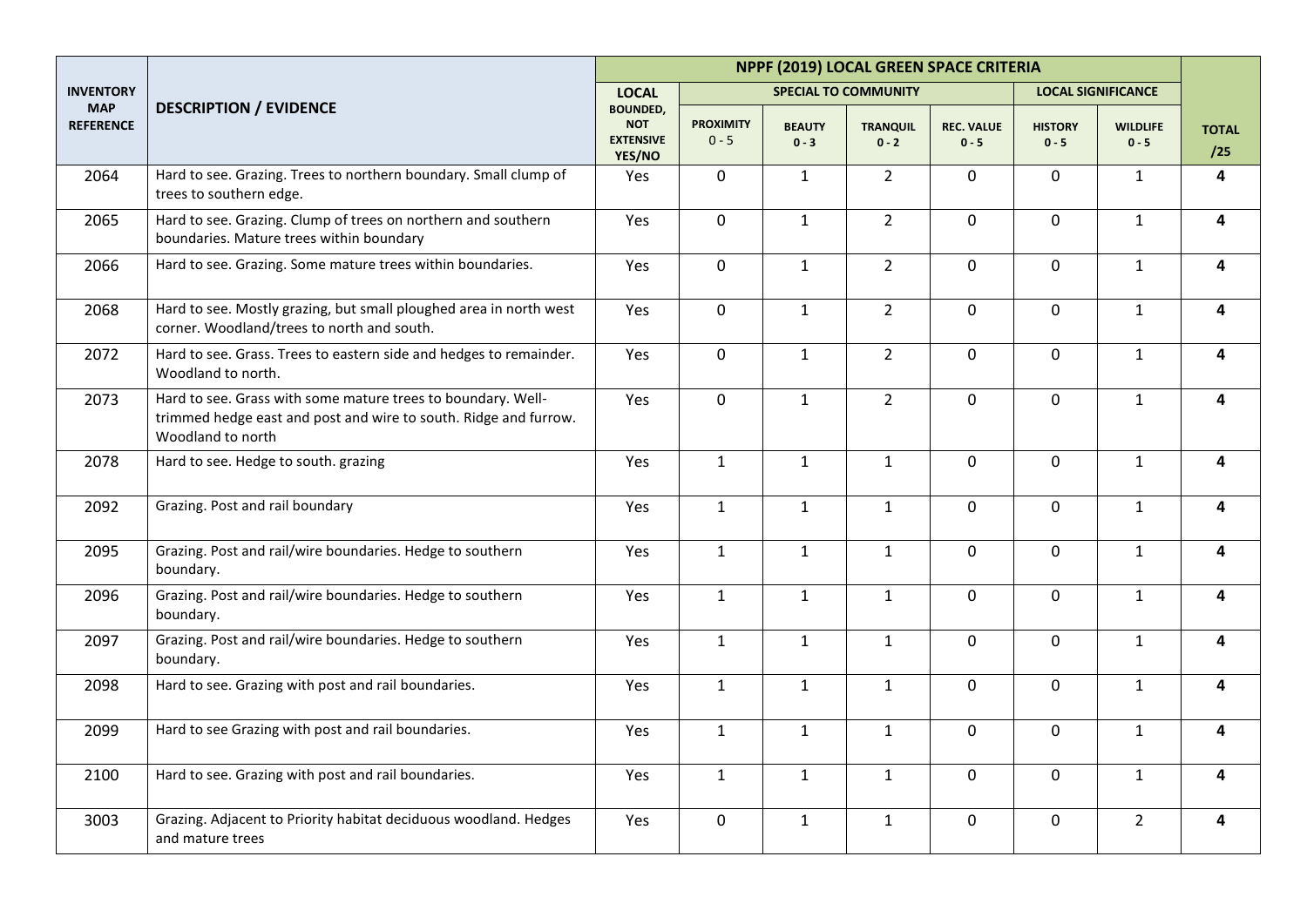|                                |                                                                                                           | NPPF (2019) LOCAL GREEN SPACE CRITERIA                      |                             |                          |                             |                              |                           |                            |                         |  |
|--------------------------------|-----------------------------------------------------------------------------------------------------------|-------------------------------------------------------------|-----------------------------|--------------------------|-----------------------------|------------------------------|---------------------------|----------------------------|-------------------------|--|
| <b>INVENTORY</b>               |                                                                                                           | <b>LOCAL</b>                                                |                             |                          | <b>SPECIAL TO COMMUNITY</b> |                              |                           | <b>LOCAL SIGNIFICANCE</b>  |                         |  |
| <b>MAP</b><br><b>REFERENCE</b> | <b>DESCRIPTION / EVIDENCE</b>                                                                             | <b>BOUNDED,</b><br><b>NOT</b><br><b>EXTENSIVE</b><br>YES/NO | <b>PROXIMITY</b><br>$0 - 5$ | <b>BEAUTY</b><br>$0 - 3$ | <b>TRANQUIL</b><br>$0 - 2$  | <b>REC. VALUE</b><br>$0 - 5$ | <b>HISTORY</b><br>$0 - 5$ | <b>WILDLIFE</b><br>$0 - 5$ | <b>TOTAL</b><br>/25     |  |
| 3007                           | Grazing with dense hedge to southeast.                                                                    | Yes                                                         | $\mathbf 0$                 | $\mathbf{1}$             | $\mathbf{1}$                | $\mathbf 0$                  | $\mathbf 0$               | $\mathbf{1}$               | 4                       |  |
| 3010                           | Grazing with hedge and mature trees surrounding                                                           | Yes                                                         | $\mathbf{1}$                | $\mathbf{1}$             | $\mathbf{1}$                | $\pmb{0}$                    | $\mathsf{O}$              | $\mathbf{1}$               | 4                       |  |
| 3011                           | Arable with hedge and trees to southern roadside edge.                                                    | Yes                                                         | $\mathbf{1}$                | $\mathbf{1}$             | $\mathbf{1}$                | $\mathbf 0$                  | $\mathbf 0$               | $\mathbf{1}$               | 4                       |  |
| 3011.1                         | Arable with hedge and trees to southern roadside edge.                                                    | Yes                                                         | $\mathbf{1}$                | $\mathbf{1}$             | $\mathbf{1}$                | $\mathbf 0$                  | $\mathsf{O}$              | $\mathbf{1}$               | 4                       |  |
| 3012                           | Arable with post and rail boundaries. Some mature trees.                                                  | Yes                                                         | $\mathbf{1}$                | $\mathbf{1}$             | $\mathbf{1}$                | $\mathbf 0$                  | $\mathbf 0$               | $\mathbf{1}$               | 4                       |  |
| 3013                           | Arable with post and rail boundaries. Some mature trees.                                                  | Yes                                                         | $\mathbf{1}$                | $\mathbf{1}$             | $\mathbf{1}$                | $\mathbf 0$                  | $\mathsf{O}$              | $\mathbf{1}$               | $\overline{\mathbf{4}}$ |  |
| 3014                           | Small field with grazing and some bigger trees within the field.                                          | Yes                                                         | $\mathbf{1}$                | $\mathbf 1$              | $\mathbf 1$                 | $\mathbf 0$                  | $\mathbf 0$               | $\mathbf{1}$               | 4                       |  |
| 3017                           | Grazing with hedges to each boundary.                                                                     | Yes                                                         | $\mathbf{1}$                | $\mathbf{1}$             | $\mathbf 0$                 | $\mathbf 0$                  | $\mathbf 0$               | $\mathbf{1}$               | 4                       |  |
| 3020                           | Recently planted band of trees surrounding field 3019.                                                    | Yes                                                         | $\mathbf{1}$                | $\mathbf{1}$             | $\mathbf{1}$                | $\pmb{0}$                    | $\mathbf 0$               | $2^{\circ}$                | 4                       |  |
| 3022                           | Grazing field with group of trees in centre and band of trees to<br>south. Large pond in northern half.   | Yes                                                         | $\mathbf{1}$                | $\mathbf{1}$             | $\mathbf{1}$                | $\pmb{0}$                    | $\mathsf{O}$              | $2^{\circ}$                | 4                       |  |
| 3053                           | Arable. Hedges and trees on all sides.                                                                    | Yes                                                         | $\mathbf{1}$                | $\mathbf{1}$             | $\overline{2}$              | $\pmb{0}$                    | $\mathsf{O}$              | $\mathbf{1}$               | 4                       |  |
| 3054                           | Hard to see. Arable. Hedges on all 4 sides and small copse to south<br>east. Two isolated trees in field. | Yes                                                         | $\mathbf 0$                 | $\mathbf{1}$             | $\overline{2}$              | $\mathbf 0$                  | 0                         | $\mathbf{1}$               | 4                       |  |
| 3055                           | Arable. Hedges to north, south and west.                                                                  | Yes                                                         | $\mathbf{1}$                | $\mathbf{1}$             | $\mathbf{1}$                | $\mathbf 0$                  | $\mathsf{O}$              | $\mathbf{1}$               | 4                       |  |
| 3056                           | Arable. Hedges and mature trees to south, north and east.                                                 | Yes                                                         | $\mathbf{1}$                | $\mathbf{1}$             | $\mathbf{1}$                | $\mathbf 0$                  | $\mathbf 0$               | $\mathbf{1}$               | 4                       |  |
| 3057                           | Arable. Hedges and trees on all sides.                                                                    | Yes                                                         | $\mathbf{1}$                | $\mathbf{1}$             | $\mathbf{1}$                | $\mathbf 0$                  | $\mathbf 0$               | $\mathbf{1}$               | 4                       |  |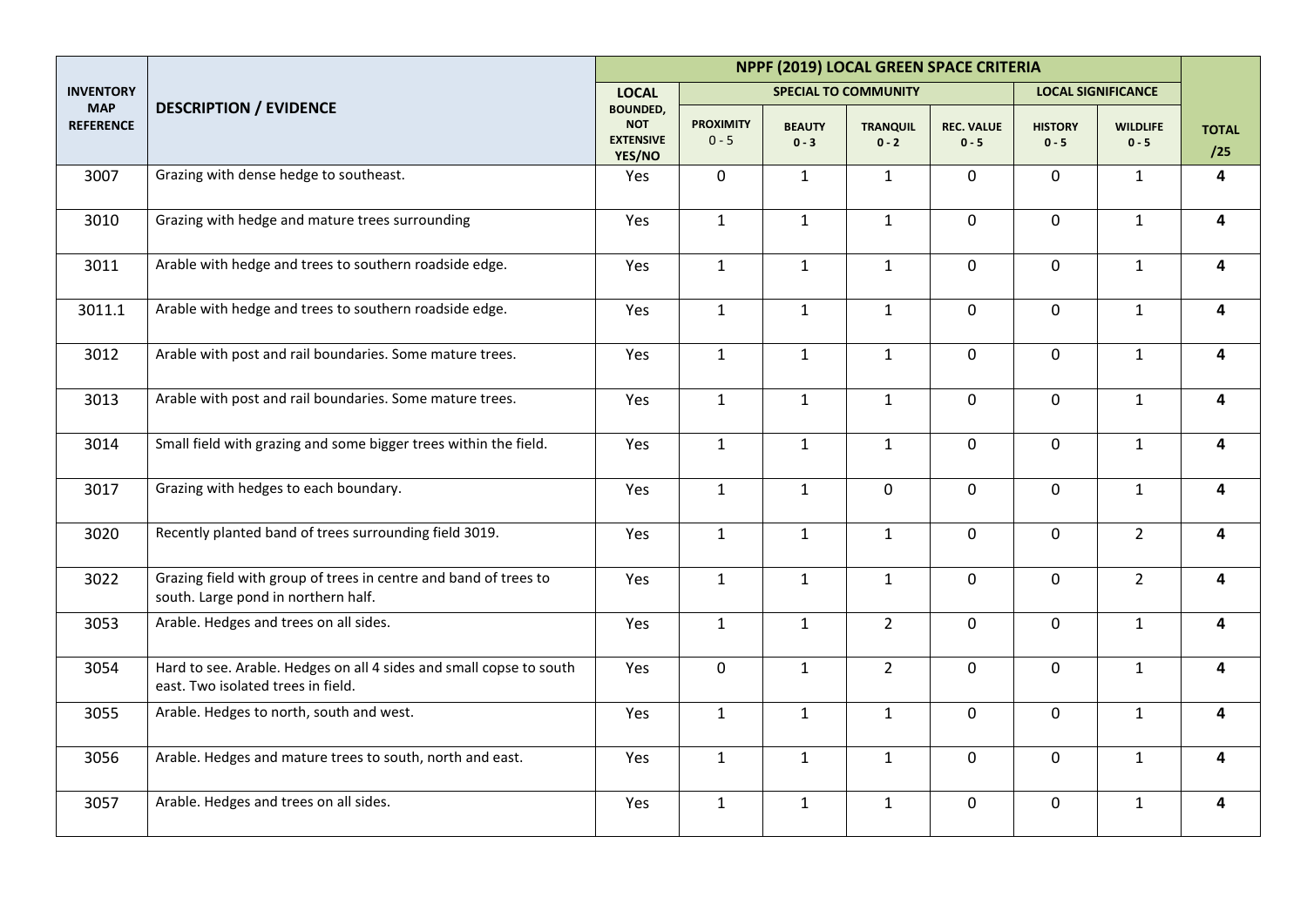|                                |                                                                                                                                                      | NPPF (2019) LOCAL GREEN SPACE CRITERIA                      |                             |                          |                             |                              |                           |                            |                     |  |  |
|--------------------------------|------------------------------------------------------------------------------------------------------------------------------------------------------|-------------------------------------------------------------|-----------------------------|--------------------------|-----------------------------|------------------------------|---------------------------|----------------------------|---------------------|--|--|
| <b>INVENTORY</b>               |                                                                                                                                                      | <b>LOCAL</b>                                                |                             |                          | <b>SPECIAL TO COMMUNITY</b> |                              |                           | <b>LOCAL SIGNIFICANCE</b>  |                     |  |  |
| <b>MAP</b><br><b>REFERENCE</b> | <b>DESCRIPTION / EVIDENCE</b>                                                                                                                        | <b>BOUNDED,</b><br><b>NOT</b><br><b>EXTENSIVE</b><br>YES/NO | <b>PROXIMITY</b><br>$0 - 5$ | <b>BEAUTY</b><br>$0 - 3$ | <b>TRANQUIL</b><br>$0 - 2$  | <b>REC. VALUE</b><br>$0 - 5$ | <b>HISTORY</b><br>$0 - 5$ | <b>WILDLIFE</b><br>$0 - 5$ | <b>TOTAL</b><br>/25 |  |  |
| 3060                           | Arable. Combined with field 3061 hedge to north.                                                                                                     | No                                                          | 0                           | $\mathbf{1}$             | $\overline{2}$              | $\mathbf 0$                  | 0                         | $\mathbf{1}$               | 4                   |  |  |
| 3061                           | Arable. Linked into 3060 and 3063. Hedge to east and west.                                                                                           | Yes                                                         | $\overline{0}$              | $\mathbf{1}$             | $\overline{2}$              | $\mathbf 0$                  | $\overline{0}$            | $\mathbf{1}$               | 4                   |  |  |
| 3062                           | Arable. Hard to see.                                                                                                                                 | Yes                                                         | $\mathbf 0$                 | $\mathbf{1}$             | $\overline{2}$              | $\mathbf 0$                  | $\mathbf 0$               | $\mathbf{1}$               | 4                   |  |  |
| 3063                           | Arable. Links to 3061. Hard to see. Hedges and trees to east and<br>west.                                                                            | Yes                                                         | 0                           | $\mathbf{1}$             | $\overline{2}$              | $\pmb{0}$                    | 0                         | $\mathbf{1}$               | 4                   |  |  |
| 3079                           | High dense hedge and wide verges - grazing?                                                                                                          | Yes                                                         | $\mathbf{1}$                | $\mathbf{1}$             | $\mathbf{1}$                | $\mathsf 0$                  | 0                         | $\overline{2}$             | 4                   |  |  |
| 3090                           | Arable. Tall dense hedge to north. Hard to see despite proximity to<br>road.                                                                         | Yes                                                         | 0                           | $\mathbf{1}$             | $\mathbf{1}$                | 0                            | 0                         | $\overline{2}$             | 4                   |  |  |
| 3091                           | Arable. Dense hedge to west. Hard to see, despite proximity to<br>road.                                                                              | Yes                                                         | 0                           | $\mathbf{1}$             | $\mathbf{1}$                | $\mathbf 0$                  | $\mathbf 0$               | 2 <sup>7</sup>             | 4                   |  |  |
| 4003                           | Footpath. Arable. Small circle of trees/bushes in centre of field with<br>possible pond. Priority habitat to the south. Adjacent to Swinford<br>Road | Yes                                                         | 0                           | $\mathbf{1}$             | $\mathbf 0$                 | $\mathbf{1}$                 | $\mathbf 0$               | $\overline{2}$             | 4                   |  |  |
| 4004                           | Footpath. Grazing. Hedges on boundaries. Priority habitat to south.                                                                                  | Yes                                                         | $\mathbf 0$                 | $\mathbf{1}$             | $\mathbf 0$                 | $\mathbf{1}$                 | $\mathsf{O}$              | $\overline{2}$             | 4                   |  |  |
| 4015                           | Woodland/ scrub enclosed within access road to M1 depot.                                                                                             | Yes                                                         | $\overline{0}$              | $\overline{2}$           | $\mathbf 0$                 | $\mathbf 0$                  | $\mathbf 0$               | $\overline{2}$             | 4                   |  |  |
| 4017                           | Small piece of uncultivated land within M1 junction/roundabout.<br>Trees, nesting birds, flowering plants.                                           | Yes                                                         | $\mathbf{1}$                | $\mathbf{1}$             | $\mathbf 0$                 | $\mathbf 0$                  | $\mathbf 0$               | $2^{\circ}$                | 4                   |  |  |
| 4021                           | Small spinney in corner of field 4022                                                                                                                | Yes                                                         | 0                           | $\overline{2}$           | $\mathbf 0$                 | $\mathbf 0$                  | $\mathbf 0$               | 2 <sup>1</sup>             | 4                   |  |  |
| 1001                           | Agricultural land, grassland, livestock grazing. Not accessible to<br>public. Hedges and trees on boundary.                                          | Yes                                                         | 0                           | $\mathbf{1}$             | 0.5                         | $\mathbf 0$                  | $\mathbf 0$               | $\overline{2}$             | 3.5                 |  |  |
| 1002                           | Agricultural land, grassland, livestock grazing. Not accessible to<br>public. Hedges and trees on boundary. stream/ditch to east                     | Yes                                                         | 0                           | $\mathbf{1}$             | 0.5                         | $\mathsf 0$                  | $\mathbf 0$               | $2^{\circ}$                | 3.5                 |  |  |
| 1003                           | Agricultural land, grassland, livestock grazing. Not accessible to<br>public. Hedges and trees on boundary.                                          | Yes                                                         | $\mathbf 0$                 | $\mathbf{1}$             | 0.5                         | $\mathsf 0$                  | $\mathbf 0$               | $\overline{2}$             | 3.5                 |  |  |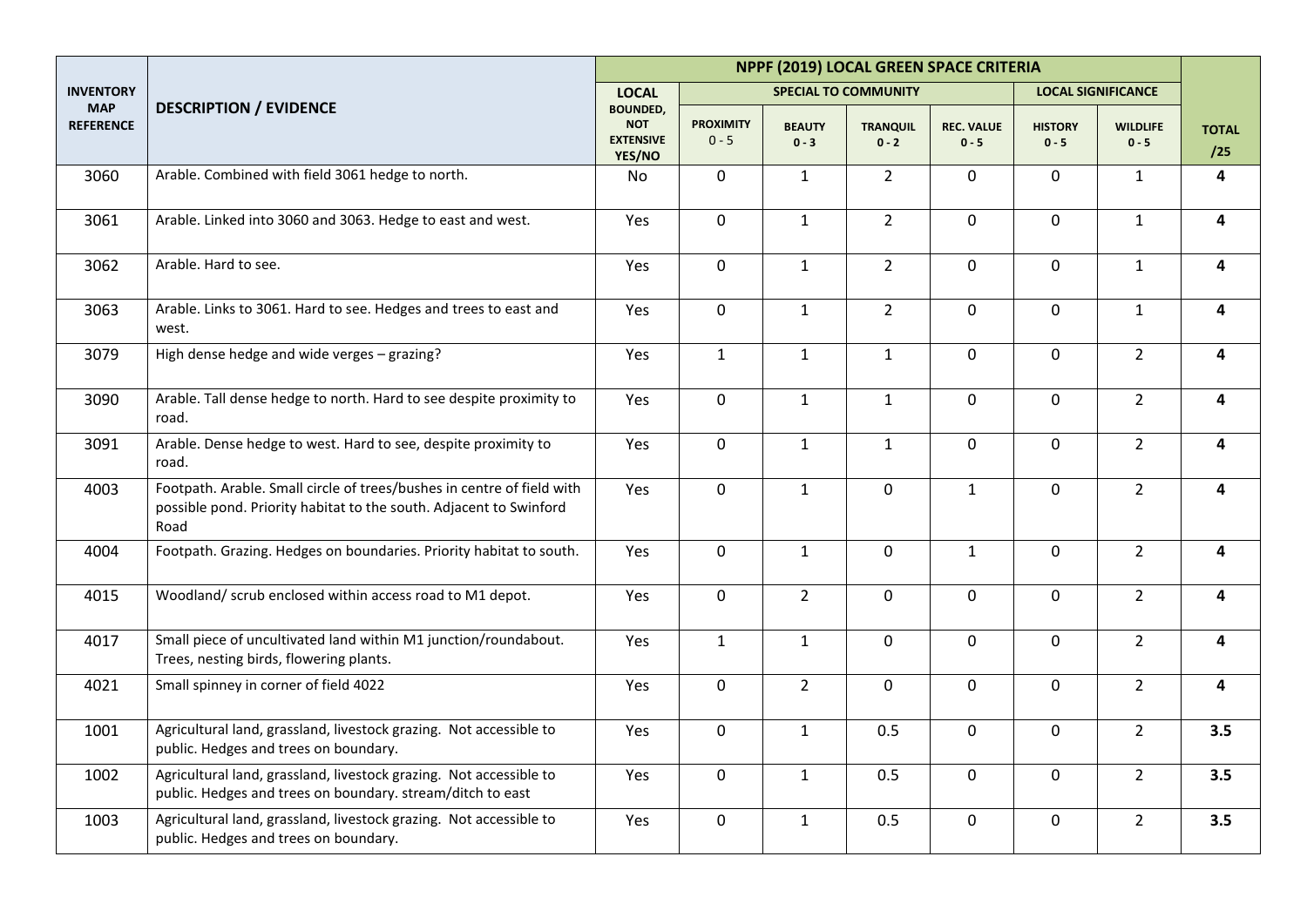|                                |                                                                                                                                 |                                                             |                             |                             |                            | NPPF (2019) LOCAL GREEN SPACE CRITERIA |                           |                            |                         |
|--------------------------------|---------------------------------------------------------------------------------------------------------------------------------|-------------------------------------------------------------|-----------------------------|-----------------------------|----------------------------|----------------------------------------|---------------------------|----------------------------|-------------------------|
| <b>INVENTORY</b>               |                                                                                                                                 | <b>LOCAL</b>                                                |                             | <b>SPECIAL TO COMMUNITY</b> |                            |                                        |                           | <b>LOCAL SIGNIFICANCE</b>  |                         |
| <b>MAP</b><br><b>REFERENCE</b> | <b>DESCRIPTION / EVIDENCE</b>                                                                                                   | <b>BOUNDED,</b><br><b>NOT</b><br><b>EXTENSIVE</b><br>YES/NO | <b>PROXIMITY</b><br>$0 - 5$ | <b>BEAUTY</b><br>$0 - 3$    | <b>TRANQUIL</b><br>$0 - 2$ | <b>REC. VALUE</b><br>$0 - 5$           | <b>HISTORY</b><br>$0 - 5$ | <b>WILDLIFE</b><br>$0 - 5$ | <b>TOTAL</b><br>/25     |
| 2080                           | Grazing tall hedge to north, east and south. Post and wire to west.<br>Hidden from road by the Belt.                            | Yes                                                         | $\mathbf{1}$                | $\mathbf{1}$                | $\mathbf 0$                | 0.5                                    | $\mathbf 0$               | $\mathbf{1}$               | 3.5                     |
| 2089                           | Arable with trees to east and severely trimmed hedge to south.                                                                  | Yes                                                         | $\mathbf{1}$                | $\mathbf{1}$                | $\pmb{0}$                  | 0.5                                    | $\mathbf 0$               | $\mathbf{1}$               | 3.5                     |
| 4014                           | Pond in corner of field. Arable. Adj to Swinford Road and M1                                                                    | Yes                                                         | 0                           | $\mathbf{1}$                | $\mathsf 0$                | 0.5                                    | $\mathsf{O}$              | $\overline{2}$             | 3.5                     |
| 4018                           | Arable field bounded by M1 and A4304. Proposed for development<br>in Local Plan. Grade 2a agricultural land.                    | Yes                                                         | $\mathbf{1}$                | $\mathbf{1}$                | $\mathbf 0$                | 0.5                                    | $\mathsf{O}$              | $\mathbf{1}$               | 3.5                     |
| 4027                           | Arable field adjacent to Swinford Road. Hedge and trees to east.<br>Line of trees to north. Clump of trees in northeast corner. | Yes                                                         | 0                           | $\mathbf{1}$                | $\mathbf 0$                | 0.5                                    | $\mathsf{O}$              | $2^{\circ}$                | 3.5                     |
| 2074                           | Hard to see. Arable. Hedge on southern boundary                                                                                 | Yes                                                         | 0                           | $\mathbf{1}$                | $\mathbf{1}$               | $\mathbf 0$                            | $\mathbf 0$               | $\mathbf{1}$               | $\overline{\mathbf{3}}$ |
| 2077                           | Grazing tall hedge to north. Hidden from road by the Belt                                                                       | Yes                                                         | $\mathbf{1}$                | $\mathbf{1}$                | $\mathbf 0$                | $\mathbf 0$                            | $\overline{0}$            | $\mathbf{1}$               | $\mathbf{3}$            |
| 3005                           | Grazing with hedges to south and east.                                                                                          | Yes                                                         | $\overline{0}$              | $\mathbf{1}$                | $\mathbf{1}$               | $\mathbf 0$                            | $\overline{0}$            | $\mathbf{1}$               | $\mathbf{3}$            |
| 3006                           | Grazing. Possible slurry pit and small, newly established copse to<br>southwest corner.                                         | Yes                                                         | 0                           | $\mathbf{1}$                | $\overline{2}$             | $\mathbf 0$                            | $\mathsf{O}$              | $\mathbf{1}$               | $\mathbf{3}$            |
| 3009                           | Grazing. Hedge to south.                                                                                                        | Yes                                                         | 0                           | $\mathbf{1}$                | $\mathbf 1$                | 0                                      | 0                         | $\mathbf{1}$               | $\mathbf{3}$            |
| 3015                           | Arable. Clipped hedges.                                                                                                         | Yes                                                         | 0                           | $\mathbf{1}$                | $\mathbf{1}$               | $\mathbf 0$                            | $\mathsf{O}$              | $\mathbf{1}$               | $\mathbf{3}$            |
| 3016                           | Arable with well clipped hedges                                                                                                 | Yes                                                         | 0                           | $\mathbf{1}$                | $\mathbf{1}$               | $\mathbf 0$                            | $\overline{0}$            | $\mathbf{1}$               | $\overline{\mathbf{3}}$ |
| 3016.1                         | Arable with well clipped hedges.                                                                                                | Yes                                                         | $\overline{0}$              | $\mathbf{1}$                | $\mathbf{1}$               | $\mathbf 0$                            | $\overline{0}$            | $\mathbf{1}$               | $\overline{\mathbf{3}}$ |
| 3018                           | Grazing. Hedge to north with mature trees (lime, ash, oak)                                                                      | Yes                                                         | $\mathbf{1}$                | $\mathbf{1}$                | $\mathsf 0$                | $\mathbf 0$                            | $\mathsf{O}$              | $\mathbf{1}$               | $\mathbf{3}$            |
| 4002                           | Small piece of woodland to west of M1. Priority habitat deciduous<br>woodland.                                                  | Yes                                                         | 0                           | $\mathsf{O}$                | $\pmb{0}$                  | 0                                      | 0                         | $\overline{3}$             | $\mathbf{3}$            |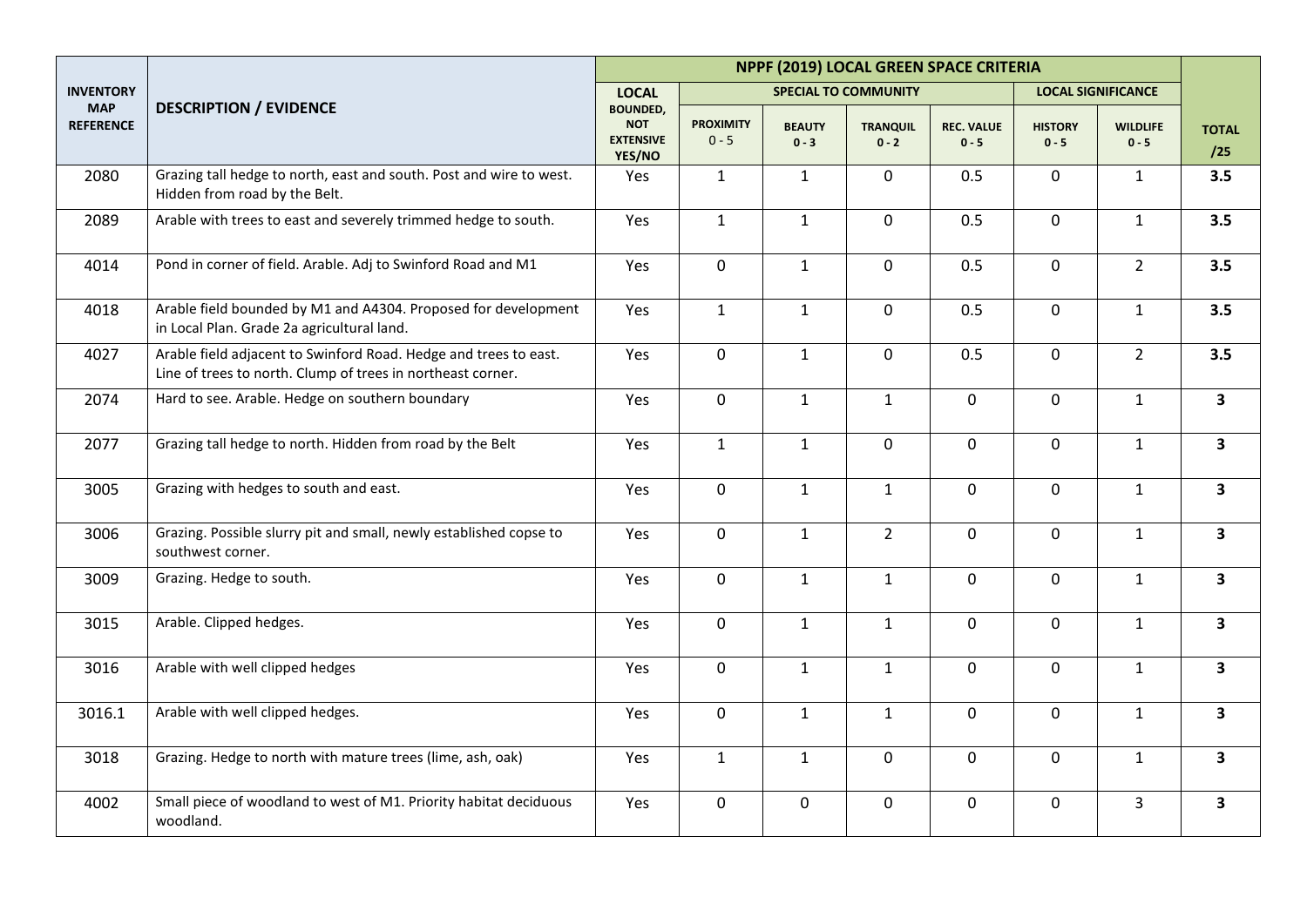|                                |                                                                                                                                                                               |                                                             |                             |                          | NPPF (2019) LOCAL GREEN SPACE CRITERIA |                              |                           |                            |                         |
|--------------------------------|-------------------------------------------------------------------------------------------------------------------------------------------------------------------------------|-------------------------------------------------------------|-----------------------------|--------------------------|----------------------------------------|------------------------------|---------------------------|----------------------------|-------------------------|
| <b>INVENTORY</b>               |                                                                                                                                                                               | <b>LOCAL</b>                                                |                             |                          | <b>SPECIAL TO COMMUNITY</b>            |                              |                           | <b>LOCAL SIGNIFICANCE</b>  |                         |
| <b>MAP</b><br><b>REFERENCE</b> | <b>DESCRIPTION / EVIDENCE</b>                                                                                                                                                 | <b>BOUNDED,</b><br><b>NOT</b><br><b>EXTENSIVE</b><br>YES/NO | <b>PROXIMITY</b><br>$0 - 5$ | <b>BEAUTY</b><br>$0 - 3$ | <b>TRANQUIL</b><br>$0 - 2$             | <b>REC. VALUE</b><br>$0 - 5$ | <b>HISTORY</b><br>$0 - 5$ | <b>WILDLIFE</b><br>$0 - 5$ | <b>TOTAL</b><br>/25     |
| 4008                           | Arable. Adjacent to Swinford Road. public footpath                                                                                                                            | Yes                                                         | $\mathbf 0$                 | $\mathbf{1}$             | $\mathbf 0$                            | $\mathbf{1}$                 | $\mathbf 0$               | $\mathbf{1}$               | $\mathbf{3}$            |
| 4009                           | Arable. Footpath                                                                                                                                                              | Yes                                                         | $\mathbf 0$                 | $\mathbf{1}$             | $\mathbf 0$                            | $\mathbf{1}$                 | $\mathbf 0$               | $\mathbf{1}$               | $\overline{\mathbf{3}}$ |
| 4024                           | Arable field close to Warren Farm. Hedge to boundary.                                                                                                                         | Yes                                                         | $\mathbf{1}$                | $\mathbf{1}$             | $\mathbf 0$                            | $\mathbf 0$                  | $\mathbf 0$               | $\mathbf{1}$               | 3                       |
| 4025                           | Arable field close to Warren Farm. Mature trees.                                                                                                                              | Yes                                                         | $\mathbf 0$                 | $\mathbf{1}$             | $\mathbf 0$                            | $\mathbf 0$                  | $\mathbf 0$               | $2^{\circ}$                | 3                       |
| 4052                           | Horse training/pasture                                                                                                                                                        | Yes                                                         | 0                           | $\mathbf{1}$             | $\mathbf{1}$                           | $\mathbf 0$                  | $\mathbf 0$               | $\mathbf{1}$               | $\overline{\mathbf{3}}$ |
| 4010                           | Arable/ livestock. Close to M1 and adjacent to Swinford Road                                                                                                                  | Yes                                                         | 0                           | $\mathbf{1}$             | $\mathbf 0$                            | 0.5                          | $\mathbf 0$               | $\mathbf{1}$               | 2.5                     |
| 4013                           | Arable / grazing. Adjacent to M1 and Swinford Road                                                                                                                            | Yes                                                         | $\pmb{0}$                   | $\mathbf{1}$             | $\mathbf 0$                            | 0.5                          | $\mathbf 0$               | $\mathbf{1}$               | 2.5                     |
| 4016                           | Arable. Adjacent to M1 and Swinford Road. Entirely surrounded by<br>roads. Footpath along tack.                                                                               | Yes                                                         | $\mathbf 0$                 | $\mathbf{1}$             | $\mathbf 0$                            | 0.5                          | $\mathbf 0$               | $\mathbf{1}$               | 2.5                     |
| 4005                           | Arable/grazing adjacent to M1 and depot. Adjacent to priority<br>habitat. Hedge to east.                                                                                      | Yes                                                         | $\overline{0}$              | $\mathbf 0$              | $\mathbf 0$                            | $\mathbf 0$                  | $\mathbf 0$               | $\overline{2}$             | $\mathbf{2}$            |
| 4011                           | Garden of Misterton Grange                                                                                                                                                    | Yes                                                         | $\mathbf 0$                 | $\mathbf{1}$             | $\mathbf 0$                            | $\mathbf 0$                  | $\mathbf 0$               | $\mathbf{1}$               | $\mathbf{2}$            |
| 4012                           | Arable. Adjacent to M1. Not visible. Small wood to north.                                                                                                                     | Yes                                                         | 0                           | $\mathbf{1}$             | $\mathbf 0$                            | $\mathbf 0$                  | $\mathbf 0$               | $\mathbf{1}$               | $\overline{2}$          |
| 4022                           | Arable field adjacent to Warren Farm. Well maintained hedges to<br>east and west.                                                                                             | Yes                                                         | 0                           | $\mathbf{1}$             | $\mathbf 0$                            | $\mathbf 0$                  | $\mathbf 0$               | $\mathbf{1}$               | $\overline{2}$          |
| 4006                           | Arable/grazing adjacent to M1 and depot. Hedge to eastern<br>boundary                                                                                                         | Yes                                                         | $\mathbf 0$                 | $\mathbf 0$              | $\mathbf 0$                            | $\mathbf 0$                  | $\mathbf 0$               | $\mathbf{1}$               | $\mathbf{1}$            |
| 4007                           | Land adjacent to M1 depot (both sides). Potential bird and<br>invertebrate life in woodland on western boundary.                                                              | Yes                                                         | 0                           | $\pmb{0}$                | $\mathbf 0$                            | $\pmb{0}$                    | $\mathbf 0$               | $\mathbf{1}$               | $\mathbf{1}$            |
| 4079                           | Mixed woodland running in a long belt from north to south joining<br>A4304 and Swinford Road much of which is priority woodland<br>habitat. Footpath runs along eastern edge. | Yes                                                         | $0 - 4$                     | $\overline{3}$           | $0 - 2$                                | $\mathbf{1}$                 | $\mathbf 0$               | 3                          | $7 - 13$                |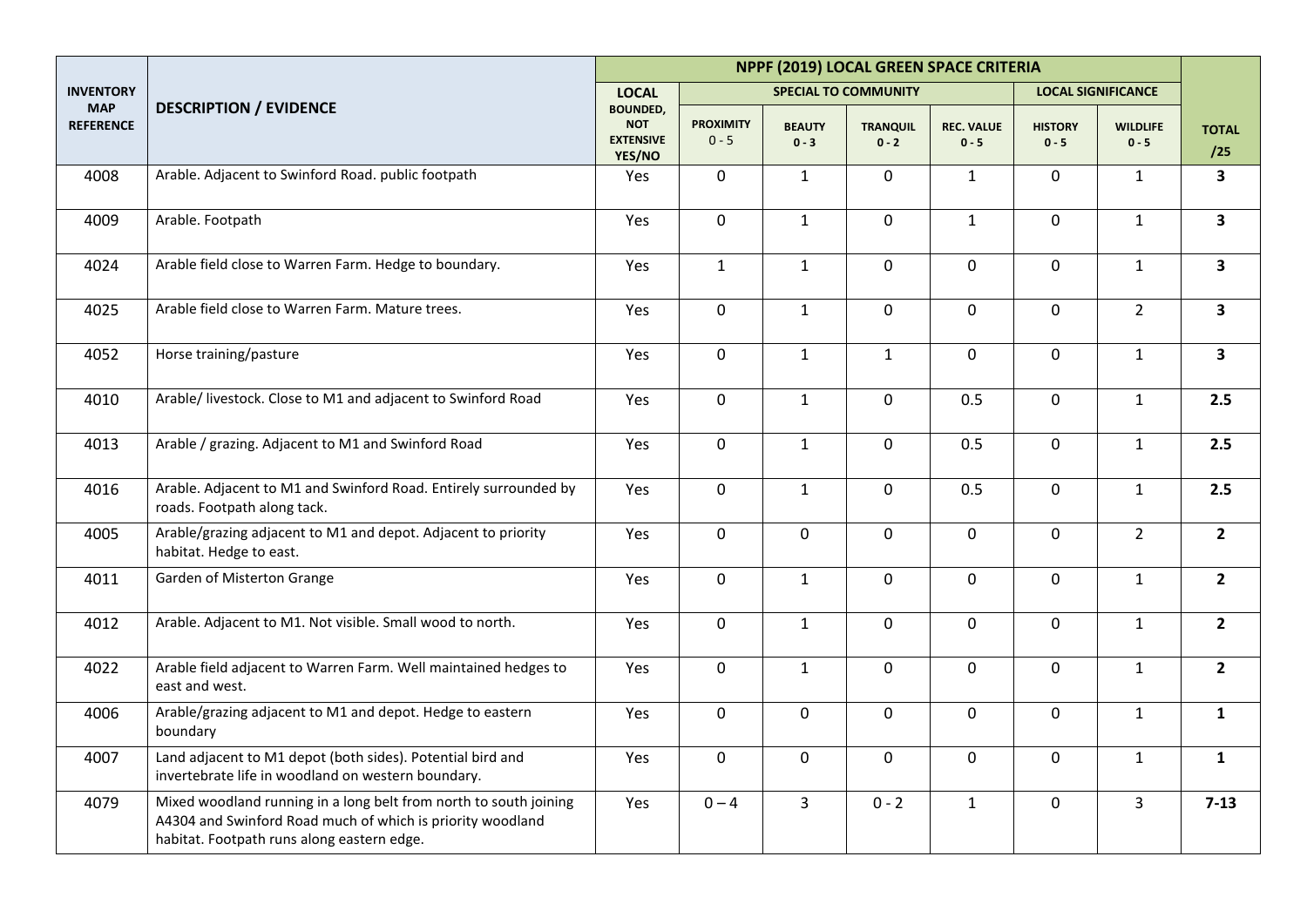|                                |                                                                                                                                                                                                                                                                                                | NPPF (2019) LOCAL GREEN SPACE CRITERIA                      |                             |                          |                                                                                                                                          |                              |                                              |                                                                                                                                                                                                                           |                     |  |
|--------------------------------|------------------------------------------------------------------------------------------------------------------------------------------------------------------------------------------------------------------------------------------------------------------------------------------------|-------------------------------------------------------------|-----------------------------|--------------------------|------------------------------------------------------------------------------------------------------------------------------------------|------------------------------|----------------------------------------------|---------------------------------------------------------------------------------------------------------------------------------------------------------------------------------------------------------------------------|---------------------|--|
| <b>INVENTORY</b>               |                                                                                                                                                                                                                                                                                                | <b>LOCAL</b>                                                |                             |                          | <b>SPECIAL TO COMMUNITY</b>                                                                                                              |                              |                                              | <b>LOCAL SIGNIFICANCE</b>                                                                                                                                                                                                 |                     |  |
| <b>MAP</b><br><b>REFERENCE</b> | <b>DESCRIPTION / EVIDENCE</b>                                                                                                                                                                                                                                                                  | <b>BOUNDED,</b><br><b>NOT</b><br><b>EXTENSIVE</b><br>YES/NO | <b>PROXIMITY</b><br>$0 - 5$ | <b>BEAUTY</b><br>$0 - 3$ | <b>TRANQUIL</b><br>$0 - 2$                                                                                                               | <b>REC. VALUE</b><br>$0 - 5$ | <b>HISTORY</b><br>$0 - 5$                    | <b>WILDLIFE</b><br>$0 - 5$                                                                                                                                                                                                | <b>TOTAL</b><br>/25 |  |
| 4054                           | Numbers omitted.                                                                                                                                                                                                                                                                               |                                                             |                             |                          |                                                                                                                                          |                              |                                              |                                                                                                                                                                                                                           |                     |  |
| 4055                           | Numbers omitted.                                                                                                                                                                                                                                                                               |                                                             |                             |                          |                                                                                                                                          |                              |                                              |                                                                                                                                                                                                                           |                     |  |
| 1104.1                         | <b>Chapel Lane Allotments</b><br>All plots taken, well maintained                                                                                                                                                                                                                              | yes                                                         | $\overline{4}$              | $2^{\circ}$              | 1.5<br>Can just<br>hear M1<br>and/or<br>B4304<br>traffic<br>when<br>wind in<br>right<br>direction<br>but<br>dominat<br>ed by<br>birdsong | $\overline{3}$               | $\mathbf 0$                                  | $2^{\circ}$<br>Much<br>birdlife,<br>sitings of<br>moles,<br>newts,<br>frogs,<br>toads,<br>hedgeho<br>gs, bats,<br>grey<br>squirrels.<br>Resident<br>grass<br>snakes in<br>compost<br>heaps<br>and<br>sitings of<br>adders |                     |  |
| 1127                           | Village Hall Playing Field<br>Football pitch, Basketball hoop and Skateboard Ramp, inspected<br>and maintained by Parish Council, heavily used by village children<br>and their friends. Field used for Village Fetes etc. Also provides<br>overflow parking for major events at village hall. | yes                                                         | 5                           | $\mathbf{1}$             | 1.5<br>Can hear<br>B4304<br>traffic<br>but<br>dominat<br>ed by<br>birdsong                                                               | 5                            | $\mathbf{1}$<br>Site of<br>Village<br>School | $\overline{2}$<br>Hedge to<br>west<br>with Ash,<br>hawthor<br>n, holly,<br>elder,                                                                                                                                         |                     |  |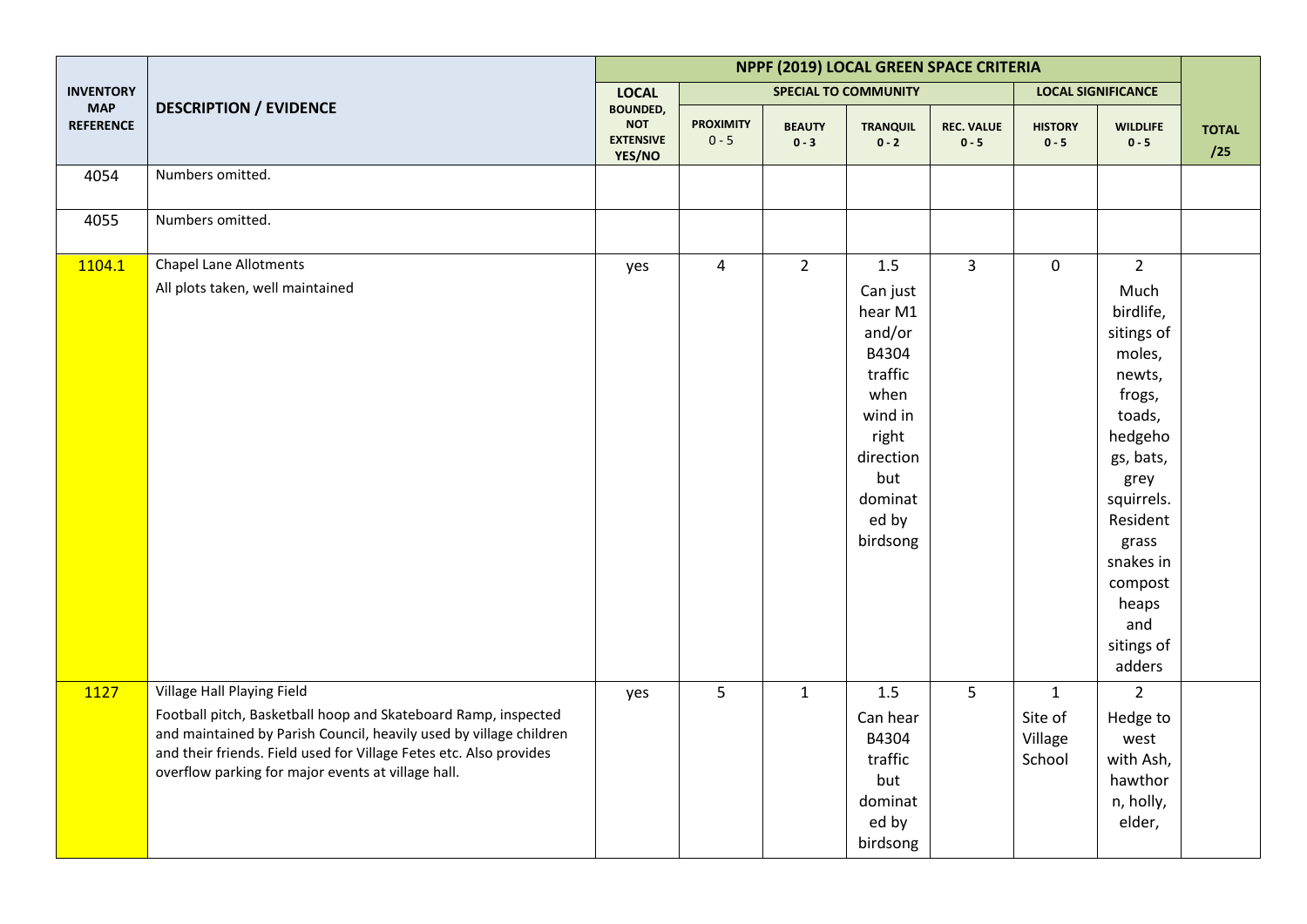|                                |                                                                                                                                                                                                                                                                                                                                                                                                                                                                                                                                                                         | NPPF (2019) LOCAL GREEN SPACE CRITERIA                      |                             |                          |                                                                                            |                              |                           |                                                                                                                                                                         |                     |  |
|--------------------------------|-------------------------------------------------------------------------------------------------------------------------------------------------------------------------------------------------------------------------------------------------------------------------------------------------------------------------------------------------------------------------------------------------------------------------------------------------------------------------------------------------------------------------------------------------------------------------|-------------------------------------------------------------|-----------------------------|--------------------------|--------------------------------------------------------------------------------------------|------------------------------|---------------------------|-------------------------------------------------------------------------------------------------------------------------------------------------------------------------|---------------------|--|
| <b>INVENTORY</b>               |                                                                                                                                                                                                                                                                                                                                                                                                                                                                                                                                                                         | <b>LOCAL</b>                                                |                             |                          | <b>SPECIAL TO COMMUNITY</b>                                                                |                              |                           | <b>LOCAL SIGNIFICANCE</b>                                                                                                                                               |                     |  |
| <b>MAP</b><br><b>REFERENCE</b> | <b>DESCRIPTION / EVIDENCE</b>                                                                                                                                                                                                                                                                                                                                                                                                                                                                                                                                           | <b>BOUNDED,</b><br><b>NOT</b><br><b>EXTENSIVE</b><br>YES/NO | <b>PROXIMITY</b><br>$0 - 5$ | <b>BEAUTY</b><br>$0 - 3$ | <b>TRANQUIL</b><br>$0 - 2$                                                                 | <b>REC. VALUE</b><br>$0 - 5$ | <b>HISTORY</b><br>$0 - 5$ | <b>WILDLIFE</b><br>$0 - 5$                                                                                                                                              | <b>TOTAL</b><br>/25 |  |
|                                |                                                                                                                                                                                                                                                                                                                                                                                                                                                                                                                                                                         |                                                             |                             |                          |                                                                                            |                              |                           | Wild<br>rose,<br>bramble,<br>damson,<br>birch,<br>much<br>birdlife,<br>sitings of<br>newts,<br>hedgeho<br>gs, bats, m<br>oles, grey<br>squirrels,<br>frogs and<br>toads |                     |  |
| 1026.1                         | St. Leonard's Church yard, Misterton<br>Many established mature trees including Yew, Ash, Redwood,<br>Weeping Willow, Holly, Beech, Oak and other specimen conifers.<br>Wide range of Mosses and Lichens on gravestones.<br>Splendid views over surrounding fields dropping down to the valley<br>of River Swift and across to Lutterworth. Seats with views. Often<br>used by older residents and others for quiet contemplation in<br>summer months. Church yard crossed by well used footpath.<br>Many old graves of families with descendants still living locally. | yes                                                         | $\overline{4}$              | $\overline{2}$           | 1.5<br>Can hear<br>M1<br>and/or<br>B4304<br>traffic<br>but<br>dominat<br>ed by<br>birdsong | $\overline{3}$               | 5                         | $\overline{2}$<br>Much<br>birdlife,<br>sitings of<br>moles,<br>newts,<br>frogs,<br>toads,<br>hedgeho<br>gs, grey<br>squirrels.<br>Resident<br>bats                      |                     |  |
|                                |                                                                                                                                                                                                                                                                                                                                                                                                                                                                                                                                                                         |                                                             |                             |                          |                                                                                            |                              |                           |                                                                                                                                                                         |                     |  |